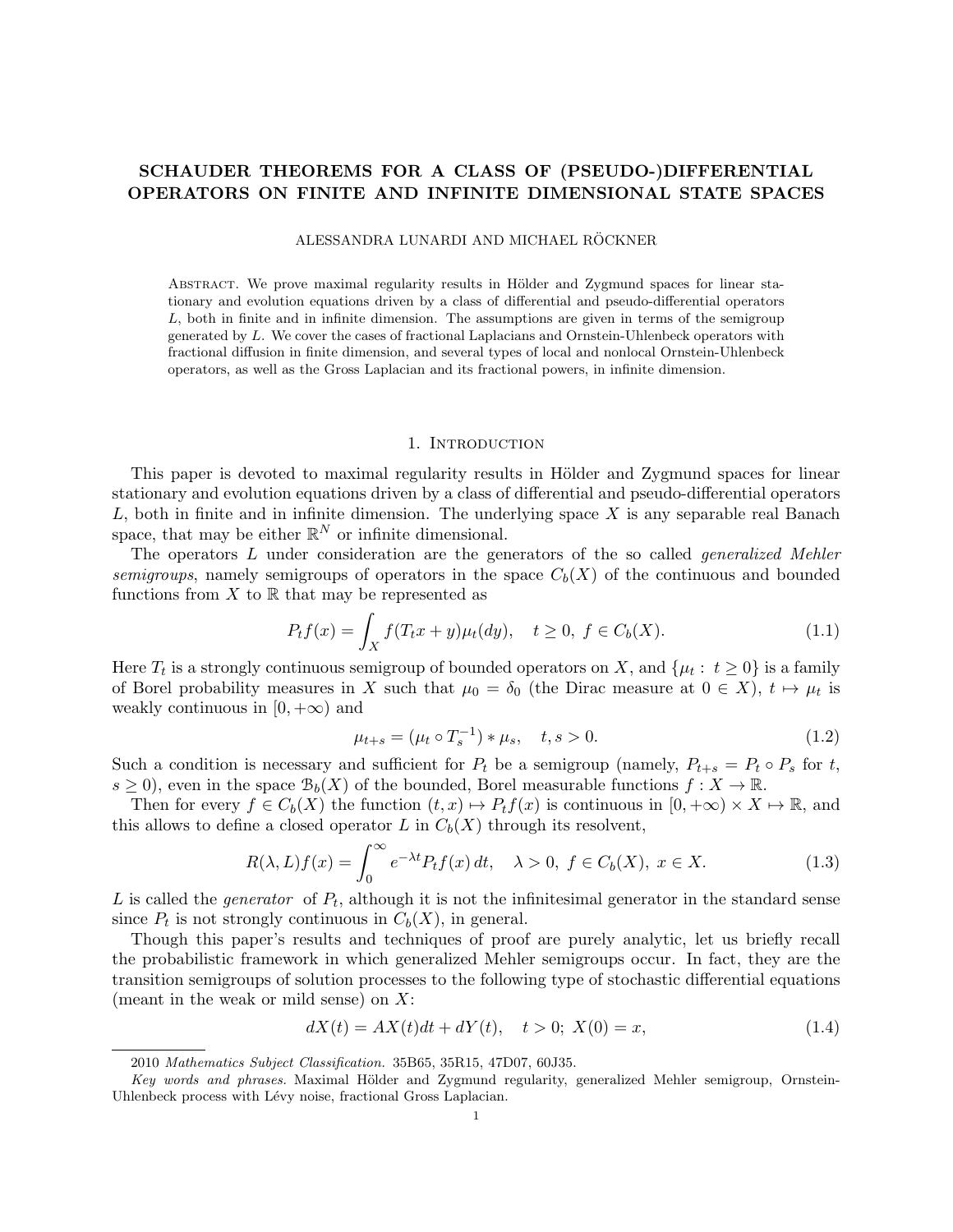where  $A: D(A) \subset X \to X$  is the infinitesimal generator of  $T_t$ , and  $Y(t)$ ,  $t \geq 0$ , is a Levy process in X, i.e. a stochastic process in X with cadlag paths starting at 0, defined on a probability space  $(\Omega, \mathcal{F}, \mathbb{P})$ , and having stationary and independent increments. It is characterized by a negative definite function  $\lambda : X^* \to \mathbb{C}$  (where  $X^*$  is the dual space of X), satisfying

$$
\int_{\Omega} e^{i\xi(Y(t)(\omega))} \mathbb{P}(d\omega) = \exp(-t\lambda(\xi)), \quad \xi \in X^*, \ t > 0.
$$
\n(1.5)

Then the transition semigroup for the solution  $X(t, x)$  of (1.5) (called "Ornstein-Uhlenbeck process on X" in the case that  $Y(t)$  is a Wiener process, and "Ornstein-Uhlenbeck process on X with jumps" if  $Y(t)$  is a more general Levy process) is given by  $P_t$  as in (1.1), i.e., for  $f \in \mathcal{B}_b(X)$ ,  $x \in X$ ,  $t > 0$ ,

$$
\int_{\Omega} f(X(t, x)(\omega)) \mathbb{P}(d\omega) = P_t f(x),\tag{1.6}
$$

where  $X(t, x)$ ,  $t \geq 0$ , denotes the (weak or mild) solution of (1.5) with  $X(0, x) = x \mathbb{P}$ -a.s. We then have an explicit formula for the Fourier transforms of  $\mu_t$ ,  $t > 0$ , in terms of  $\lambda$  and  $T_t$ , namely

$$
\hat{\mu}_t(\xi) := \int_X \exp(i\xi(z)) \, \mu_t(dz) = \exp\left(-\int_0^t \lambda(T_s^*\xi) \, ds\right), \quad \xi \in X^*, \ t > 0,
$$
\n(1.7)

where  $T_t^*$  denotes the dual semigroup of  $T_t$ .

There have been a number of papers on generalized Mehler semigroups and their related Ornstein-Uhlenbeck processes with jumps. We refer e.g. to  $[9, 20, 30, 31, 33, 40, 41, 42, 48, 49, 54]$  and the references therein.

Now let us come back to the main results of this paper, which are purely analytic. What we prove are maximal Hölder and Zygmund regularity results both for the stationary equation

$$
\lambda u(x) - Lu(x) = f(x), \quad x \in X,\tag{1.8}
$$

namely for the function  $u = R(\lambda, L)f$  defined in (1.3), and for the mild solutions of evolution problems, given by

$$
v(t,x) = P_t f(x) + \int_0^t P_{t-s} g(s, \cdot)(x) ds, \quad 0 \le t \le T, \ x \in X,
$$
\n(1.9)

with continuous and bounded  $f, g$ .

Of course, we need some "regularity" hypothesis on the measures  $\mu_t$  in connection with the semigroup  $T_t$ . Specifically, we assume that there exists a Banach space  $H \subset X$  such that  $T_t(H) \subset H$ , and such that each  $\mu_t$  is Fomin differentiable along  $T_t(H)$ , namely for every  $h \in H$ ,  $t > 0$  there exists  $\beta_{t,h} \in L^1(X, \mu_t)$  such that

$$
\int_X \frac{\partial f}{\partial (T_t h)}(x) \,\mu_t(dx) = -\int_X \beta_{t,h}(x) f(x) \,\mu_t(dx), \quad f \in C_b^1(X). \tag{1.10}
$$

Moreover we assume that there exist  $C > 0$ ,  $\omega \in \mathbb{R}$ ,  $\theta > 0$  such that

$$
||T_{t}h||_{H} \le Ce^{\omega t}||h||_{H}, \quad ||\beta_{t,h}||_{L^{1}(X,\mu_{t})} \le \frac{Ce^{\omega t}}{t^{\theta}}||h||_{H}, \quad t > 0, \, h \in H. \tag{1.11}
$$

These assumptions are satisfied in several remarkable examples. We consider the following ones.

(a) In finite dimension, with  $X = H = \mathbb{R}^N$ , they are satisfied by the heat semigroup with  $\theta = 1/2$ , by the semigroups generated by the powers  $-(-\Delta)^s$  for  $s \in (0,1)$ , and more generally by Ornstein-Uhlenbeck semigroups with fractional diffusion,

$$
\mathcal{L}u(x) = \frac{1}{2}(\text{Tr}^s(QD^2u))(x) - \langle Bx, \nabla u(x) \rangle, \quad x \in \mathbb{R}^N,
$$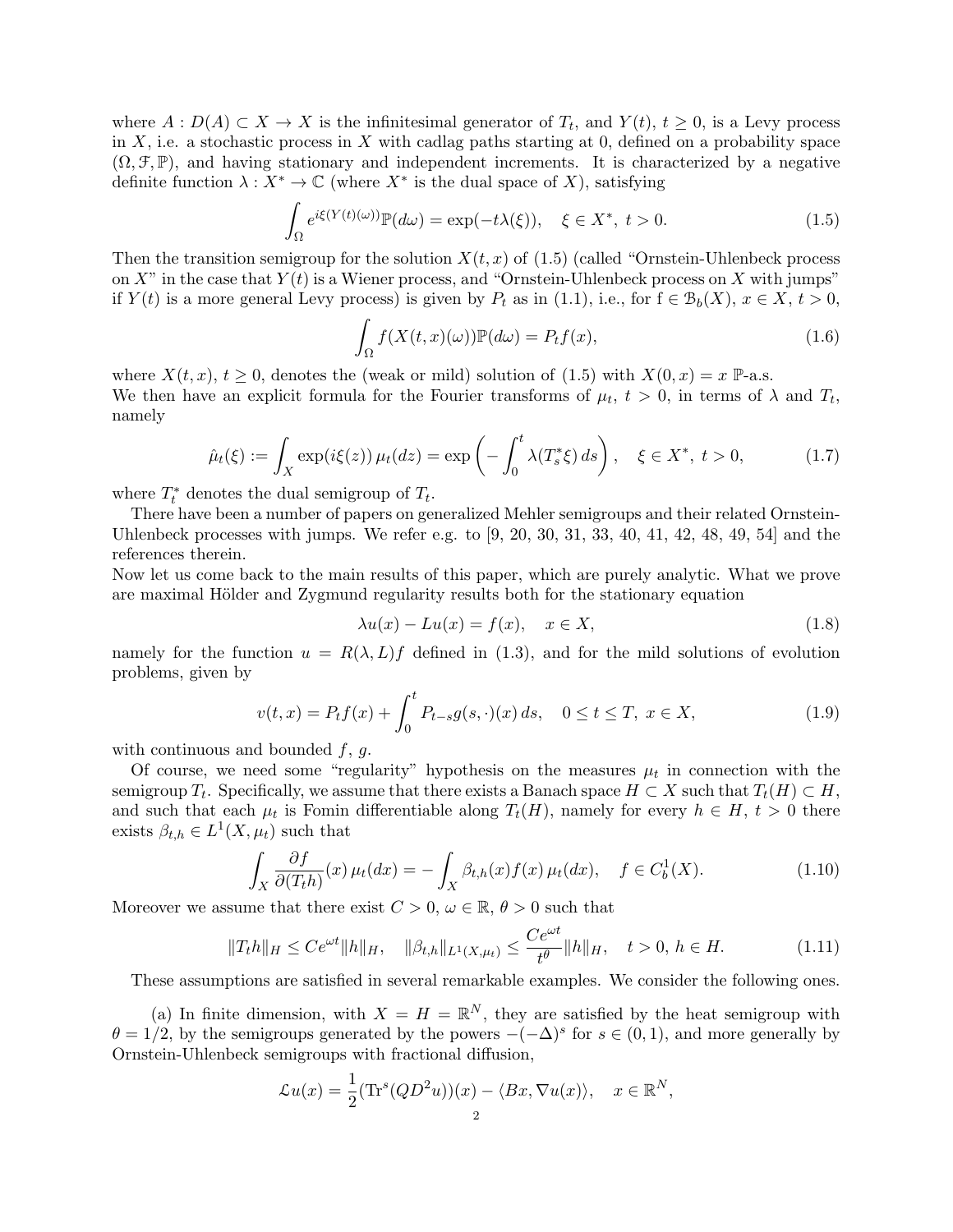where Q is any symmetric positive definite matrix, B is any matrix, and  $\text{Tr}^s(QD^2)$  is the pseudodifferential operator with symbol  $\langle Q\xi, \xi \rangle^s$ ,  $s \in (0, 1)$ . The semigroup  $T_t$  is now  $e^{-tB}$ , and the measures  $\mu_t$  are given by  $\mu_t(dx) = g_t(x)dx$ , with  $g_t \in W^{1,1}(\mathbb{R}^N)$ , so that  $\mu_t$  is Fomin differentiable along all directions, and (1.11) holds with  $H = \mathbb{R}^N$  and  $\theta = 1/(2s)$ . See Sections 4.1, 4.2.

(b) In infinite dimension they are satisfied by a class of smoothing (strong Feller) Ornstein-Uhlenbeck semigroups, still with  $H = X$ , that includes the ones considered in [29], and by a class of not strong Feller Ornstein-Uhlenbeck semigroups, that includes the classical Ornstein-Uhlenbeck semigroup used in the Malliavin Calculus, and other non symmetric Ornstein-Uhlenbeck semigroups such as in [59, 60]; here H is the Cameron-Martin space of a reference Gaussian measure  $\mu$ . In all these cases the measures  $\mu_t$  are Gaussian, and we have  $\theta = 1/2$ , see Section 5.1. In Section 5.2 we consider nonlocal perturbations of the generator of a specific strong Feller Ornstein-Uhlenbeck semigroup and show that (1.10) and (1.11) also hold in such a case, still with  $H = X$  and  $\theta = 1/2$ . Moreover, when X is a Hilbert space endowed with a centered Gaussian measure  $\mu$  and H is the Cameron-Martin space of  $\mu$ , (1.10) and (1.11) are satisfied by the semigroup generated by the Gross Laplacian G, again with  $\theta = 1/2$ , and by the semigroups generated by  $-(-G)^s$  with  $s \in (0,1)$  and  $\theta = 1/(2s)$ , in which case the measures  $\mu_t$  are mixtures of measures. See Section 5.3. In Section 5.4 we show that some nonlocal versions of the classical Ornstein-Uhlenbeck semigroup from Malliavin calculus still satisfy our assumptions.

Our techniques are independent of the dimension of the state space  $X$ , and the most important and newest part of the paper is in the infinite dimensional case. Indeed, several familiar tools in finite dimension, such as Calderon-Zygmund theory, Fourier transform, and the uncountable consequences of local compactness, are not available in infinite dimension, as well as any translation invariant reference measure such as the Lebesgue measure.

Needless to say, maximal regularity results are very rare in infinite dimension. A few  $L^p$  maximal regularity results, with  $p \in (1, +\infty)$ , have been proved for certain Ornstein-Uhlenbeck stationary equations; in these cases the solution to (1.8) belongs to a suitable  $W^{2,p}$  space with respect to an invariant Gaussian measure  $\mu$  whenever  $f \in L^p(X, \mu)$ . After the pioneering Meyer inequalities for the classical Ornstein-Uhlenbeck operator ([47], see also [5, Sect. 5.6]), maximal  $L^p$  regularity for a more general class of Ornstein-Uhlenbeck equations was proved in [21, 22, 46]. Concerning non Gaussian measures, the only available results are for  $p = 2$ , about (nontrivial) perturbations of certain Ornstein-Uhlenbeck equations ([26, 14]); here  $\mu$  is an invariant Gibbs (= weighted Gaussian) measure. For  $p = 2$  some of the above results have been extended to the case where the whole X is replaced by a good domain  $0 \subset X$ , with generalized Dirichlet or Neumann boundary conditions  $([27, 28, 13, 15]).$ 

Also the literature about maximal Hölder regularity in infinite dimension is very scarce, dealing mainly with Ornstein-Uhlenbeck equations or with equations driven by the Gross Laplacian, see e.g. [29, 16, 18] and the references therein. More details are in Sections 5.1, 5.3. Moreover, Schauder estimates for some nontrivial perturbations of a specific Ornstein-Uhlenbeck operator in the space  $X = C([0, 1])$  were proved in [17].

In our general setting,  $P_t$  is smoothing along H: for every  $f \in C_b(X)$  and  $t > 0$ ,  $P_t f$  has continuous Gateaux derivatives of any order along H, and for every  $(h_1, \ldots, h_n) \in H^n$  we have

$$
\left|\frac{\partial^n P_t f}{\partial h_1 \dots \partial h_n}(x)\right| \le C_n \left(1 + \frac{1}{t^{n\theta}}\right) \prod_{j=1}^n \|h_j\|_H \|f\|_\infty, \quad t > 0, \ x \in X. \tag{1.12}
$$

On the other hand, in general  $P_t f$  is not Gateaux differentiable along other subspaces than H. Therefore, any regularity result is expressed in terms of regularity along  $H$ . The Hölder spaces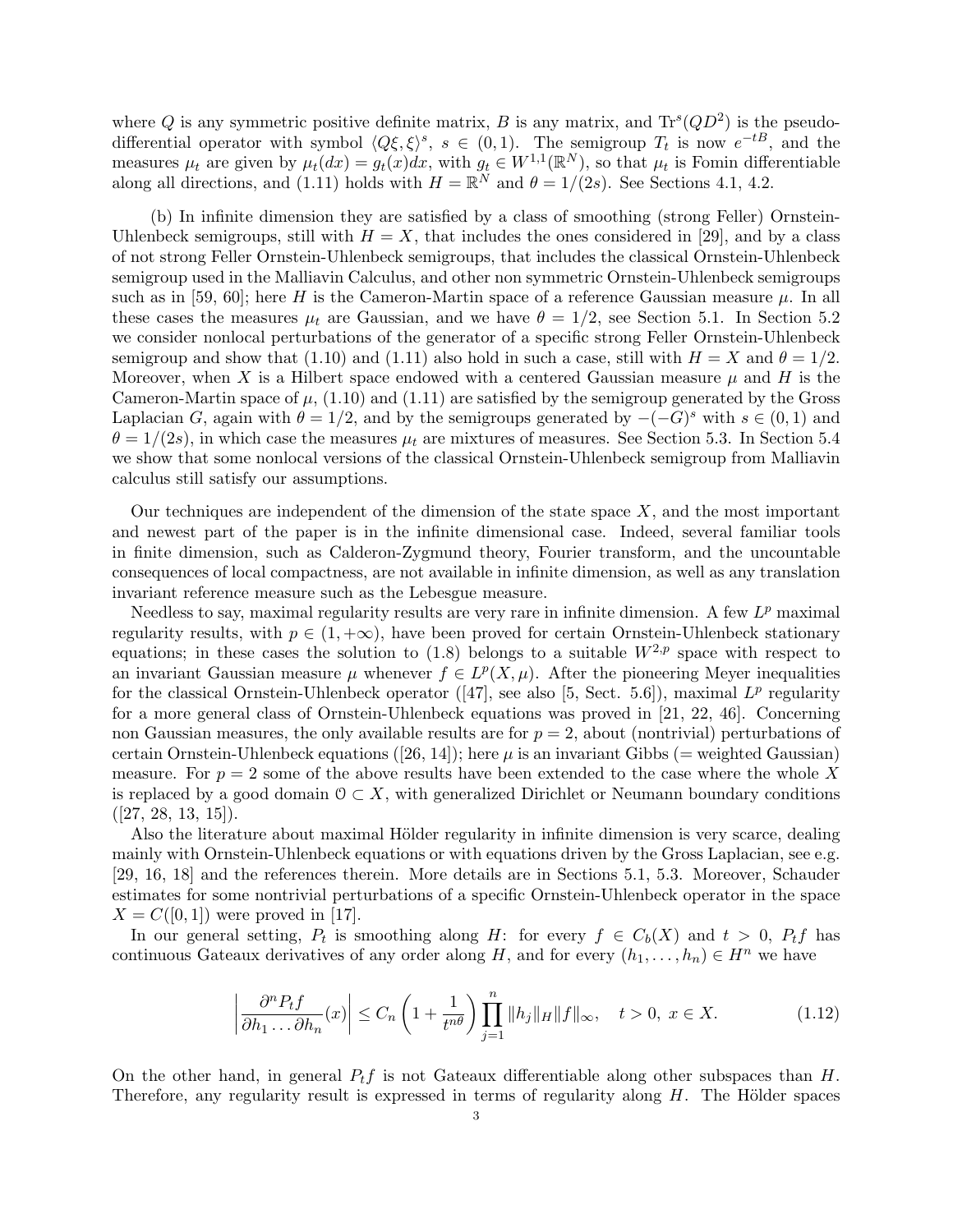that we use are in fact defined by

$$
C_H^{\alpha}(X) = \left\{ f \in C_b(X) : [f]_{C_H^{\alpha}(X)} := \sup_{x \in X, h \in H \setminus \{0\}} \frac{|f(x - h) - f(x)|}{\|h\|_H^{\alpha}} < +\infty \right\},\
$$

$$
\|f\|_{C_H^{\alpha}(X)} = \|f\|_{\infty} + [f]_{C_H^{\alpha}(X)},
$$

for  $\alpha \in (0,1)$ . In the case  $H = X$  this is the usual space of bounded and  $\alpha$ -Hölder continuous functions from  $X$  to  $\mathbb{R}$ .

The Schauder type regularity results for (1.8) are the following,

(i) If  $1/\theta \notin \mathbb{N}$ , for every  $\lambda > 0$  and  $f \in C_b(X)$  the solution u to (1.8) belongs to  $C_H^{1/\theta}(X)$ , and there is  $C(\lambda)$  independent of f such that  $||u||_{C_H^{1/\theta}(X)} \leq C(\lambda) ||f||_{\infty}$ .

(ii) If  $\alpha \in (0,1)$  and  $\alpha + 1/\theta \notin \mathbb{N}$ , for every  $\lambda > 0$  and  $f \in C_H^{\alpha}(X)$  the solution u to (1.8) belongs to  $C_H^{\alpha+1/\theta}(X)$  and there is  $C(\lambda, \alpha)$  independent of f such that  $||u||_{C_H^{\alpha+1/\theta}(X)} \leq C(\lambda, \alpha) ||f||_{C_H^{\alpha}(X)}$ .

Here, for  $\sigma \in (0,1)$  and  $k \in \mathbb{N}$ ,  $C^{\sigma+k}_H(X)$  denotes the space of all continuous and bounded functions from X to R that possess continuous and bounded Gateaux derivatives of any order  $\leq k$ along H, and such that all the k-th order derivatives belong to  $C^{\sigma}_H(X)$ , endowed with its natural norm. If  $H = X$  this is the space of the k times Gateaux differentiable functions with continuous and bounded Gateaux derivatives of any order  $\leq k$ , and such that all the k-th order derivatives are  $\alpha$ -Hölder continuous.

The exponents  $1/\theta$  in (i), and  $\alpha + 1/\theta$  in (ii) are optimal, in the sense that they cannot be replaced by  $1/\theta + \varepsilon$ ,  $\alpha + 1/\theta + \varepsilon$  respectively, for any  $\varepsilon > 0$ .

In the critical cases  $\alpha + 1/\theta = k \in \mathbb{N}$  (with  $\alpha = 0$  in statement (i),  $\alpha \in (0, 1)$  in statement (ii)) we do not expect that the solution to  $(1.8)$  has bounded partial derivatives of order k, in general. The simplest counterexample is given by the Laplacian in finite dimension. The heat semigroup in  $\mathbb{R}^N$  has the representation (1.1) with  $T_t = I$ ,  $\mu_t(dx) = (4\pi t)^{-N/2} \exp(-|x|^2/4t) dx$ , so that it satisfies (1.10) and (1.11) with  $X = H = \mathbb{R}^N$  and  $\theta = 1/2$ ; however it is well known that for every  $\lambda > 0$  the solution to  $\lambda u - \Delta u = f$  with  $f \in C_b(\mathbb{R}^N)$  is not twice continuously differentiable and its first order derivatives are not Lipschitz continuous in general, if  $N > 1$ . They belong to the Zygmund space  $Z^1(\mathbb{R}^N)$ , namely they satisfy  $|D_ku(x+2h) - 2D_ku(x+h) + D_ku(x)| \leq C|h|$  for every  $k = 1, ..., N, x, h \in \mathbb{R}^N$ , with C independent of x and h. We extend this result to our general setting, introducing the Zygmund spaces  $Z_H^n(X)$  for  $n \in \mathbb{N}$  and showing that in the above critical cases the solution to (1.8) belongs to  $Z_H^k(X)$ .

Similar results are proved for the mild solutions to Cauchy problems with continuous and bounded data,

$$
\begin{cases}\nv_t(t,x) = Lv(t,\cdot)(x) + g(t,x), & t \in [0,T], \ x \in X, \\
v(0,\cdot) = f,\n\end{cases}
$$
\n(1.13)

namely for the functions  $v$  defined by

$$
v(t,x) = P_t f(x) + \int_0^t P_{t-s} g(s, \cdot)(x) ds, \quad t \in [0,T], \ x \in X,
$$

with  $f \in C_b(X)$ ,  $g \in C_b([0,T] \times X)$ . Our assumptions are not strong enough to guarantee that v is differentiable with respect to  $t$ , so it is just a mild solution and not a classical one. Moreover, timespace Schauder estimates such as the standard ones for the heat equation are not available in general. For instance, they are not available when  $L$  is the classical one-dimensional Ornstein-Uhlenbeck operator  $Lu(x) = u''(x) - xu'(x)$ , as a consequence of [25]. So, our Schauder and Zygmund regularity results concern only space regularity. More precisely, we introduce the space  $C_H^{0,\alpha+k}([0,T]\times X)$  for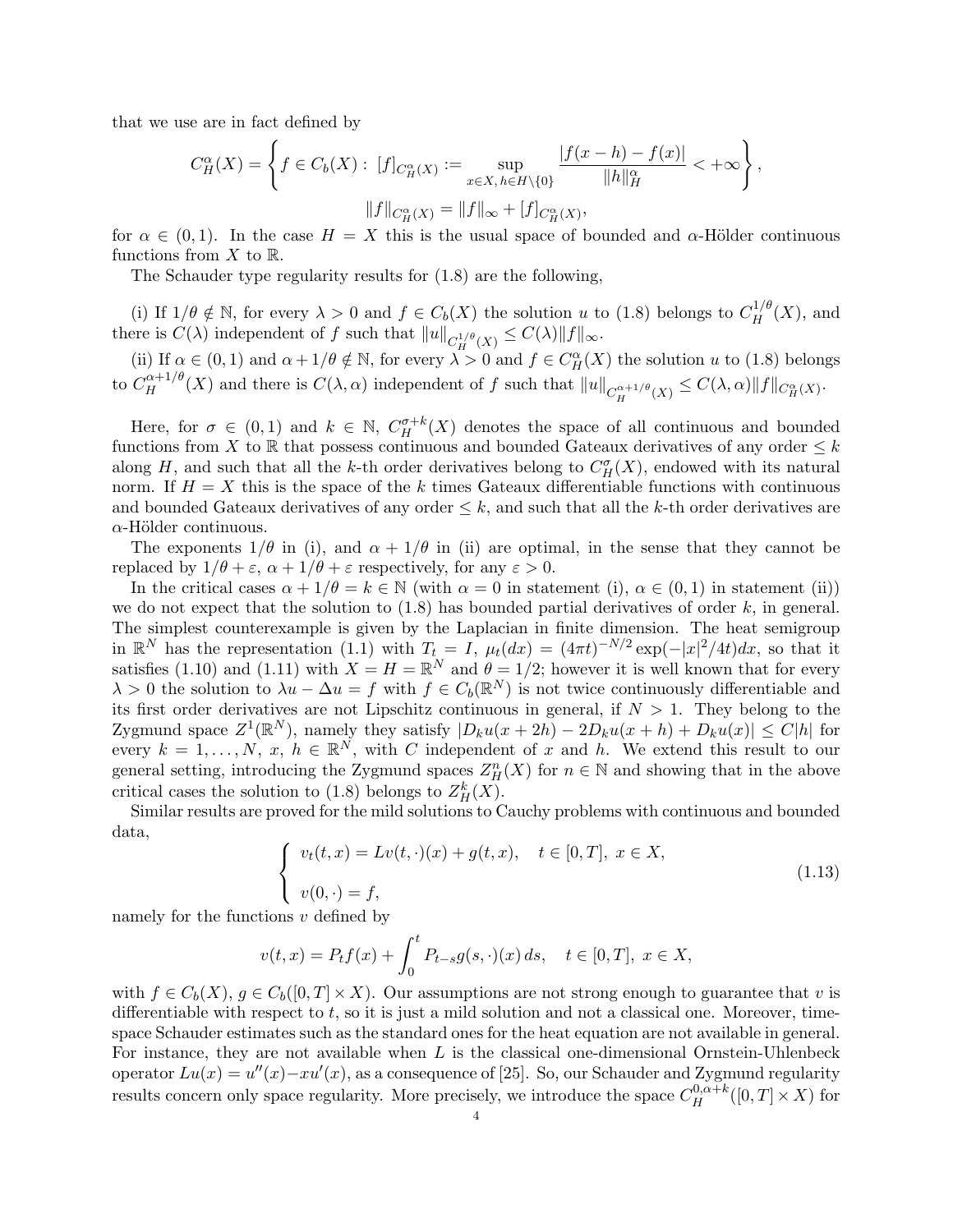$\alpha \in (0,1), k \in \mathbb{N} \cup \{0\},\$ consisting of the bounded continuous functions  $g: [0,T] \times X \mapsto \mathbb{R}$  such that  $g(t, \cdot) \in C_H^{\alpha+k}(X)$  for every  $t \in [0,T]$ ,  $||g||_{C_H^{0,\alpha+k}([0,T]\times X)} := \sup_{t \in [0,T]} ||g(t, \cdot)||_{C_H^{\alpha+k}(X)} < +\infty$ , and if  $k \neq 0$ , all the Gateaux derivatives  $\partial^j g/\partial h_1 \dots \partial h_j$  with  $j \leq k$  and  $h_1, \dots, h_j \in H$  are continuous in  $[0, T] \times X$ . We prove that

(i) If  $1/\theta \notin \mathbb{N}$ , for every  $f \in C_H^{1/\theta}(X)$  and  $g \in C_b([0,T] \times X)$ , the function v belongs to  $C_H^{0,1/\theta}([0,T]\times X)$ , and there is  $C(T)$  independent of f and g such that  $||v||_{C_H^{0,1/\theta}([0,T]\times X)} \leq C(T)$  $(\|f\|_{C_H^{1/\theta}(X)} + \|g\|_{\infty}).$ 

(ii) If  $\alpha \in (0,1)$  and  $\alpha + 1/\theta \notin \mathbb{N}$ , for every  $f \in C_H^{\alpha+1/\theta}(X)$  and  $g \in C_H^{0,\alpha}([0,T] \times X)$  the function v belongs to  $C_H^{0,\alpha+1/\theta}([0,T] \times X)$  and there is  $C(T,\alpha)$  independent of f and g such that  $||v||_{C_H^{0,\alpha+1/\theta}([0,T]\times X)} \leq C(T,\alpha)(||f||_{C_H^{\alpha+1/\theta}(X)} + ||g||_{C_H^{0,\alpha}([0,T]\times X)}).$ 

In the critical cases  $\alpha + 1/\theta \in \mathbb{N}$  we obtain Zygmund space regularity results, as in the stationary case.

The proofs rely on estimates (1.12) and on the better estimates for  $\alpha \in (0,1)$ ,

$$
\left|\frac{\partial^n P_t f}{\partial h_1 \dots \partial h_n}(x)\right| \le C_{n,\alpha} \left(1 + \frac{1}{t^{(n-\alpha)\theta}}\right) \prod_{j=1}^n \|h_j\|_H \|f\|_{C_H^{\alpha}(X)}, \quad t > 0, \ x \in X, \ f \in C_H^{\alpha}(X), \tag{1.14}
$$

through a procedure that employs interpolation techniques such as in the recent paper [18] where the classical Ornstein-Uhlenbeck operator in infinite dimension is considered.

Both in the stationary and in the evolution case the general results are applied to the above mentioned examples, and yield old and new maximal regularity results. Comparisons with the literature dealing with Hölder and Zygmund maximal regularity for such examples are given in Sections 4.1, 4.2, 5.1, 5.3. To give a complete account on all the contributions to Schauder theory in finite dimension is beyond the scope of this paper.

Finally, we would like to explain the motivation to study Schauder estimates for this class of partial (pseudo-) differential equations in infinitely many variables. The interest in such PDEs has risen enormously in recent years, because they occur as forward and backward Kolmogorov equations for stochastic PDEs, an area that has become one of the major directions of research in probability theory and, in particular, in stochastic analysis. See e.g. [29, 16, 23, 7, 8] and the references therein. Solving any of the two provides a way to obtain the time marginal laws of the solution to the SPDE in a purely analytic way, without having to solve the SPDE itself. In many important cases the time marginal laws determine the solutions to the SPDE completely and the latter can be reconstructed from the former. Hence to understand such PDEs in infinite dimensions becomes important and regularity results for their solutions mandatory. In particular, because of the already mentioned lack of a Lebesgue measure on infinite dimensional spaces and since high order Sobolev spaces are not embedded in spaces of continuous functions (even for Gaussian measures), Schauder regularity appears to be more feasible here.

In the evolutionary case the class of PDEs considered in this paper are just (after time reversal) the Kolmogorov backward equations corresponding to SPDEs of type (1.4), whose solutions are infinite dimensional Ornstein-Uhlenbeck processes with Lévy noise, as explained above. These have been used as model cases in many other aspects and are used in our paper as a model case to understand Schauder theory in infinite dimension. It turns out that already in this case new and typical infinite dimensional phenomena occur, as e.g. regularity of solutions can only hold along subspaces, which are intrinsically linked to the type of noise in equation (1.4) and its relation to the possibly unbounded operator A in its drift. This is expressed in pure analytical language through the differentiability properties of the measures  $\mu_t$  in relation to the semigroup generated by A; see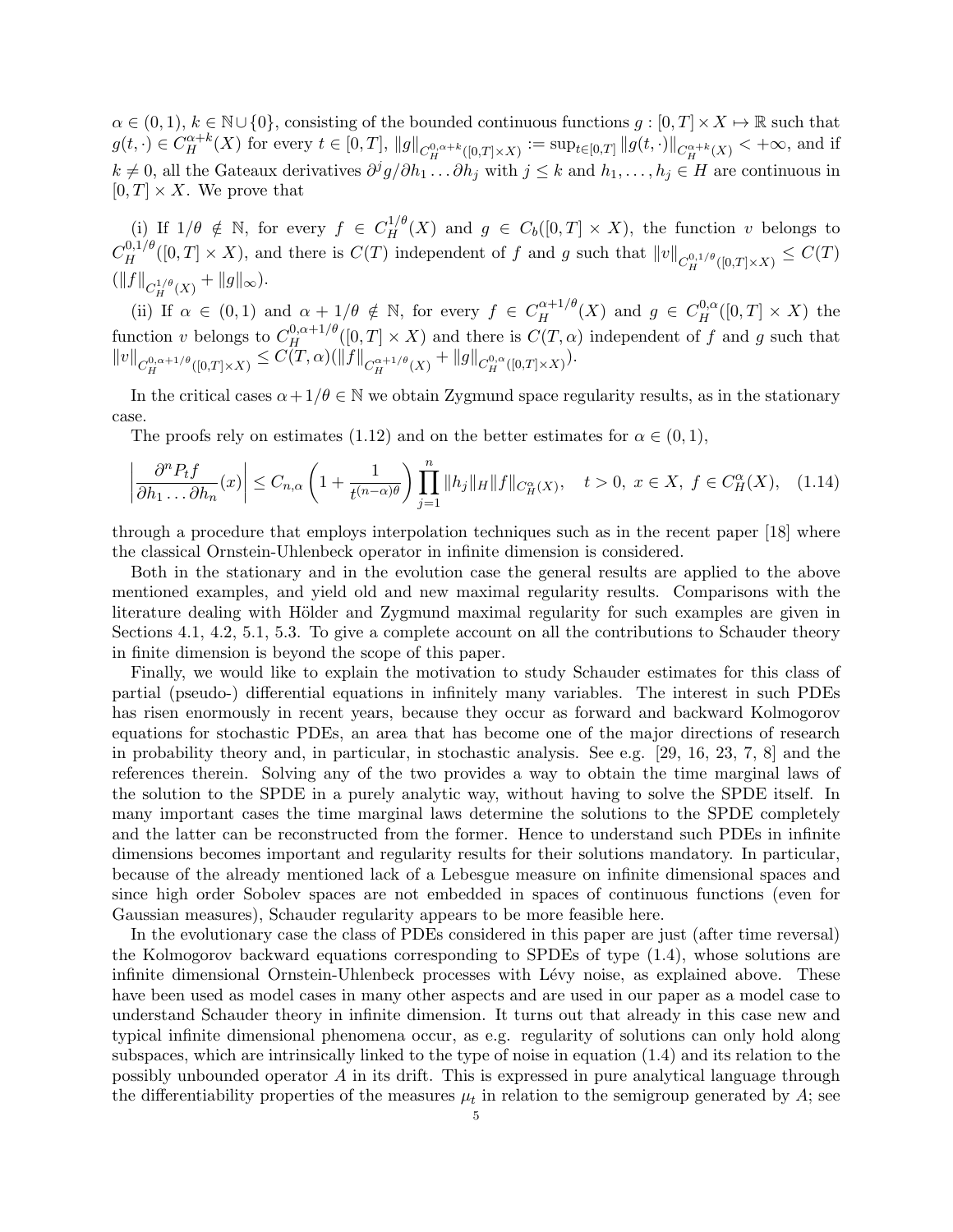conditions (1.10) and (1.11) above. Clearly, if one does not fully understand such phenomena in this model case, one has no chance to develop a Schauder theory for more general Kolmogorov equations in infinite dimension. The next step would then be to look at perturbations of the situation studied in this paper, for example by adding a first order part to the Ornstein-Uhlenbeck type Kolmogorov operators considered here, which is given by a nonlinear vector field in the Banach space  $X$ . This is the object of a paper already in preparation by the two authors. A further step would then be to perturb the higher order part in a "geometrically comparable" way, similarly to what is usually done in finite dimension, in going from the Laplacian to strictly elliptic operators.

The structure of this paper is as follows. In Section 2 we mainly fix notations. In Section 3 we introduce our hypotheses, state and prove our main results described above. In particular, we prove an explicit formula for the *n*-th Gâteaux derivative of  $P_t g$  for  $g \in C_b(X)$  in Proposition 3.3. Sections 4 and 5 are devoted to examples in finite and infinite dimensions respectively.

### 2. Notation and preliminaries

Below, X, Y are Banach spaces. If we write  $X \subset Y$  this means that X is contained in Y with continuous embedding. By  $\mathcal{L}(X)$ ,  $\mathcal{L}(X, Y)$  we denote the spaces of the linear bounded operators from  $X$  to  $X$ , from  $X$  to  $Y$ , respectively.

Let  $\mathcal{B}_b(X; Y)$  and  $C_b(X; Y)$  denote the space of all bounded Borel measurable (resp. bounded continuous) functions  $F: X \mapsto Y$ , endowed with the sup norm  $||F||_{\infty} := \sup_{x \in X} ||F(x)||_Y$ . If  $X = \mathbb{R}$  we set  $\mathcal{B}_b(X; \mathbb{R}) = \mathcal{B}_b(X)$  and  $C_b(X; \mathbb{R}) := C_b(X)$ .

We use the standard notation for partial derivatives along elements of  $X$ : for any fixed v,  $x \in X$  and  $F : X \mapsto Y$ , we say that F is differentiable along v at x if there exists the limit  $\lim_{t\to 0} (F(x+tv) - F(x))/t$ . In this case the limit is denoted by  $\partial F(x)/\partial v$ .

In this paper we shall consider spaces of functions that enjoy regularity properties only along certain directions. They are defined as follows.

Let  $H \subset X$  be a Banach space. If  $F : X \to Y$  is differentiable along every  $h \in H$ , and the mapping  $h \mapsto \partial F/\partial h(x)$  belongs to  $\mathcal{L}(H, Y)$ , F is called H-Gateaux differentiable at x. Such a mapping is called H-Gateaux derivative of F at x, and denoted by  $D_HF(x)$ . If in addition

$$
\lim_{\|h\|_H \to 0} \frac{\|F(x+h) - F(x) - D_H F(x)(h)\|_Y}{\|h\|_H} = 0,
$$

 $F$  is called  $H$ -Fréchet differentiable at  $x$ .

Note that in the case  $H = X$ , these are the usual notions of Gateaux and Fréchet differentiable functions at x.

We shall consider also higher order derivatives. We identify  $\mathcal{L}(H,\mathcal{L}(H,\mathbb{R}))$  with the space of the bilinear continuous functions from  $H^2$  to R; more generally, denoting by  $\mathcal{L}^n(H)$  the space of all *n*-linear continuous mappings from  $H^n$  to R, we identify  $\mathcal{L}(H, \mathcal{L}^{n-1}(H))$  with  $\mathcal{L}^n(H)$ .

Let  $f: X \mapsto \mathbb{R}$  be H-Gateaux (resp. H-Fréchet) differentiable at every  $x \in X$ . If the mapping  $D_H f : X \mapsto \mathcal{L}(H, \mathbb{R})$  is in turn H-Gateaux (resp. H-Fréchet) differentiable at  $x_0$ , its H-Gateaux (resp. *H*-Fréchet) derivative belongs to  $\mathcal{L}(H,\mathcal{L}(H,\mathbb{R})) = \mathcal{L}^2(H)$  and is denoted by  $D_H^2 f(x_0)$ . For  $n \in \mathbb{N}$ ,  $n \geq 2$ , n times H-Gateaux (resp. H-Fréchet) differentiable functions are defined by recurrence. If  $f: X \mapsto \mathbb{R}$  is  $n-1$  times H-Gateaux (resp. H-Fréchet) differentiable at every  $x \in X$ , and the mapping  $D_H^{n-1}f : X \to \mathcal{L}^{n-1}(H)$  is H-Gateaux (resp. H-Fréchet) differentiable at  $x_0$ , we say that f is n times H-Gateaux (resp. H-Fréchet) differentiable at  $x_0$ , and the derivative of  $D_H^{n-1}f$  at  $x_0$  is denoted by  $D_H^n f(x_0)$ .

The space  $C_H^n(X)$  consists of all continuous and bounded functions  $f: X \mapsto \mathbb{R}$  having H-Gateaux derivatives up to the order n, such that for every  $k = 1, ..., n$  and for every  $(h_1, ..., h_k) \in H^k$ , the mapping  $X \mapsto \mathbb{R}$ ,  $x \mapsto D_H^k f(x)(h_1, \ldots, h_k)$  is continuous and bounded. It is endowed with the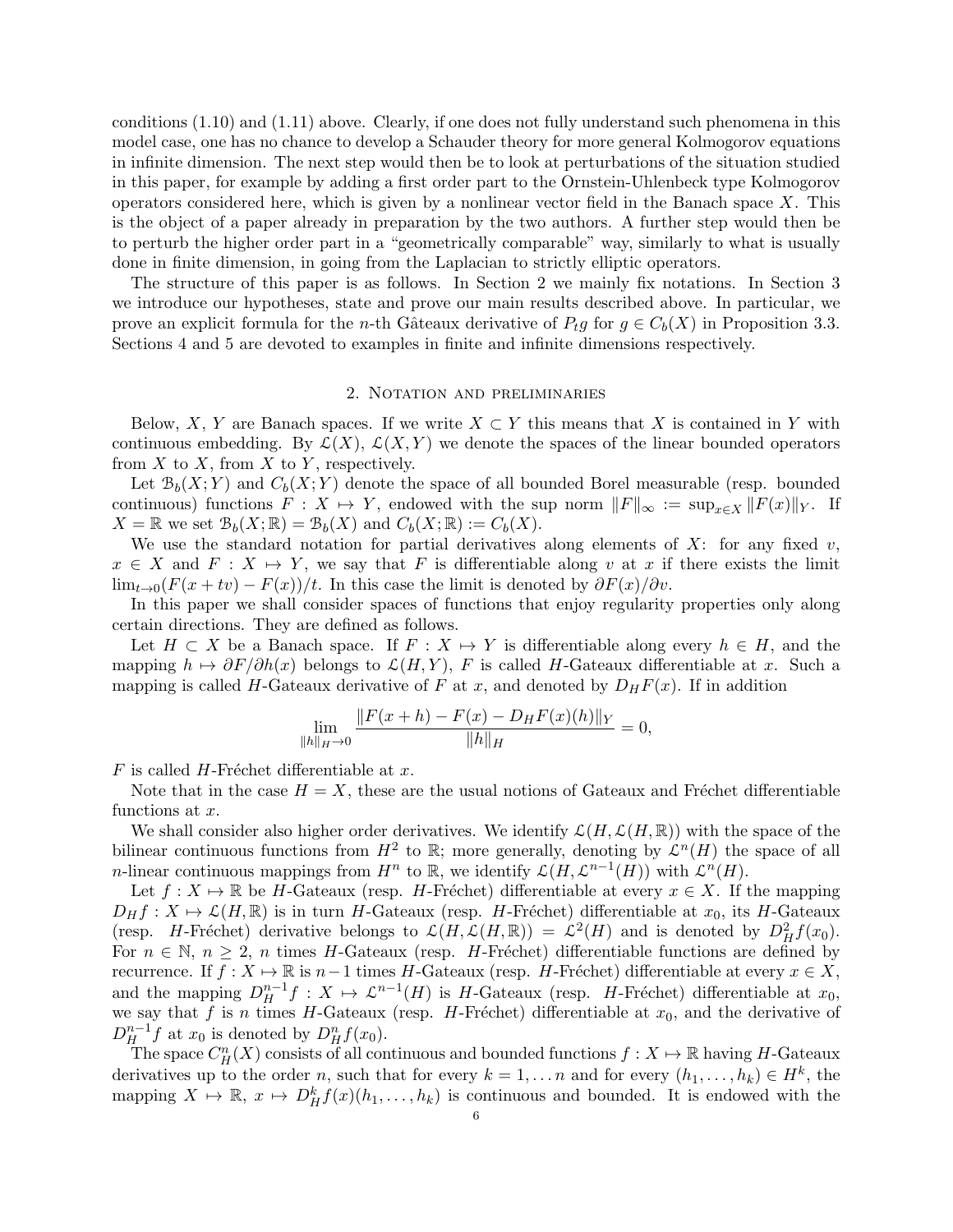norm

$$
||f||_{C_H^n(X)} = ||f||_{\infty} + \sum_{k=1}^n \sup_{x \in X} ||D_H^k f(x)||_{\mathcal{L}^k(H)},
$$

where, for every *n*-linear continuous function  $T: H^k \mapsto \mathbb{R}$ ,

$$
||T||_{\mathcal{L}^k(H)} := \sup \left\{ \frac{|T(h_1,\ldots,h_k)|}{||h_1||_H\cdots||h_k||_H} : h_i \in H \setminus \{0\} \right\}.
$$

We note that by the multilinear version of the uniform boundedness principle (see [52], [4]) we have that if  $f \in C_H^n(X)$ , then indeed  $||f||_{C_H^n(X)} < \infty$ . Furthermore, we remark that if  $f \in C_H^n(X)$ , for every  $x \in X$  and  $h \in H$  the function  $t \mapsto f(x+th)$  is in  $C^n(\mathbb{R})$ , and we have

(i) if 
$$
n = 1
$$
,  $f(x+h) - f(x) = \int_0^1 D_H f(x + \sigma h)(h) d\sigma$ , and therefore  

$$
|f(x+h) - f(x)| \le \sup_{y \in X} ||D_H f(y)||_{H^*} ||h||_H;
$$

(*ii*) if 
$$
n > 1
$$
,  $(D_H^{n-1}f(x+h) - D_H^{n-1}f(x))(h_1, ..., h_{n-1}) = \int_0^1 D_H^n f(x+\sigma h)(h_1, ..., h_{n-1}, h)d\sigma.$  (2.1)

For  $\alpha \in (0,1)$  we set

$$
C_H^{\alpha}(X;Y) := \left\{ F \in C_b(X;Y) : [F]_{C_H^{\alpha}(X,Y)} := \sup_{x \in X, h \in H \setminus \{0\}} \frac{\|F(x+h) - F(x)\|_Y}{\|h\|_H^{\alpha}} < +\infty \right\}
$$

and we endow  $C_H^{\alpha}(X;Y)$  with the norm

$$
||F||_{C^{\alpha}_{H}(X;Y)} := ||F||_{\infty} + [F]_{C^{\alpha}_{H}(X,Y)}
$$

For  $\alpha = 1$ , instead of Lipschitz continuity we shall consider a weaker condition, called Zygmund continuity. We set

$$
Z_H^1(X,Y) :=
$$
  

$$
\left\{ F \in C_b(X;Y) : [F]_{Z_H^1(X,Y)} := \sup_{x \in X, h \in H \setminus \{0\}} \frac{\|F(x+2h) - 2F(x+h) + F(x)\|_Y}{\|h\|_H} < +\infty \right\}
$$

and we endow  $Z_H^1(X;Y)$  with the norm

$$
||F||_{Z^1_H(X,Y)} := \sup_{x \in X} ||F(x)||_Y + [F]_{Z^1_H(X,Y)}.
$$

If  $H = X$  we drop the subindex H and we use the more standard notations  $C_b^n(X, Y)$  for  $n \in \mathbb{N}$ ,  $C_b^{\alpha}(X, Y)$  for  $\alpha \in (0, 1), Z_b^1(X, Y)$ .

If  $Y = \mathbb{R}$ , we set  $C_H^n(X; \mathbb{R}) =: C_H^n(X)$  for  $n \in \mathbb{N}$ ,  $C_H^{\alpha}(X; \mathbb{R}) =: C_H^{\alpha}(X)$  for  $\alpha \in (0, 1)$ ,  $Z_H^1(X; \mathbb{R}) =:$ <br> $\frac{1}{1}$   $(Y)$  Higher order Hölder and Zygmund spaces of real valued functions will also be used; t  $Z_H^1(X)$ . Higher order Hölder and Zygmund spaces of real valued functions will also be used; they are defined in a natural way, as follows.

For  $\alpha \in (0,1)$  and  $n \in \mathbb{N}$  we set

$$
C_H^{\alpha+n}(X) := \{ f \in C_H^n(X) : D_H^n f \in C_H^\alpha(X, \mathcal{L}^n(H)) \},
$$
  

$$
||f||_{C_H^{\alpha+n}(X)} := ||f||_{C_H^n(X)} + [D_H^n f]_{C_H^\alpha(X, \mathcal{L}^n(H))}
$$
  

$$
_{7}
$$
 (2.2)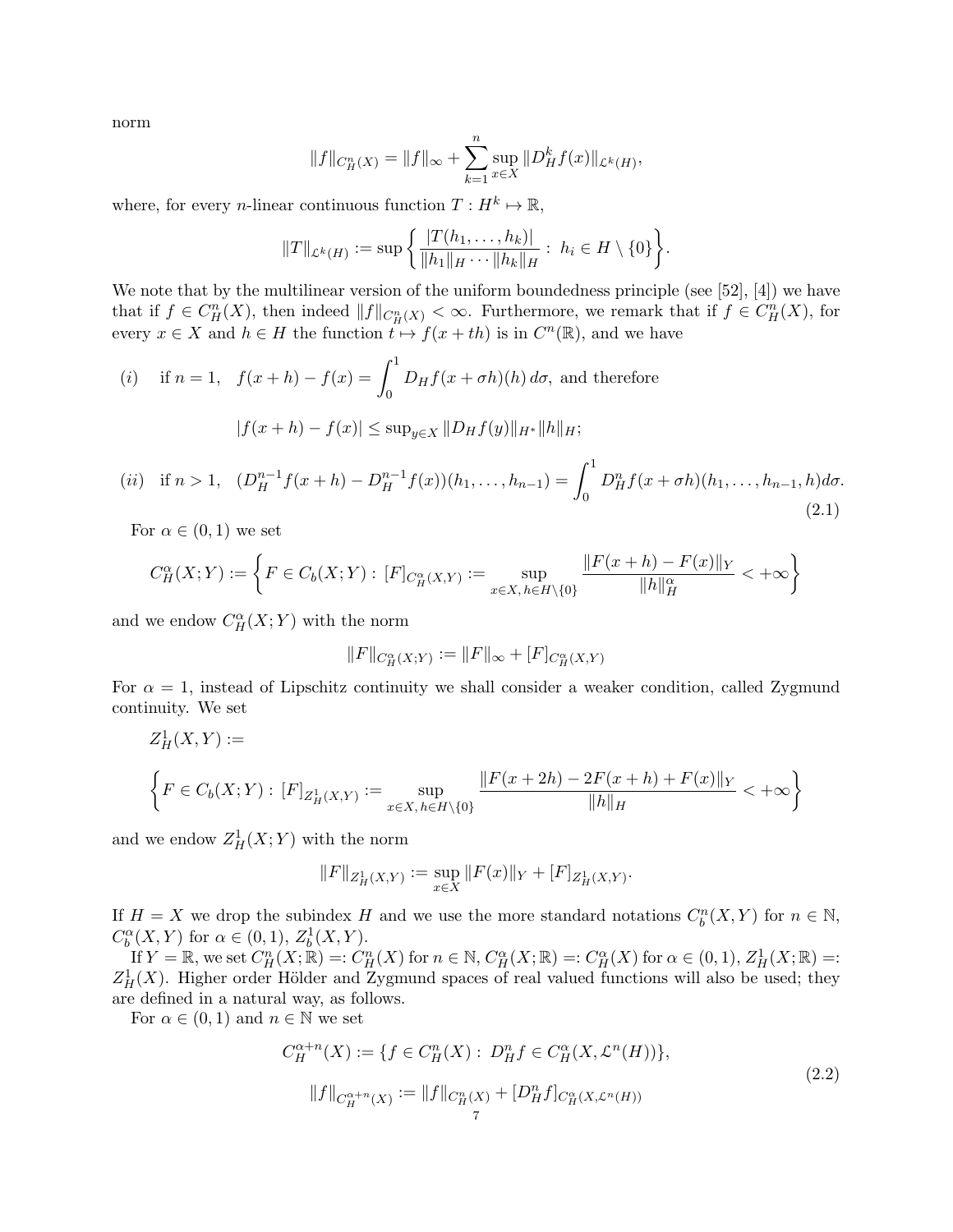and for  $n \in \mathbb{N}$ ,  $n \geq 2$ ,

$$
Z_H^n(X) := \{ f \in C_H^{n-1}(X) : D_H^{n-1} f \in Z_H^1(X, \mathcal{L}^{n-1}(H)) \},
$$
  

$$
||f||_{Z_H^n(X)} := ||f||_{C_H^{n-1}(X)} + [D_H^{n-1} f]_{Z_H^1(X, \mathcal{L}^{n-1}(H))}
$$
\n(2.3)

In the next lemma we collect some properties of the above defined spaces, that are easy extensions of known properties in the case  $H = X$ , and that will be used later.

## **Lemma 2.1.** Let  $X$ ,  $Y$  be Banach spaces.

(i) For every  $\alpha \in (0,1)$  and  $F \in C^1_H(X;Y)$  we have

$$
[F]_{C^{\alpha}_{H}(X;Y)} \le 2^{1-\alpha} \sup_{z \in X} \|D_{H}F(z)\|_{\mathcal{L}(H,Y)}^{\alpha} \|F\|_{C_{b}(X;Y)}^{1-\alpha}.
$$
 (2.4)

- (ii) If  $F: X \mapsto Y$  is H-Gateaux differentiable and  $D_HF$  is continuous at  $x \in X$ , then F is  $H$ -Fréchet differentiable at x.
- (iii) If  $f \in C^2_H(X)$  we have

$$
|f(x+2h) - 2f(x+h) + f(x)| \le \sup_{y \in X} ||D_H^2 f(y)||_{\mathcal{L}^2(H)} ||h||_H^2, \quad x \in X, \ h \in H. \tag{2.5}
$$

*Proof.* Let  $F \in C^1_H(X;Y)$ . For every  $x \in X$ ,  $h \in H$ , the function  $\psi : \mathbb{R} \mapsto Y$ ,  $\psi(t) := F(x + th)$  is continuously differentiable, and  $\psi'(t) = D_H F(x + th)(h)$ . Therefore we have

$$
F(x+h) - F(x) = \int_0^1 D_H F(x + \sigma h)(h) d\sigma \qquad (2.6)
$$

so that

$$
||F(x+h) - F(x)||_Y \le \sup_{z \in X} ||D_H F(z)||_{\mathcal{L}(H,Y)} ||h||_H.
$$
\n(2.7)

Of course, we also have

$$
||F(x+h) - F(x)||_Y \le 2 \sup_{z \in X} ||F(z)||_Y.
$$

Consequently,

$$
||F(x+h) - F(x)||_Y \leq (\sup_{z \in X} ||D_H F(z)||_{\mathcal{L}(H,Y)} ||h||_H)^{\alpha} (2 \sup_{z \in X} ||F(z)||_Y)^{1-\alpha}
$$

and statement (i) follows.

Let us prove (ii). Using again (2.6) we get, for every  $h \in H$ ,

$$
||F(x+h) - F(x) - D_H F(x)(h)||_Y = \left\| \int_0^1 (D_H F(x + \sigma h) - D_H F(x))(h) d\sigma \right\|_Y
$$

$$
\leq \sup_{v \in H, ||v||_H \leq ||h||_H} ||D_H F(x+v) - D_H F(x)||_{\mathcal{L}(X,Y)} ||h||_H
$$

so that, recalling that  $H \subset X$ ,  $||F(x+h) - F(x) - D_HF(x)(h)||_Y = o(||h||_H)$  as  $||h||_H \to 0$ , and F is  $H$ -Fréchet differentiable at  $x$ .

Let now  $f \in C^2_H(X)$ . Applying thrice (2.6), for every  $x \in X$  and  $h \in H$  we get

$$
f(x+2h) - 2f(x+h) + f(x) = \int_0^1 (D_H f(x + (1+\sigma)h) - D_H f(x + \sigma h))(h) d\sigma
$$
  
= 
$$
\int_0^1 \int_0^1 D_H^2 f(x + (\tau + \sigma)h)(h, h) d\tau d\sigma
$$

and estimating in an obvious way statement (iii) follows.  $\Box$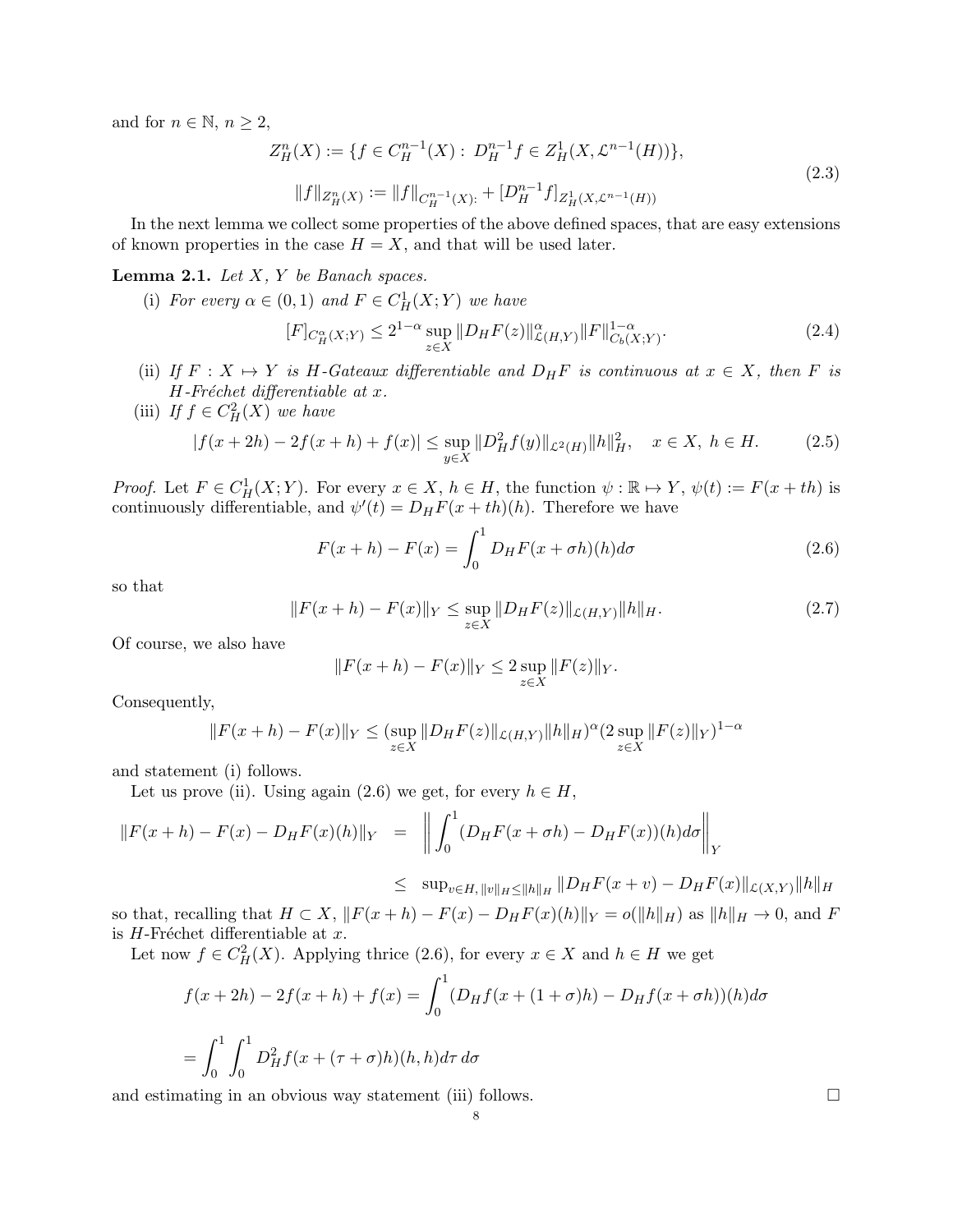A Borel probability measure  $\mu$  in X is called Fomin differentiable along  $v \in X$  if for every Borel set A the incremental ratio  $(\mu(A + tv) - \mu(A))/t$  has finite limit as  $t \to 0$ . Such a limit is called  $d_v\mu(A); d_v\mu$  is a signed measure and denoting the translated measure  $\mu_v(A) := \mu(A + v)$  by  $\mu_v$  we have

$$
\lim_{s \to 0} \left\| \frac{\mu_{sv} - \mu}{s} - d_v \mu \right\| = 0,\tag{2.8}
$$

where  $\|\cdot\|$  denotes the total variation norm.

Moreover,  $d_v\mu$  is absolutely continuous with respect to  $\mu$ . The density  $\beta_v^{\mu} \in L^1(X,\mu)$  is called Fomin derivative or logarithmic derivative of  $\mu$  along v, and it satisfies

$$
\int_{X} \frac{\partial f}{\partial v} \mu(dx) = -\int_{X} \beta_v^{\mu} f \mu(dx), \quad f \in C_b^1(X). \tag{2.9}
$$

By [6, Thm. 3.6.8], this equality characterizes Fomin differentiability, in the sense that if (2.9) holds for some  $\beta_v^{\mu} \in L^1(X, \mu)$  and for every  $f \in C_b^1(X)$ , then  $\mu$  is Fomin differentiable along  $v$ .

If  $\mu$  is Fomin differentiable along two vectors  $v, w$ , then it is Fomin differentiable along any linear combination of v and w, and we have  $d_{\lambda_1 v + \lambda_2 w} \mu = \lambda_1 d_v \mu + \lambda_2 d_w \mu$ ; therefore

$$
\beta_{\lambda_1 v + \lambda_2 w}^{\mu} = \lambda_1 \beta_v^{\mu} + \lambda_2 \beta_w^{\mu}, \quad \lambda_1, \lambda_2 \in \mathbb{R}.
$$
 (2.10)

The proofs of these statements may be found in [6, Chapter 3]. We refer to [6] for the general theory of differentiable measures  $\mu$ , and to the basic properties of the measures  $d_{\nu}\mu$ .

### 3. Schauder and Zygmund regularity

Under the only assumptions that  $T_t \in \mathcal{L}(X)$  and  $\mu_t$  is a Borel probability measure for every t, the operators  $P_t$  defined in (1.1) map  $C_b(X)$  into itself and we have

$$
||P_t f||_{\infty} \le ||f||_{\infty}, \quad t > 0, \ f \in C_b(X). \tag{3.1}
$$

The weak continuity of  $t \mapsto \mu_t$  yields that for every  $f \in C_b(X)$  the function  $[0, +\infty) \times X$ ,  $(t, x) \mapsto$  $P_t f(x)$  is continuous, by [9, Lemma 2.1]. Consequently, the operators  $F_\lambda$  in right-hand side of (1.3) are one to one, and since  $P_t$  is a semigroup they satisfy the resolvent identity  $F(\lambda) - F(\mu) =$  $(\mu - \lambda)F(\lambda)F(\mu)$ . By the general spectral theory, there exists a unique closed operator  $L : D(L) \subset$  $C_b(X) \mapsto C_b(X)$  such that  $F(\lambda) = R(\lambda, L)$ . The domain  $D(L)$  is just the range of  $F(\lambda)$ , for every  $\lambda > 0$ .

The leading assumptions of the paper are the following.

**Hypothesis 3.1.** For every  $t > 0$  there exists a subspace  $\{0\} \neq H_t \subset X$  such that  $\mu_t$  is Fomin differentiable along every  $h \in H_t$ .

According to the notation of Section 2, for every  $v \in H_t$  we denote by  $\beta_v^{\mu_t}$  the Fomin derivative of  $\mu_t$  along v.

**Hypothesis 3.2.** There exists a Banach space  $H \subset X$ , and constants  $M, C, \theta > 0, \omega \in \mathbb{R}$  such that

$$
\begin{cases}\n(i) & T_t(H) \subset H, \ \|T_t h\|_H \le M e^{\omega t} \|h\|_H, \quad t > 0, \ h \in H, \\
(ii) & T_t(H) \subset H_t, \ \|\beta_{T_t h}^{\mu_t}\|_{L^1(X, \mu_t)} \le \frac{Ce^{\omega t}}{t^{\theta}} \|h\|_H, \quad t > 0, \ h \in H.\n\end{cases}
$$
\n(3.2)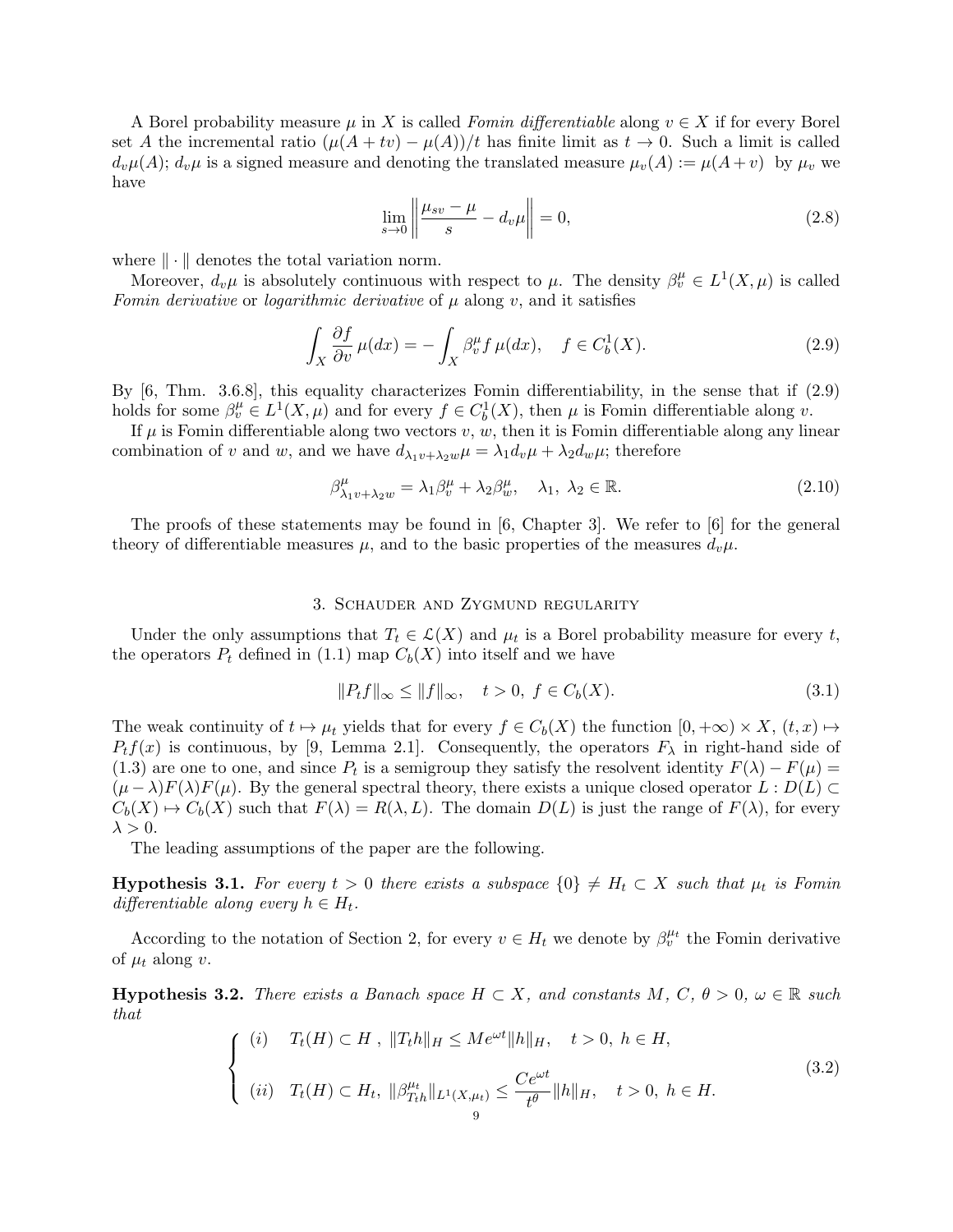3.1. Properties of  $P_t$  and estimates. The starting point of our analysis is the next proposition, which shows that each  $P_t$  is smoothing along suitable directions.

**Proposition 3.3.** (i) Let  $g \in \mathcal{B}_b(X)$  and  $t > 0$ . Then  $P_t g$  is H-Gateaux differentiable with bounded H-Gateaux derivative, and

$$
D_H P_t g(x)(h) = -\int_X g(T_t x + y) \beta_{T_t h}^{\mu t}(y) \mu_t(dy), \quad t > 0, \ h \in H. \tag{3.3}
$$

(ii) Let  $g \in C_b(X)$  and  $t > 0$ ,  $n \in \mathbb{N}$ . Then  $P_t g \in C_H^n(X)$ ; for all  $h_1, ..., h_n \in H$  we have

$$
D_H^n P_t g(x)(h_1, ..., h_n)
$$
\n
$$
= (-1)^n \int_X \cdots \int_X g(T_t x + T_{\frac{n-1}{n}t} y_1 + \cdots + T_{\frac{t}{n}} y_{n-1} + y_n)
$$
\n
$$
\beta_{T_{t/n}h_n}^{\mu_{t/n}}(y_n) \cdots \beta_{T_{t/n}h_1}^{\mu_{t/n}}(y_1) \mu_{t/n}(dy_n) \cdots \mu_{t/n}(dy_1),
$$
\n(3.4)

and

$$
||D_H^n P_t g(x)||_{\mathcal{L}^n(H)} \le K_n \frac{e^{\omega t}}{t^{n\theta}} ||g||_{\infty},
$$
\n(3.5)

with  $K_n := C^n n^{\theta}$ . If  $\omega > 0$  a better estimate than (3.5) holds for large t, namely there exists  $K'_n > 0$  such that

$$
||D_H^n P_t g(x)||_{\mathcal{L}^n(H)} \le K'_n \max\{1, t^{-n\theta}\} ||g||_{\infty}, \quad t > 0, \ x \in X, \ g \in C_b(X). \tag{3.6}
$$

(iii) Let  $g \in C^1_H(X)$  and  $t > 0$ . Then

$$
D_H P_t g(x)(h) = \int_X \frac{\partial g}{\partial (T_t h)} (T_t x + y) \mu_t(dy) = P_t \left( \frac{\partial g}{\partial (T_t h)} \right)(x), \quad t > 0, \ x \in X, \ h \in H. \tag{3.7}
$$

If even  $g \in C_H^n(X)$  for some  $n \in \mathbb{N}$ , then for all  $t > 0$ ,  $x \in X$  and  $h_j \in H$ ,  $j = 1, ..., n$ , we have

$$
D_H^n P_t g(x)(h_1,\ldots,h_n) = \int_X D_H^n g(T_t x + y)(T_t h_1,\ldots,T_t h_n) \mu_t(dy) = P_t \left(\frac{\partial^n g}{\partial (T_t h_n)\ldots\partial (T_t h_1)}\right)(x),\tag{3.8}
$$

and the function  $(t, x) \mapsto D_H^n P_t g(x)(h_1, \ldots, h_n)$  is continuous in  $[0, +\infty) \times X$ . Moreover,

$$
||P_t||_{\mathcal{L}(C_H^n(X))} \le \max\{1, M^n e^{n\omega t}\}, \quad t > 0, \ n \in \mathbb{N}.
$$
 (3.9)

*Proof.* (i) For every  $x \in X$ ,  $h \in H$  and  $s \neq 0$  we have

$$
\frac{P_t g(x+sh) - P_t g(x)}{s} = \frac{1}{s} \int_X (g(T_t x + sT_t h + y) - g(T_t x + y)) \mu_t(dy)
$$

$$
= \frac{1}{s} \left( \int_X g(T_t x + z) (\mu_t)_{sT_t h}(dz) - \int_X g(T_t x + y) \mu_t(dy) \right)
$$

so that

$$
\left|\frac{P_t g(x+sh) - P_t g(x)}{s} + \int_X g(T_t x + y) \beta_{T_t h}^{\mu_t}(y) \mu_t(dy)\right| \le ||g||_{\infty} \left\| \frac{(\mu_t)_{sT_t h} - \mu_t}{s} - d_{T_t h} \mu_t \right\|
$$

that vanishes as  $s \to 0$  by (2.8). Therefore,  $P_t g$  is differentiable along h at x, with derivative  $\partial P_t g(x)/\partial h$  given by the right-hand side of (3.3). Such a derivative is linear in h by (2.10) and by the linearity of  $T_t$ , and by Hypothesis 3.2(ii) it modulus is bounded by  $||g||_{\infty}Ce^{\omega t}t^{-\theta}||h||_H$ .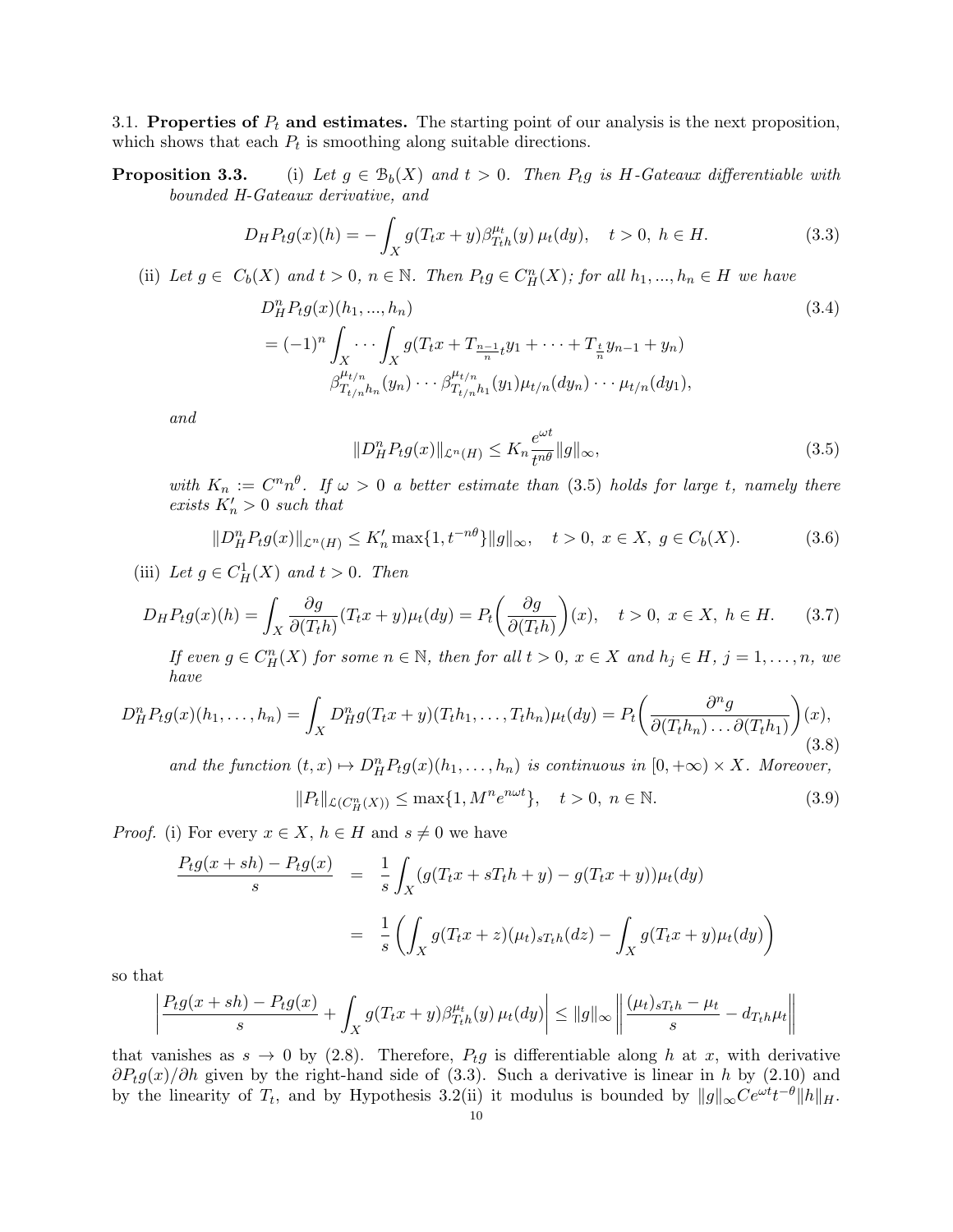Therefore,  $P_t g$  is H-Gateaux differentiable at x and (3.3) holds. If  $g \in C_b(X)$ , then for every x,  $x_0 \in X$ , and  $h \in H$ ,

$$
|(D_H P_t g(x) - D_H P_t g(x_0))(h)| \leq \int_X |g(T_t x + y) - g(T_t x_0 + y)| |\beta_{T_t h}^{\mu_t}(y)| \mu_t(dy) \tag{3.10}
$$

where the right-hand side vanishes as  $x \to x_0$  by the Dominated Convergence Theorem. So,  $D_H P_t g(\cdot)h$  is continuous on X, hence  $P_t g \in C^1_H(X)$ .

(ii) Now let us prove (3.4) for  $g \in C_b(X)$ ,  $t > 0$ , by induction over  $n \in \mathbb{N}$ . We have just proved (3.4) for  $n = 1$  above. Suppose that (3.4) holds for  $n \in \mathbb{N}$ . By the induction hypothesis applied to the *n*-step equipartition  $0 < \frac{1}{n+1} < \cdots < \frac{n}{n+1}$  of  $[0, \frac{n}{n+1}]$  for  $h_1, ..., h_{n+1} \in H$  we have

$$
D_{H}^{n}P_{t}g(x)(h_{1},...,h_{n}) = D_{H}^{n}P_{\frac{n}{n+1}t}(P_{\frac{t}{n+1}}g)(x)(h_{1},...,h_{n})
$$
  

$$
= (-1)^{n} \int_{X} \cdots \int_{X} P_{\frac{t}{n+1}}g(T_{\frac{n}{n+1}t}x + T_{\frac{n-1}{n+1}t}y_{1} + \cdots T_{\frac{t}{n+1}}y_{n-1} + y_{n})
$$
  

$$
\beta_{T_{t/(n+1)}h_{n}}^{\mu_{t/(n+1)}}(y_{n}) \cdots \beta_{T_{t/(n+1)}h_{1}}^{\mu_{t/(n+1)}}(y_{1})\mu_{t/(n+1)}(dy_{n}) \cdots \mu_{t/(n+1)}(dy_{1}).
$$

Since we already know that  $P_{\frac{t}{n+1}}g \in C_H^1(X)$ , by Hypothesis 3.2(ii), (2.7) and the Dominated Convergence Theorem we can differentiate the right-hand side along  $h_{n+1}$  interchanging the partial derivative with the multiple integrals, and using (3.3) we obtain

$$
\frac{\partial}{\partial h_{n+1}} D^n_H P_t g(x)(h_1, ..., h_n) = (-1)^{(n+1)} \int_X \cdots \int_X g(T_t x + T_{\frac{n t}{n+1}} y_1 + \cdots + T_{\frac{t}{n+1}} y_n + z) \beta_{T_{t/(n+1)}}^{\mu_{t/(n+1)}} h_{n+1}(z) \beta_{T_{t/(n+1)}}^{\mu_{t/(n+1)}}(y_n) \cdots \beta_{T_{t/(n+1)}}^{\mu_{t/(n+1)}}(y_1) \mu_{t/(n+1)}(dz) \mu_{t/(n+1)}(dy_n) \cdots \mu_{t/(n+1)}(dy_1).
$$

The right-hand side is just  $D_H^{n+1} P_t g(x)(h_1, ..., h_{n+1})$ , so that (3.4) holds for  $n+1$ .

The continuity and boundedness on X of the map  $x \mapsto D_H^n P_t g(x)(h_1, ..., h_n)$  is obvious by (3.4), Hypothesis 3.2(ii) and the Dominated Convergence Theorem. Then also (3.5) follows immediately by Hypothesis 3.2(ii).

Assume now that  $\omega > 0$ . Using (3.5) we get for  $0 < t \leq 2$ 

$$
||D_H^n P_t g(x)||_{\mathcal{L}^n(H)} \leq K_n \frac{e^{2\omega}}{t^{n\theta}} ||g||_{\infty},
$$

while for  $t \geq 2$ , writing  $D_{H}^{n}P_{t}g = D_{H}^{n}P_{1}(P_{t-1}g)$  and using (3.1) and (3.5) with  $t = 1$ , we get

$$
||D_H^n P_t g(x)||_{\mathcal{L}^n(H)} \leq K_n e^{\omega} ||P_{t-1}g||_{\infty} \leq K_n e^{\omega} ||g||_{\infty}.
$$

Putting together such estimates, we get (3.6).

(iii) Now we prove (3.7). If  $g \in C_H^1(X)$ , for every  $s \neq 0$  and  $x \in X$ , as before,

$$
\frac{P_t g(x+sh) - P_t g(x)}{s} = \int_X \frac{g(T_t x + sT_t h + y) - g(T_t x + y)}{s} \mu_t(dy)
$$

and the right-hand side converges to  $\int_X$ ∂g  $\frac{\partial g}{\partial T_{th}}(T_{t}x+y)\mu_{t}(dy) = \int_{X} D_{H}g(T_{t}x+y)(h)\mu_{t}(dy)$  as  $s \to 0$ , by  $(2.7)$  and the Dominated Convergence Theorem. By the definition of  $P_t$ , such limit coincides with  $P_t(\partial q/\partial (T_th))(x)$ .

If  $g \in C_H^n(X)$ , formula (3.8) follows applying several times (3.7). The proof of the continuity of  $(t, x) \mapsto D_H^n P_t g(x)(h_1, \ldots, h_n)$  is similar to the proof of the continuity of  $(t, x) \mapsto P_t f(x)$  of [9, Lemma 2.1]. Here is the argument: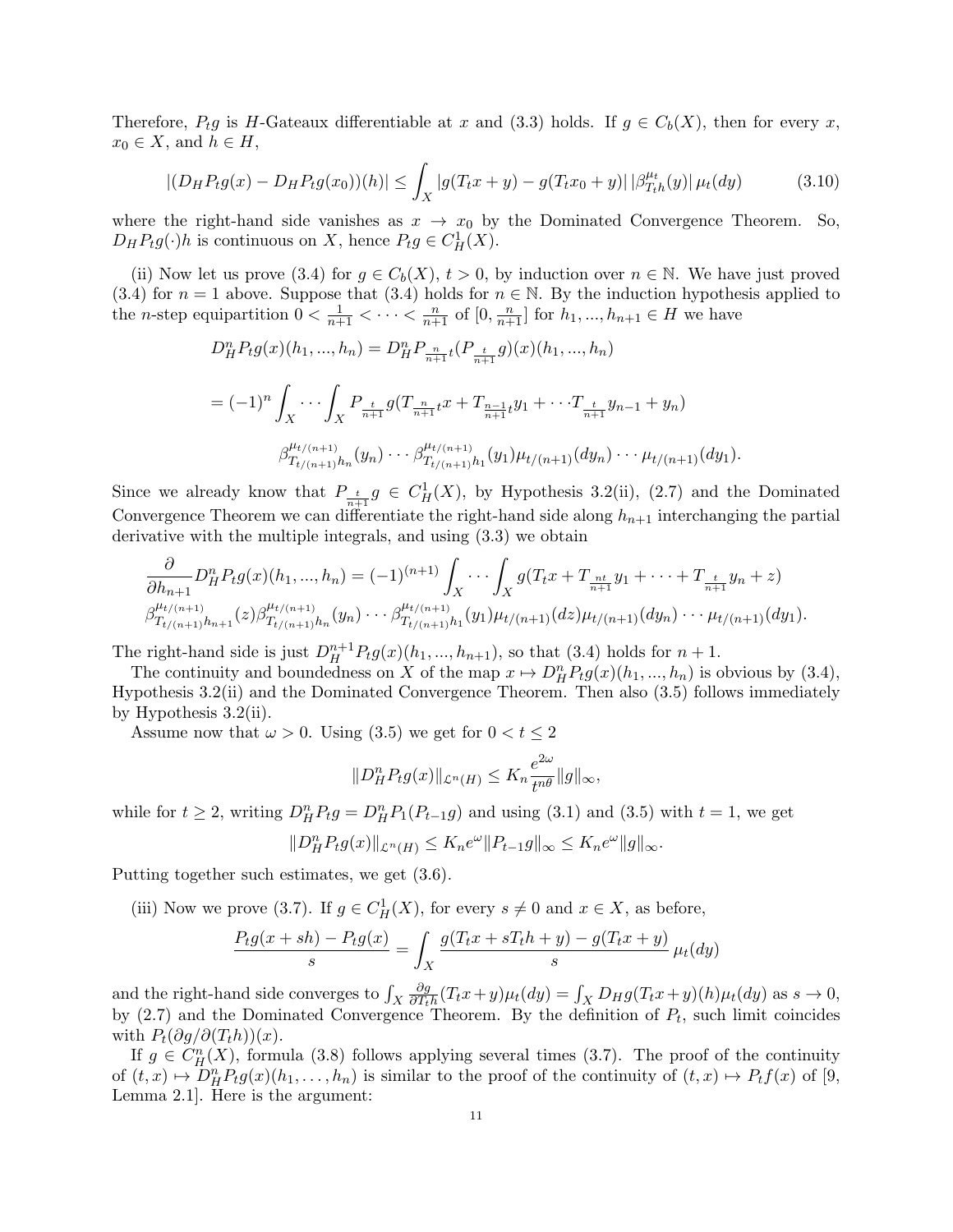Let  $t_k \to t \in [0, +\infty)$ ,  $x_k \to x \in X$ . Then,

$$
D_H^n P_{t_k} g(x_k)(h_1, \dots, h_n) - D_H^n P_t g(x)(h_1, \dots, h_n)
$$
  
= 
$$
\int_X (D_H^n g(T_{t_k} x_k + y)(T_{t_k} h_1, \dots, T_{t_k} h_n) - D_H^n g(T_t x + y)(T_t h_1, \dots, T_t h_n)) \mu_{t_k}(dy)
$$
  
+ 
$$
\int_X D_H^n g(T_t x + y)(T_t h_1, \dots, T_t h_n)) (\mu_{t_k}(dy) - \mu_t(dy)) =: I_{1,k} + I_{2,k}
$$

Since  $\mu_{t_k}$  weakly converges to  $\mu_t$  as  $k \to \infty$  and  $D_H^n g(T_t x + \cdot)(T_t h_1, \ldots, T_t h_n)$  is continuous and bounded,  $I_{2,k} \to 0$  as  $k \to \infty$ . Still by the weak convergence, the measures  $\mu_{t_k}$  are uniformly tight, namely for every  $\varepsilon > 0$  there is a compact set  $K_{\varepsilon} \subset X$  such that  $\mu_{t_k}(X \setminus K_{\varepsilon}) \leq \varepsilon$  for every  $k \in \mathbb{N}$ . Splitting  $I_{1,k}$  into the sum of the integral over K and the integral over  $X \setminus K_{\varepsilon}$ , and using the uniform continuity of  $(t, z) \mapsto D_H^n g(z) (T_t h_1, \dots, T_t h_n)$  on compact sets, one gets  $\lim_{k \to \infty} I_{1,k} = 0$ , too.

By (3.8) and Hypothesis 3.2(i) we have, for every natural number  $j \leq n$  and  $x \in X$ ,  $h_1, \ldots h_j \in H$ ,

$$
|(D_H^j P_t g(x))(h_1,\ldots,h_j)| \leq \sup_{y\in X} ||D_H^j g(y)||_{\mathcal{L}^j(H)} \prod_{l=1}^j ||T_th_l||_H \leq M^j e^{j\omega t} \prod_{l=1}^j ||h_l||_H \sup_{y\in X} ||D_H^j g(y)||_{\mathcal{L}^j(H)},
$$

which yields  $(3.9)$ .

**Remark 3.4.** Under our general assumptions we cannot prove that  $D_H P_t g$  is continuous with values in  $H^*$  (and therefore that  $P_t g$  is H-Fréchet differentiable, by Lemma 2.1(ii)) for every  $t > 0$ and  $g \in C_b(X)$ . (3.10) implies immediately that  $D_H P_t g$  is continuous for every uniformly continuous and bounded  $g$ , but we prefer to deal with merely continuous rather than uniformly continuous functions.

If in addition the functions  $\beta_{T_1}^{\mu_t}$  $T_{th}^{\mu_t}$  belong to  $L^p(X, \mu_t)$  for some  $p > 1$ , and for every  $t > 0$  there exists  $C_t > 0$  such that  $\|\beta_{T_t}^{\mu_t}\|$  $T_{th}^{\mu_t} \|_{L^p(X, \mu_t)} \leq C_t \|h\|_H$  for every  $h \in H$ , using the Hölder inequality in the right-hand side of (3.10) and then the Dominated Convergence Theorem yields that  $D_H P_t g$ is continuous with values in  $H^*$ . In this case, throughout the paper we could use stronger higher order Hölder and Zygmund spaces, obtained replacing the condition of  $H$ -Gateaux differentiability by H-Fréchet differentiability in the definition of the  $C_H^n$  spaces.

The behavior of  $P_t$  in the Hölder spaces  $C_H^{\alpha}(X)$  and in the Zygmund spaces  $Z_H^k(X)$  is coherent with its behavior in  $C_b(X)$ , as the next lemma shows.

**Lemma 3.5.** For every  $t > 0$  and  $\alpha \in (0, +\infty)$ ,  $k \in \mathbb{N} \cup \{0\}$ ,  $P_t \in \mathcal{L}(C_H^{k+\alpha}(X))$  and there exists  $c = c(k + \alpha) > 0$  such that

$$
||P_t f||_{C_H^{k+\alpha}(X)} \le c||f||_{C_H^{k+\alpha}(X)}, \quad t > 0, \ f \in C_H^{k+\alpha}(X). \tag{3.11}
$$

Moreover, for every  $t > 0$  and  $k \in \mathbb{N}$ ,  $P_t \in \mathcal{L}(Z_H^k(X))$  and there exists  $c = c(k) > 0$  such that

$$
||P_t f||_{Z_H^k(X)} \le c||f||_{Z_H^k(X)}, \quad t > 0, \ f \in Z_H^k(X). \tag{3.12}
$$

*Proof.* Let  $\alpha \in (0,1)$  and  $f \in C_H^{\alpha}(X)$ ,  $t > 0$ . From the representation formula (1.1) and Hypothesis 3.2(i) we get, for every  $x \in X$  and  $h \in H$ ,

$$
|P_t f(x+h) - P_t f(x)| = \left| \int_X (f(T_t x + T_t h + y) - f(T_t x + y)) \mu_t(dy) \right|
$$
  
 
$$
\leq [f]_{C_H^{\alpha}(X)} ||T_t h||_H^{\alpha} \leq M^{\alpha} e^{\alpha \omega t} [f]_{C_H^{\alpha}(X)} ||h||_H^{\alpha},
$$
\n(3.13)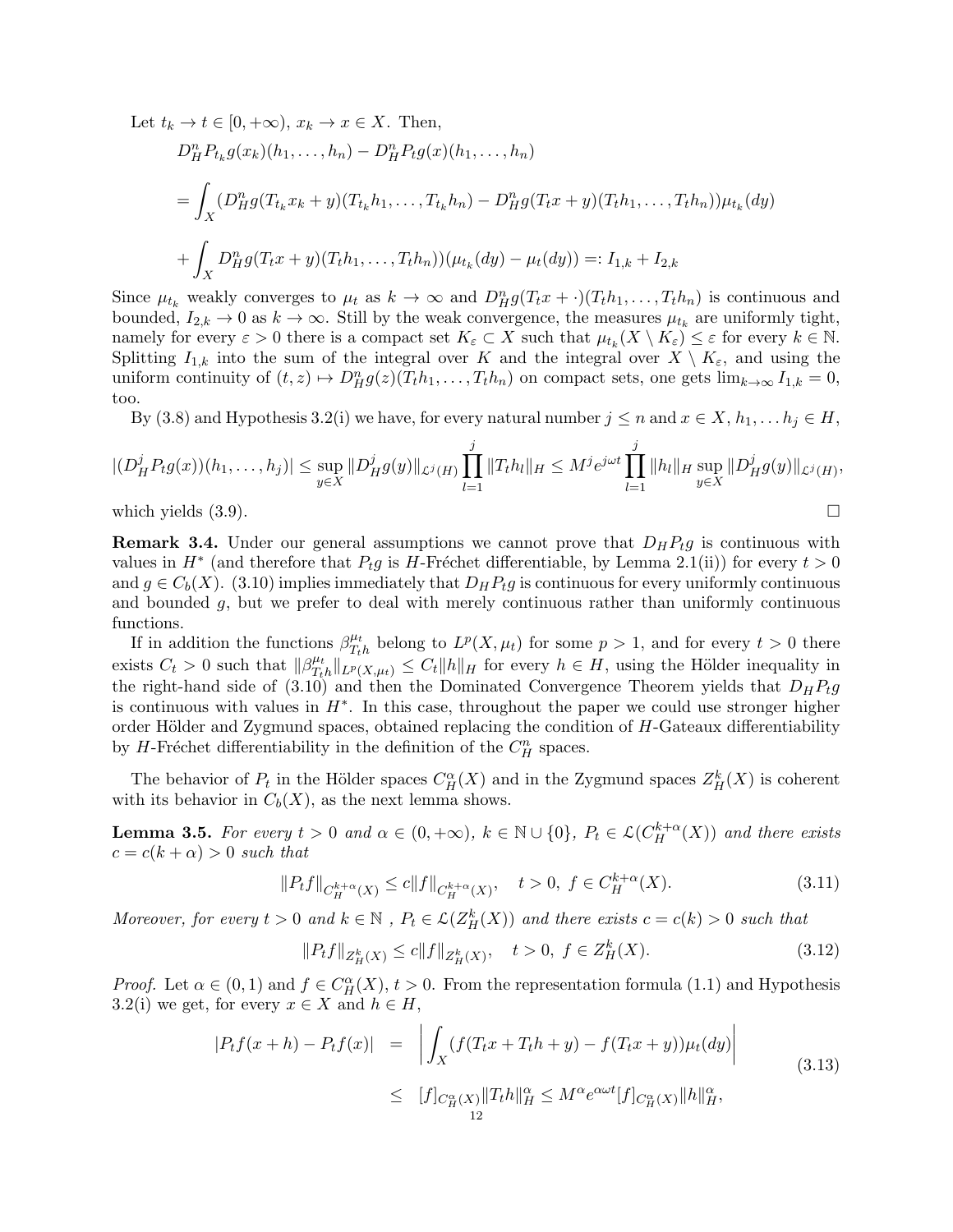so that

$$
||P_t f||_{C_H^{\alpha}(X)} \le ||f||_{\infty} + M^{\alpha} e^{\alpha \omega t} [f]_{C_H^{\alpha}(X)}.
$$

This proves (3.11) for  $k = 0$ , in the case  $\omega \leq 0$ .

If  $f \in C_H^{k+\alpha}(X)$  for some  $k \in \mathbb{N}$ , we use (3.8) and again Hypothesis 3.2(i), that give, for every  $x \in X$  and  $h, h_1, \ldots h_k \in H$ ,

$$
\begin{aligned} &\left| (D_H^k P_t f(x+h) - D_H^k P_t f(x))(h_1, \dots, h_n) \right| = \\ &= \left| \int_X (D_H^k f(T_t x + T_t h + y) - D_H^k f(T_t x + y))(T_t h_1, \dots, T_t h_k) \mu_t(dy) \right| \\ &\leq [D_H^k f]_{C_H^\alpha(X; \mathcal{L}^k(H))} \|T_t h\|_H^\alpha \prod_{j=1}^k \|T_t h_j\|_H \leq M^{k+\alpha} e^{(k+\alpha)\omega t} [D_H^k f]_{C_H^\alpha(X; \mathcal{L}^k(H))} \|h\|_H^\alpha \prod_{j=1}^k \|h_j\|_H. \end{aligned}
$$

This estimate and (3.9) yield (3.11) for  $k \in \mathbb{N}$ , in the case  $\omega \leq 0$ .

For  $\omega > 0$  we argue as follows. For every  $f \in C^{k+\alpha}(X)$  with  $\alpha \in (0,1)$  and  $k \in \mathbb{N} \cup \{0\}$  the above estimates yield

$$
||P_t f||_{C^{k+\alpha}(X)} \le M^{k+\alpha} e^{(k+\alpha)\omega} ||f||_{C^{k+\alpha}(X)}, \quad t \le 1,
$$

while for  $t > 1$  we write  $P_t f = P_1 P_{t-1} f$ , so that  $||P_t f||_{C_H^{k+\alpha}(X)} \leq ||P_1||_{\mathcal{L}(C_b(X), C_H^{k+\alpha}(X))} ||f||_{\infty}$  by (3.1) ( $P_1$  belongs to  $\mathcal{L}(C_b(X), C_H^{k+\alpha}(X))$  because it belongs to  $\mathcal{L}(C_b(X), C_H^{k+1}(X))$  by Proposition 3.3, and  $C_H^{k+1}(X) \subset C_H^{k+\alpha}(X)$ .

The proof of estimates  $(3.12)$  is similar, and it is left to the reader.

If f is H-Hölder continuous estimates (3.5) may be improved near  $t = 0$ . Such improvements are crucial in the proof of our Schauder theorems.

**Proposition 3.6.** For every  $\alpha \in (0,1)$  and  $n \in \mathbb{N}$  there are constants  $K_{n,\alpha} > 0$  such that

$$
||D_H^n P_t f(x)||_{\mathcal{L}^n(H)} \le K_{n,\alpha} \frac{e^{\omega t}}{t^{(n-\alpha)\theta}} [f]_{C_H^\alpha(X)}, \quad t > 0, \ x \in X, \ f \in C_H^\alpha(X). \tag{3.14}
$$

*Proof.* The key step is to prove that  $(3.14)$  holds for  $n = 1$ . We use the same argument of [18]. Let  $t > 0, f \in C_H^{\alpha}(X), h \in H \setminus \{0\}.$  For every  $s > 0$  we have

$$
D_{H}P_{t}f(x)(h) = \left(D_{H}P_{t}f(x)(h) - \frac{P_{t}f(x+sh) - P_{t}f(x)}{s}\right) + \frac{P_{t}f(x+sh) - P_{t}f(x)}{s}
$$
  
= 
$$
\left(\frac{1}{s}\int_{0}^{s}(D_{H}P_{t}f(x)(h) - D_{H}P_{t}f(x+oh)(h))d\sigma\right) + \frac{P_{t}f(x+sh) - P_{t}f(x)}{s}
$$
  
=:  $I_{1}(s) + I_{2}(s).$ 

To estimate  $I_1(s)$  we remark that for every  $k \in H$ , by  $(3.3)$  we have

$$
|(D_H P_t f(x + k) - D_H P_t f(x))(h)| = \left| \int_X (f(T_t x + T_t k + y) - f(T_t x + y)) \beta_{T_t h}^{\mu_t}(y) \mu_t(dy) \right|
$$
  
\n
$$
\leq [f]_{C_H^{\alpha}(X)} ||T_t k||_H^{\alpha} ||\beta_{T_t h}^{\mu_t} ||_{L^1(X, \mu_t)} \leq [f]_{C_H^{\alpha}(X)} M^{\alpha} e^{\alpha \omega t} ||k||_H^{\alpha} \frac{Ce^{\omega t}}{t^{\theta}} ||h||_H.
$$

$$
\leq [f]_{C_H^{\alpha}(X)} \|T_t k\|_H^{\alpha} \|\beta_{T_t h}^{\mu_t}\|_{L^1(X, \mu_t)} \leq [f]_{C_H^{\alpha}(X)} M^{\alpha} e^{\alpha \omega}
$$

Using this estimate with  $k = \sigma h$  we get

$$
|I_1(s)| \leq \frac{1}{s} \int_0^s |D_H P_t f(x+\sigma h)(h) - D_H P_t f(x)(h)| d\sigma \leq \frac{1}{s} \frac{CM^{\alpha}}{t^{\theta}} e^{(\alpha+1)\omega t} \int_0^s \sigma^{\alpha} d\sigma \, \|h\|_H^{\alpha+1} [f]_{C_H^{\alpha}}(X) .
$$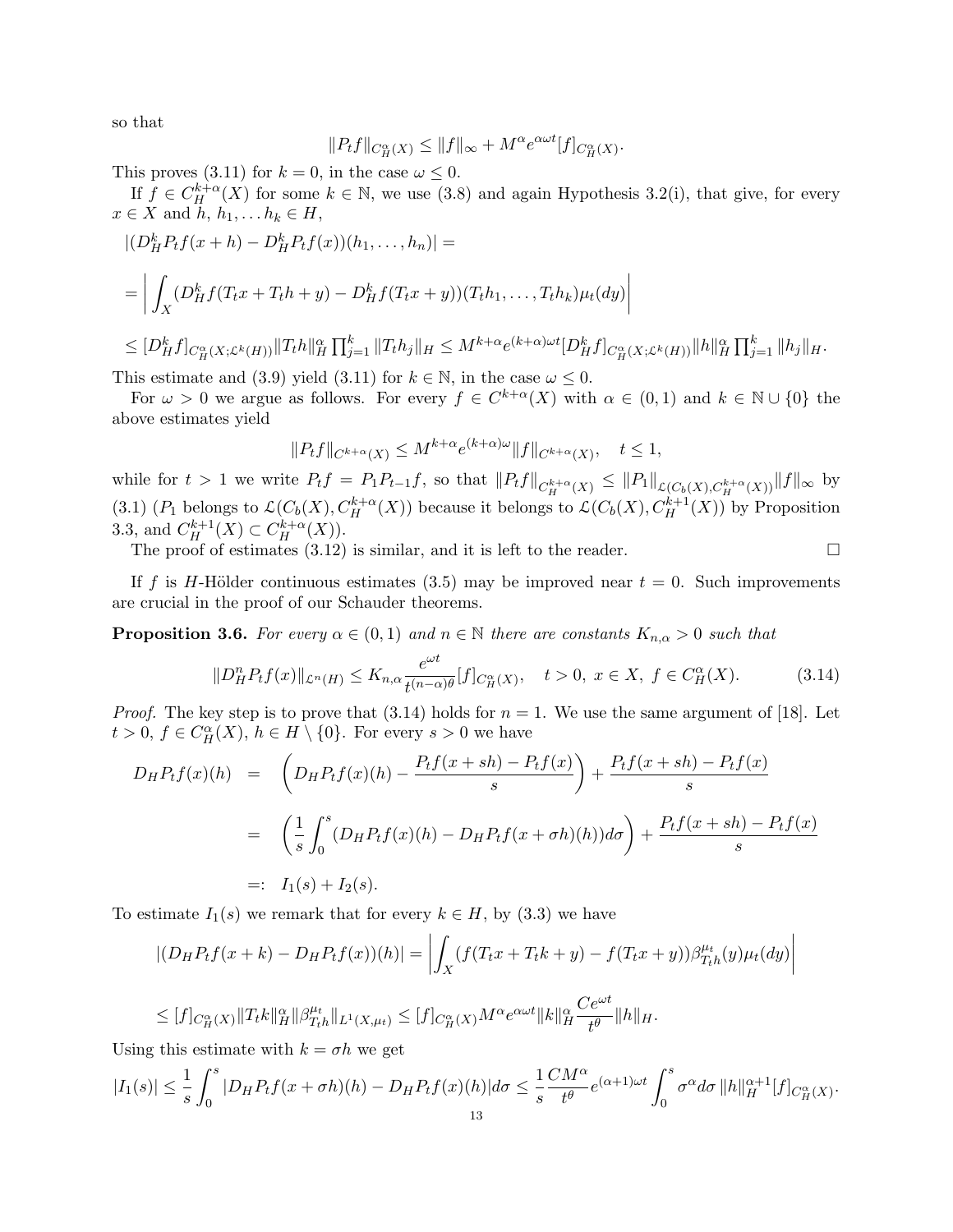On the other hand, by (3.13) we get

$$
|I_2(s)|\leq M^{\alpha}e^{\alpha\omega t}s^{\alpha-1}\|h\|^{\alpha}_H[f]_{C^{\alpha}_H(X)}.
$$

Summing up,

$$
|D_HP_tf(x)(h)|\leq \bigg(\frac{CM^\alpha}{\alpha+1}e^{(\alpha+1)\omega t}\|h\|_H^{\alpha+1}\frac{s^\alpha}{t^\theta}+M^\alpha e^{\alpha\omega t}s^{\alpha-1}\|h\|_H^\alpha\bigg)[f]_{C^\alpha_H(X)},\quad s>0.
$$

Choosing now  $s = t^{\theta} e^{-\omega t} / ||h||_H$  we get

$$
|D_H P_t f(x)(h)| \leq \left(\frac{CM^{\alpha}}{\alpha+1} + M^{\alpha}\right) \frac{1}{t^{(1-\alpha)\theta}} e^{\omega t} ||h||_H [f]_{C_H^{\alpha}}(X),
$$

which yields  $(3.14)$  for  $n = 1$ .

For  $n > 1$  we have  $D_{H}^{n}P_{t}f = D_{H}^{n}P_{t/2}g$ , with  $g = P_{t/2}f$ . By (3.7),

$$
\frac{\partial^n P_t f}{\partial h_n \cdots \partial h_1} = \frac{\partial^{n-1}}{\partial h_{n-1} \cdots \partial h_1} P_{t/2} \left( \frac{\partial P_{t/2} f}{\partial (T_{t/2} h_n)} \right)
$$

so that  $(3.14)$  follows from  $(3.5)$  and  $(3.14)$  with  $n = 1$ .

3.2. Schauder and Zygmund estimates: stationary equations. In this section we use the smoothing properties of  $P_t$  to deduce regularity results for the elements of  $D(L)$ , namely for the functions u given by (1.3) for some  $\lambda > 0$  and  $f \in C_b(X)$ . Estimate (3.1) yields immediately

$$
||u||_{\infty} \le \frac{1}{\lambda} ||f||_{\infty}.
$$
\n(3.15)

The first (not optimal) regularity result is a standard consequence of Propositions 3.3 and 3.6.

**Proposition 3.7.** Given  $\lambda > 0$  and  $f \in C_b(X)$ , let  $u = R(\lambda, L)f$ .

(i) Let  $\theta < 1$ . For every  $n \in \mathbb{N}$  such that  $n < 1/\theta$ ,  $u \in C_H^n(X)$ . There exists  $C = C(\lambda) > 0$ , independent of f, such that

$$
||u||_{C^n_H(X)} \le C||f||_{\infty} \tag{3.16}
$$

(ii) Let  $\alpha \in (0,1)$  be such that  $\alpha + 1/\theta > 1$ . For every  $f \in C_H^{\alpha}(X)$  and for every  $n \in \mathbb{N}$  such that  $n < \alpha + 1/\theta$ ,  $u \in C_H^n(X)$ . There exists  $C = C(\lambda, \alpha) > 0$ , independent of f, such that

$$
||u||_{C^n_H(X)} \le C||f||_{C^{\alpha}_H(X)}\tag{3.17}
$$

*Proof.* The proof is in two steps. First we consider the case  $\lambda > \omega$ , and then, if  $\omega > 0$ , the case  $\lambda \in (0, \omega].$ 

*First step:*  $\lambda > \omega$ . Estimate (3.5) yields, for every  $k \in \{1, \ldots, n\}$ ,

$$
e^{-\lambda t} \|D_H^k P_t f(x)\|_{\mathcal{L}^k(H)} \le e^{-\lambda t} K_k \frac{e^{\omega t}}{t^{k\theta}} \|f\|_{\infty}, \quad t > 0, \ x \in X, \ f \in C_b(X), \tag{3.18}
$$

and if  $\alpha \in (0, 1)$ , (3.14) yields, for every  $k \in \{1, ..., n\}$ ,

$$
e^{-\lambda t} \|D_H^k P_t f(x)\|_{\mathcal{L}^k(H)} \le e^{-\lambda t} K_{k, \alpha} \frac{e^{\omega t}}{t^{(k-\alpha)\theta}} [f]_{C_H^{\alpha}(X)}, \quad t > 0, \ x \in X, \ f \in C_H^{\alpha}(X). \tag{3.19}
$$

The right-hand sides of (3.18) and (3.19) belong to  $L^1(0, +\infty)$  because  $\lambda > \omega$ , and  $k\theta \in (0, 1)$  in (3.18),  $(k - \alpha)\theta \in (0, 1)$  in (3.19). Therefore u is n times H-Gateaux differentiable at every  $x \in X$ , and for every  $h_1, \ldots, h_k \in H$  with  $k \in \{1, \ldots, n\}$  we have

$$
D_H^k u(x)(h_1,\ldots,h_k) = \int_0^\infty e^{-\lambda t} D_H^k P_t f(x)(h_1,\ldots,h_k) dt.
$$

|  | _ |  |  |
|--|---|--|--|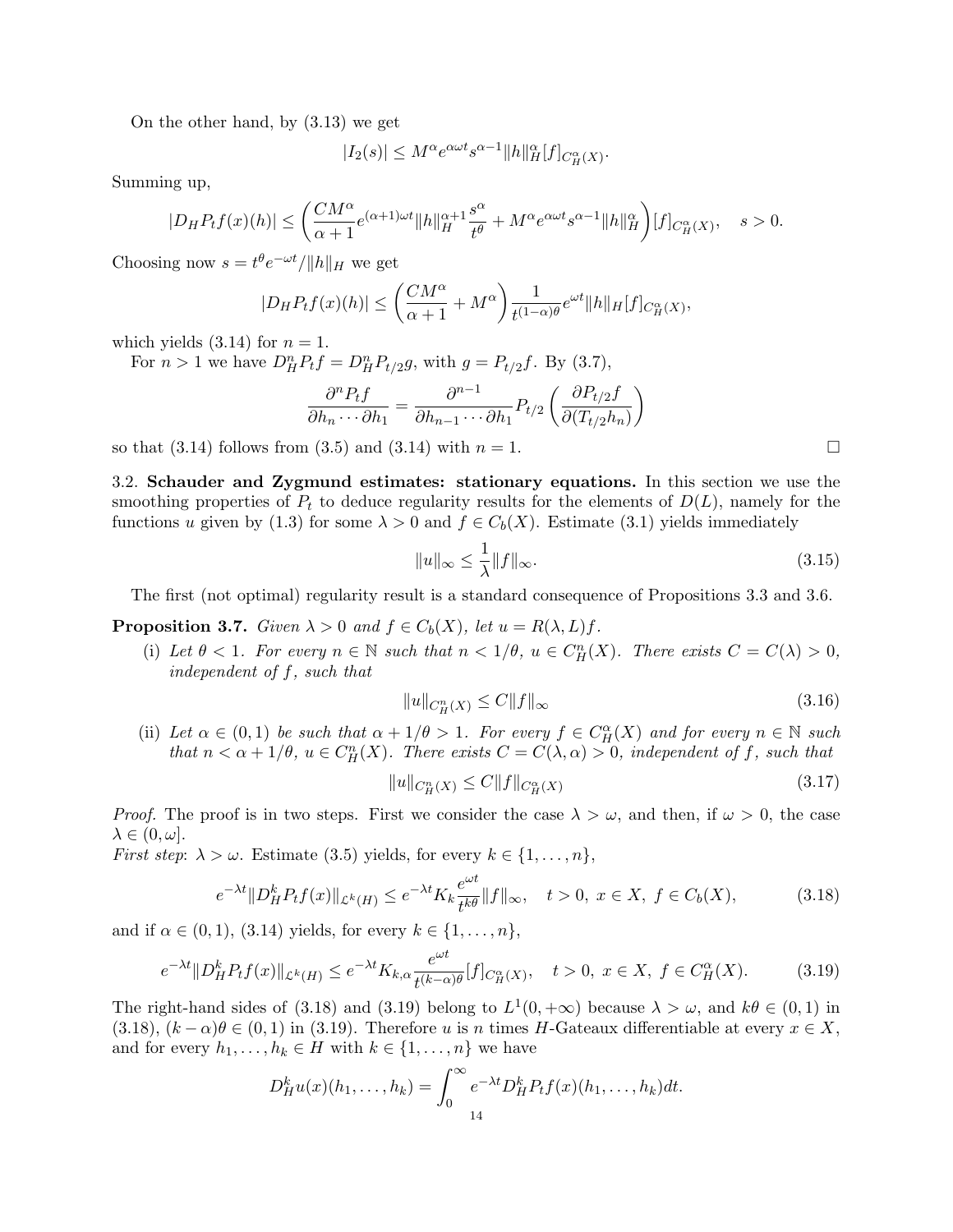(3.18) and (3.19) imply respectively, for every  $x \in X$  and  $k \in \{1, \ldots, n\}$ ,

$$
||D_H^ku(x)||_{\mathcal{L}^k(H)} \leq K_k \int_0^\infty \frac{e^{\omega t - \lambda t}}{t^{k\theta}} dt \, ||f||_{\infty} \leq \frac{K_k \Gamma(1 - k\theta)}{(\lambda - \omega)^{1 - k\theta}} ||f||_{\infty},
$$

and

$$
\|D^k_H u(x)\|_{\mathcal{L}^k(H)} \leq K_{k,\alpha} \int_0^\infty \frac{e^{\omega t - \lambda t}}{t^{(k-\alpha)\theta}} dt \, [f]_{C_H^\alpha(X)} \leq \frac{K_{k,\alpha} \Gamma(1 - (k-\alpha)\theta)}{(\lambda - \omega)^{1 - (k-\alpha)\theta}} [f]_{C_H^\alpha(X)},
$$

for  $\alpha > 0$ ,  $f \in C_H^{\alpha}(X)$  (here,  $\Gamma$  is the Euler function). In both cases, since for every  $t > 0$ the function  $x \mapsto D_H^k P_t f(x)(h_1, \ldots, h_k)$  is continuous by Proposition 3.3, estimates (3.18), (3.19) and the Dominated Convergence Theorem imply that  $x \mapsto D_H^k u(x) (h_1, \ldots, h_k)$  is continuous for  $k = 1, \ldots, n$ . Therefore,  $u \in C_H^n(X)$  and

$$
||u||_{C_H^n(X)} \le \frac{||f||_{\infty}}{\lambda} + \left(\sum_{k=1}^n K_k \frac{\Gamma(1-k\theta)}{(\lambda-\omega)^{1-k\theta}}\right) ||f||_{\infty},\tag{3.20}
$$

so that (3.16) holds with  $C = 1 + \sum_{k=1}^{n} K_k \Gamma(1 - k\theta) / (\lambda - \omega)^{1 - k\theta}$ . In the case that  $\alpha \in (0, 1)$  and  $f \in C^{\alpha}_H(X)$ , we get

$$
||u||_{C_H^n(X)} \le \frac{||f||_{\infty}}{\lambda} + \left(\sum_{k=1}^n K_{k,\alpha} \frac{\Gamma(1 - (k - \alpha)\theta)}{(\lambda - \omega)^{1 - (k - \alpha)\theta}}\right) [f]_{C_H^\alpha(X)},
$$
\n(3.21)

so that (3.17) holds with  $C = 1/\lambda + \sum_{k=1}^{n} K_{k,\alpha} \Gamma(1 - (k - \alpha)\theta)/(\lambda - \omega)^{1 - (k - \alpha)\theta}$ .

Second step:  $\omega > 0, \lambda \in (0, \omega]$ .

In this case the statement follows from Step 1 by a perturbation argument. Indeed, since  $\lambda u Lu = f$ , we have  $(\omega + 1)u - Lu = (\omega + 1 - \lambda)u + f$ . The right-hand side belongs to  $C_b(X)$ , and its sup norm is bounded by  $((\omega + 1 - \lambda)/\lambda + 1) \|f\|_{\infty}$ , by (3.15). So, statement (i) follows from Step 1.

Concerning statement (ii), it is sufficient to prove that  $u \in C_H^{\alpha}(X)$ , with  $||u||_{C_H^{\alpha}(X)} \leq C ||f||_{C_H^{\alpha}(X)}$ for some  $C > 0$ , and to use Step 1 as above. This is a simple consequence of Lemma 3.5. Indeed, using  $(3.11)$  with  $k = 0$  we get

$$
|u(x+h)-u(x)| \leq \int_0^\infty e^{-\lambda t} |P_t f(x+h) - P_t f(x)| dt \leq \int_0^\infty e^{-\lambda t} c \|h\|_H^\alpha [f]_{C_H^\alpha(X)} dt = \frac{c}{\lambda} \|h\|_H^\alpha [f]_{C_H^\alpha(X)}.
$$

Notice that for  $n \geq 1/\theta$  in case (i) and for  $n \geq \alpha + 1/\theta$  in case (ii), the arguments used above do not work, since the functions  $t \mapsto t^{-n\theta}$ ,  $t \mapsto t^{-(n-\alpha)\theta}$ , respectively, are not integrable near 0, and (3.18), (3.19) are not helpful to conclude that  $D_{H}^{n}u(x)$  exists.

Optimal regularity results are provided by the next theorems. The first one deals with Hölder regularity, and the second one with Zygmund regularity.

**Theorem 3.8.** Let  $\lambda > 0$ ,  $f \in C_b(X)$  and let  $u = R(\lambda, L)f$ . The following statements hold.

(i) If  $1/\theta \notin \mathbb{N}$  then  $u \in C_H^{1/\theta}(X)$ . There exists  $C = C(\lambda) > 0$ , independent of f, such that

$$
||u||_{C_H^{1/\theta}(X)} \le C||f||_{\infty}.
$$
\n(3.22)

(ii) If  $\alpha \in (0,1)$  with  $\alpha + 1/\theta \notin \mathbb{N}$  and  $f \in C_H^{\alpha}(X)$  then  $u \in C_H^{\alpha+1/\theta}(X)$  and there exists  $C = C(\lambda, \alpha) > 0$ , independent of f, such that

$$
||u||_{C_H^{\alpha+1/\theta}(X)} \le C||f||_{C_H^{\alpha}(X)}.
$$
\n(3.23)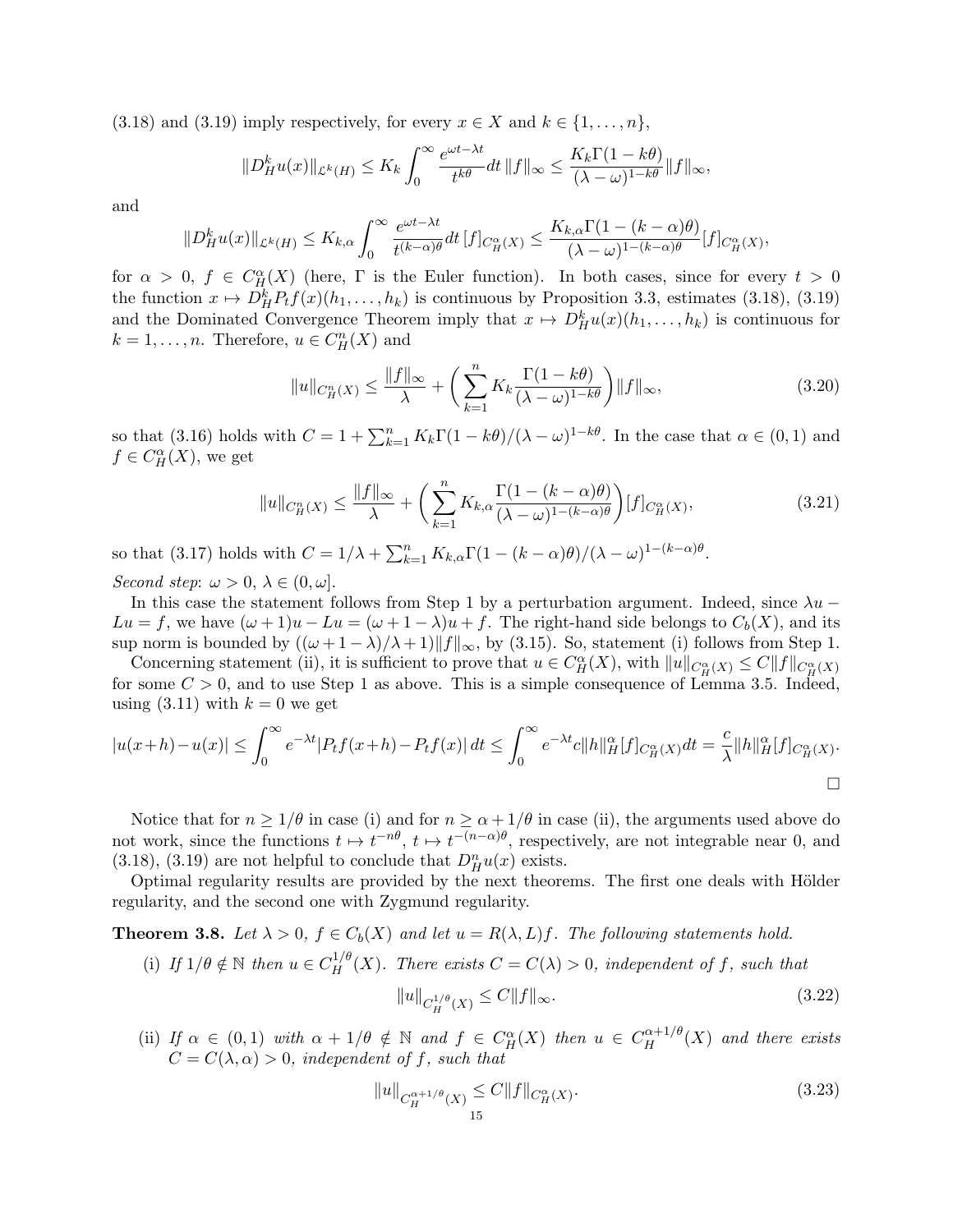*Proof.* Let  $n \in \mathbb{N} \cup \{0\}$  be the integral part of  $\alpha + 1/\theta$ , with  $\alpha = 0$  in the case of statement (i) and  $\alpha \in (0,1)$  in the case of statement (ii). If  $n = 0$ ,  $u \in C_b(X)$  and (3.15) holds. If  $n > 0$ , we already know, by Proposition 3.7, that  $u \in C_H^n(X)$ , and that estimate (3.20) (resp. estimate (3.21)) holds.

We have to prove that  $D_{H}^{n}u$  belongs to  $C_{H}^{\alpha+1/\theta-n}(X,\mathcal{L}^{n}(H))$ . As in Proposition 3.7, it is sufficient to consider the case  $\lambda > \omega$ . If  $\omega > 0$ , the case  $\lambda \in (0, \omega]$  is recovered by the same argument used in Step 2 of Proposition 3.7.

We treat separately the cases  $n > 0$  and  $n = 0$ .

Let  $n = 0$ . This implies that  $\theta > 1$  in statement (i), and  $(1 - \alpha)\theta > 1$  in statement (ii). For every fixed h, we split  $u = a_h + b_h$ , where

$$
a_h(y) = \int_0^{\|h\|_H^{1/\theta}} e^{-\lambda t} P_t f(y) dt, \quad b_h(y) = \int_{\|h\|_H^{1/\theta}}^{\infty} e^{-\lambda t} P_t f(y) dt, \quad y \in X.
$$
 (3.24)

So, for every  $x \in X$  we have

$$
|a_h(x+h)-a_h(x)|\leq \int_0^{\|h\|_H^{1/\theta}}e^{-\lambda t}|P_tf(x+h)-P_tf(x)|\,dt\leq \int_0^{\|h\|_H^{1/\theta}}2\|f\|_\infty dt=2\|h\|_H^{1/\theta}\|f\|_\infty.
$$

To estimate  $|b_h(x+h) - b_h(x)|$  we remark that by  $(2.1)(i)$  and  $(3.5)$  with  $n = 1$  for every  $t > 0$ we have ωt

$$
||P_t f(x+h) - P_t f(x)|| \le \sup_{y \in X} ||D_H P_t f(y)||_{H^*} ||h||_H \le K_1 \frac{e^{\omega t}}{t^{\theta}} ||h||_H ||f||_{\infty},
$$
\n(3.25)

which yields

$$
\begin{array}{rcl} |b_h(x+h) - b_h(x)| & \leq & \int_{\|h\|_H^{1/\theta}}^{\infty} e^{-\lambda t} |P_t f(x+h) - P_t f(x)| \, dt \leq & \int_{\|h\|_H^{1/\theta}}^{\infty} \frac{K_1}{t^{\theta}} dt \, \|h\|_H \|f\|_{\infty} \\ \\ & \leq & \frac{K_1}{\theta - 1} \|h\|_H^{1/\theta} \|f\|_{\infty} .\end{array}
$$

Summing up,  $u \in C_H^{1/\theta}(X)$ , and

$$
[u]_{C_H^{1/\theta}(X)} \le \left(2 + \frac{K_1}{\theta - 1}\right) ||f||_{\infty}.
$$

This estimate and (3.15) give (3.22) with  $C(\lambda) = 2 + K_1/(\theta - 1) + 1/\lambda$ , in the case that  $\theta > 1$ . If  $\alpha \in (0,1)$  and  $f \in C_H^{\alpha}(X)$  we use  $(3.13)$  and we get

$$
|a_h(x+h) - a_h(x)| \le \int_0^{\|h\|_H^{1/\theta}} e^{-\lambda t} |P_t f(x+h) - P_t f(x)| dt
$$
  

$$
\le \int_0^{\|h\|_H^{1/\theta}} e^{-(\lambda - \alpha \omega)t} M^{\alpha} \|h\|_H^{\alpha} [f]_{C_H^{\alpha}}(x) dt \le M^{\alpha} \|h\|_H^{\alpha+1/\theta} [f]_{C_H^{\alpha}}(x).
$$

To estimate  $|b_h(x+h) - b_h(x)|$  we use (3.14) with  $n = 1$ , that gives

$$
||P_t f(x+h) - P_t f(x)|| \le \sup_{y \in X} ||D_H P_t f(y)||_{H^*} ||h||_H \le K_{1,\alpha} \frac{e^{\omega t}}{t^{(1-\alpha)\theta}} ||h||_H [f]_{C_H^{\alpha}(X)},
$$
(3.26)

which yields

$$
|b_h(x+h) - b_h(x)| \le \int_{\|h\|_H^{1/\theta}}^{\infty} \frac{K_{1,\alpha}}{t^{(1-\alpha)\theta}} dt \, \|h\|_H [f]_{C_H^{\alpha}}(x) \le \frac{K_{1,\alpha}}{(1-\alpha)\theta - 1} \|h\|_H^{1/\theta + \alpha} [f]_{C_H^{\alpha}}(x).
$$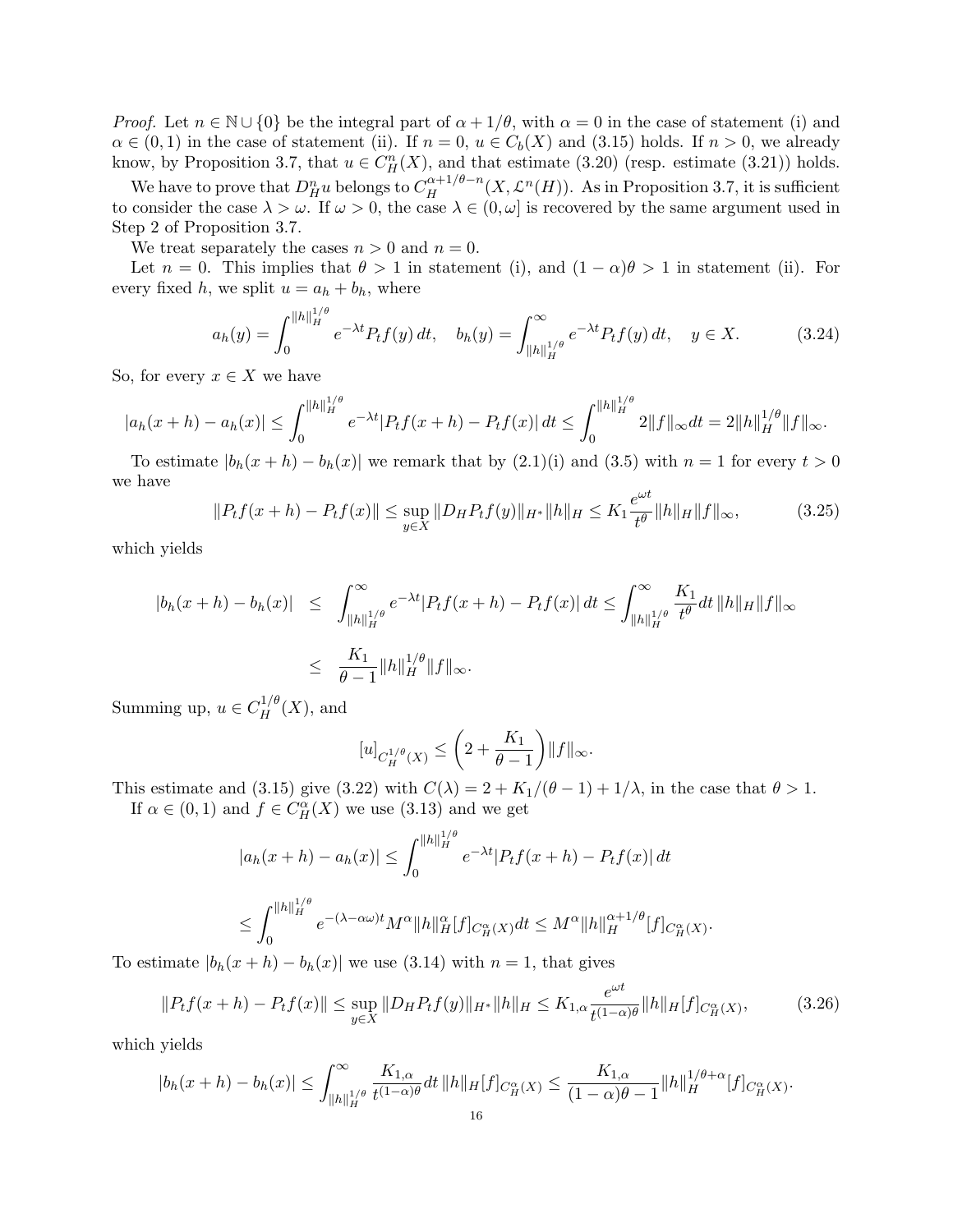Summing up, we obtain  $u \in C_H^{\alpha+1/\theta}(X)$ , and

$$
[u]_{C_H^{\alpha+1/\theta}(X)} \le \left(M^{\alpha} + \frac{K_{1,\alpha}}{(1-\alpha)\theta - 1}\right)[f]_{C_H^{\alpha}(X)}.
$$

This estimate, together with (3.15), yield (3.23), with  $C(\lambda) = M^{\alpha} + K_{1,\alpha}/((1-\alpha)\theta - 1) + 1/\lambda$ , in the case that  $\alpha + 1/\theta < 1$ .

For  $n = [\alpha + 1/\theta] \ge 1$  the procedure is similar, just with different notations and constants. We already know from Proposition 3.7 that  $u \in C_H^n(X)$ , and we have to show that  $D_H^n u \in$  $C_H^{\alpha+1/\theta-n}(X,\mathcal{L}^n(H))$ , with  $\alpha=0$  as far as statement (i) is concerned, and  $\alpha\in(0,1)$  as far as statement (ii) is concerned.

For every fixed  $h, h_1, \ldots, h_n \in H$  we split  $D_H^n u(y)(h_1, \ldots, h_n) = a_h(y) + b_h(y)$ , where now

$$
\begin{cases}\n a_h(y) &:= \int_0^{\|h\|_H^{1/\theta}} e^{-\lambda t} D_H^n P_t f(y)(h_1, \dots, h_n) dt, \quad y \in X, \\
 b_h(y) &:= \int_{\|h\|_H^{1/\theta}}^{\infty} e^{-\lambda t} D_H^n P_t f(y)(h_1, \dots, h_n) dt, \quad y \in X.\n\end{cases}
$$
\n(3.27)

Let us prove that statement (i) holds. In this case we have  $f \in C_b(X)$ ,  $n\theta \in (0,1)$ ,  $(n+1)\theta > 1$ . Recalling that  $\omega - \lambda < 0$ , estimate (3.5) yields

$$
|a_h(x+h) - a_h(x)| \le |a_h(x+h)| + |a_h(x)| \le 2K_n \int_0^{\|h\|_H^{1/\theta}} \frac{e^{(\omega - \lambda)t}}{t^{n\theta}} dt \prod_{j=1}^n \|h_j\|_H \|f\|_{\infty}
$$
  

$$
\le \frac{2K_n}{1 - n\theta} \|h\|_H^{(1 - n\theta)/\theta} \prod_{j=1}^n \|h_j\|_H \|f\|_{\infty}.
$$

To estimate  $|b_h(x+h) - b_h(x)|$  we apply  $(2.1)(ii)$  to the function  $P_t f$ , and using  $(3.5)$  we get

$$
||D_H^n P_t f(x+h) - D_H^n P_t f(x)||_{\mathcal{L}^n(H)} \le \sup_{y \in X} ||D_H^{n+1} P_t f(y)||_{\mathcal{L}^n(H)} ||h||_H \le K_{n+1} \frac{e^{\omega t}}{t^{(n+1)\theta}} ||f||_{\infty} ||h||_H,
$$
\n(3.28)

which yields (since  $\omega - \lambda < 0$ )

$$
|b_h(x+h)-b_h(x)| \leq \int_{\|h\|_H^{1/\theta}}^{\infty} \frac{K_{n+1}\|h\|_H}{t^{(n+1)\theta}} dt \prod_{j=1}^n \|h_j\|_H \|f\|_{\infty} \leq \frac{K_{n+1}\|h\|_H^{1/\theta-n}}{(n+1)\theta-1} \prod_{j=1}^n \|h_j\|_H \|f\|_{\infty}.
$$

Summing up we get

$$
|(D_H^n u(x+h) - D_H^n u(x))(h_1, \dots, h_n)| \le C_1 \|h\|_H^{1/\theta - n} \prod_{j=1}^n \|h_j\|_H \|f\|_\infty \tag{3.29}
$$

with

$$
C_1 = \frac{2K_n}{1 - n\theta} + \frac{K_{n+1}}{(n+1)\theta - 1}.
$$

Therefore,  $D_H^n u \in C_H^{1/\theta-n}(X; \mathcal{L}^n(H))$  and  $[D_H^n u]_{C_H^{1/\theta-n}(X; \mathcal{L}^n(H))} \leq C_1 ||f||_{\infty}$ . This estimate and (3.20) give (3.22) for  $n \ge 1$ .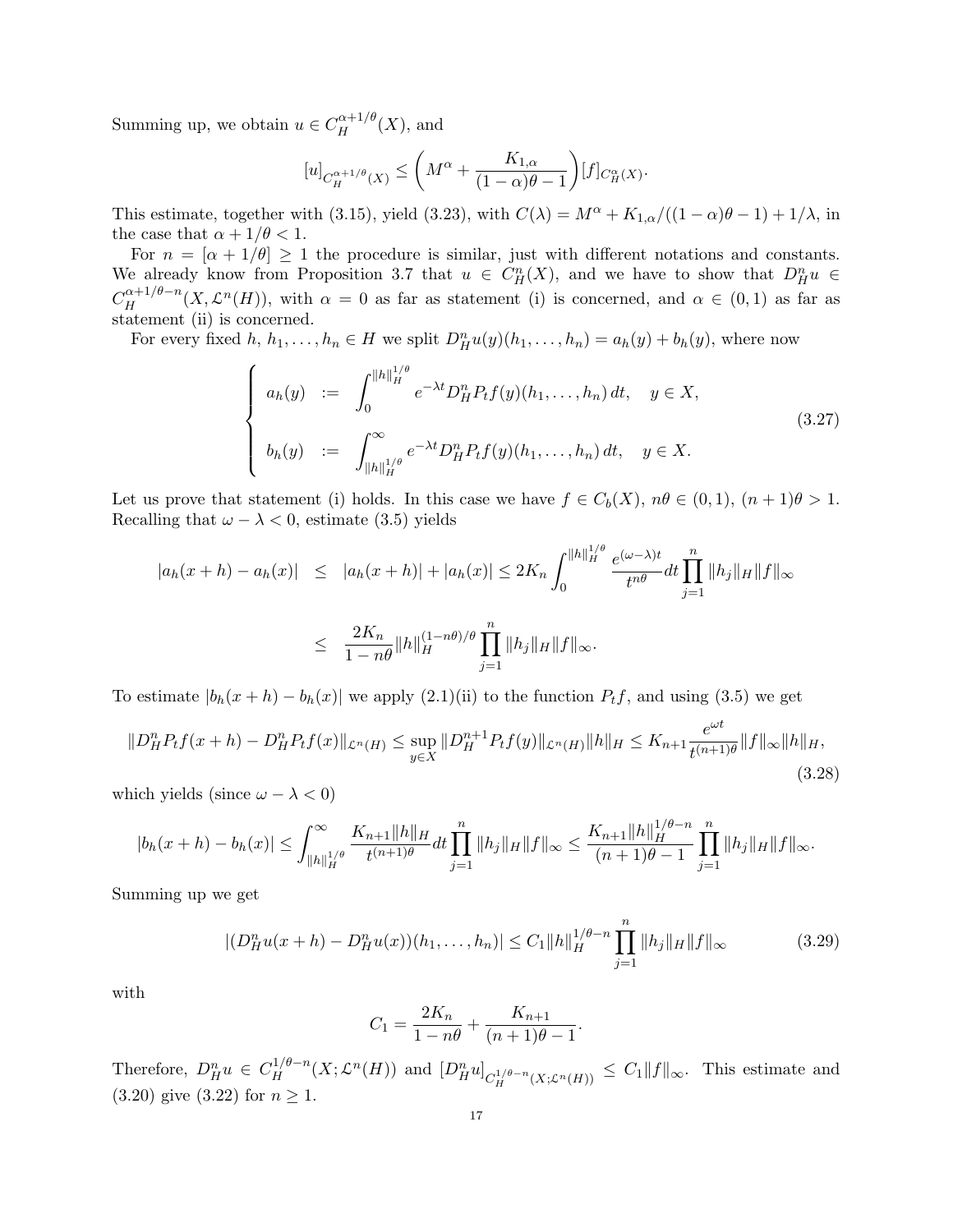Let us prove that statement (ii) holds. Now we have  $f \in C_H^{\alpha}(X)$  with  $\alpha \in (0,1)$ ,  $(n-\alpha)\theta \in (0,1)$ ,  $(n+1-\alpha)\theta > 1$ . Estimate (3.14) yields

$$
|a_h(x+h) - a_h(x)| \le |a_h(x+h)| + |a_h(x)| \le 2K_{n,\alpha} \int_0^{\|h\|_H^{1/\theta}} \frac{e^{(\omega-\lambda)t}}{t^{(n-\alpha)\theta}} dt \prod_{j=1}^n \|h_j\|_H [f]_{C_H^{\alpha}}(X)
$$
  
= 
$$
\frac{2K_{n,\alpha}}{1 - (n-\alpha)\theta} \|h\|_H^{(1-(n-\alpha)\theta)/\theta} \prod_{j=1}^n \|h_j\|_H [f]_{C_H^{\alpha}}(X).
$$

 $j=1$ 

To estimate  $|b_h(x+h) - b_h(x)|$  we use again  $(2.1)(ii)$  and by  $(3.5)$  we get

$$
||D_H^n P_t f(x+h) - D_H^n P_t f(x)||_{\mathcal{L}^n(H)} \le \sup_{y \in X} ||D_H^{n+1} P_t f(y)||_{\mathcal{L}^n(H)} ||h||_H \le \frac{K_{n+1,\alpha} e^{\omega t}}{t^{(n+1-\alpha)\theta}} [f]_{C_H^\alpha(X)} ||h||_H,
$$
\n(3.30)

which yields

$$
|b_h(x+h) - b_h(x)| \leq \int_{\|h\|_H^{1/\theta}}^{\infty} \frac{K_{n+1,\alpha}}{t^{(n+1-\alpha)\theta}} dt \, \|h\|_H \prod_{j=1}^n \|h_j\|_H [f]_{C_H^{\alpha}}(x)
$$
  

$$
\leq \frac{K_{n+1}}{(n+1-\alpha)\theta-1} \|h\|_H^{1/\theta-n+\alpha} \prod_{j=1}^n \|h_j\|_H [f]_{C_H^{\alpha}}(x).
$$

Summing up we get

$$
|(D_H^n u(x+h) - D_H^n u(x))(h_1, \dots, h_n)| \le C_2 \|h\|_H^{1/\theta - n + \alpha} \prod_{j=1}^n \|h_j\|_H [f]_{C_H^\alpha(X)} \tag{3.31}
$$

with

$$
C_2 = \frac{2K_{n,\alpha}}{1 - (n - \alpha)\theta} + \frac{K_{n+1,\alpha}}{(n+1-\alpha)\theta - 1}.
$$

Therefore,  $D_H^n u \in C_H^{1/\theta - n + \alpha}(X; \mathcal{L}^n(H))$  and  $[D_H^n u]_{C_H^{1/\theta - n + \alpha}(X; \mathcal{L}^n(H))} \leq C_2[f]_{C_H^{\alpha}(X)}$ . This estimate and (3.21) give (3.23) in the case  $n \geq 1$ .

If  $1/\theta = k \in \mathbb{N}$  we do not expect that  $u \in C_H^{1/\theta}(X)$  whenever  $f \in C_b(X)$ . The simplest counterexample is  $X = H = \mathbb{R}^N$  with  $N > 1$ ,  $L = \Delta$ . In this case (3.2) is satisfied with  $\theta = 1/2$ (see Sect. 4.1) and it is well known that the equation  $\lambda u - \Delta u = f$  has not solutions in  $C_b^2(\mathbb{R}^N)$ (and even not in  $C_b^1(\mathbb{R}^N)$  with Lipschitz gradient) for every  $f \in C_b(\mathbb{R}^N)$ . The best regularity result in this scale of spaces is in Zygmund spaces.

**Theorem 3.9.** Let  $\lambda > 0$ ,  $f \in C_b(X)$  and let  $u = R(\lambda, L)f$ . Then

(i) If  $1/\theta = k \in \mathbb{N}$ ,  $u \in Z_H^k(X)$ , and there exists  $C = C(\lambda) > 0$ , independent of f, such that

$$
||u||_{Z_H^k(X)} \le C||f||_{\infty}.\tag{3.32}
$$

(ii) If  $\alpha \in (0,1)$  and  $\alpha + 1/\theta = k \in \mathbb{N}$ , for every  $f \in C_H^{\alpha}(X)$  the function u belongs to  $Z_H^k(X)$ , and there exists  $C = C(\lambda, \alpha) > 0$ , independent of f, such that

$$
||u||_{Z_H^k(X)} \le C||f||_{C_H^{\alpha}(X)}.\tag{3.33}
$$

Proof. We proceed as in the proof of Theorem 3.8, with due modifications. So, it is enough to prove that the statement holds if  $\lambda > \omega$ . The case where  $\omega > 0$  and  $\lambda \in (0, \omega]$  will follow as in Step 2 of Proposition 3.7.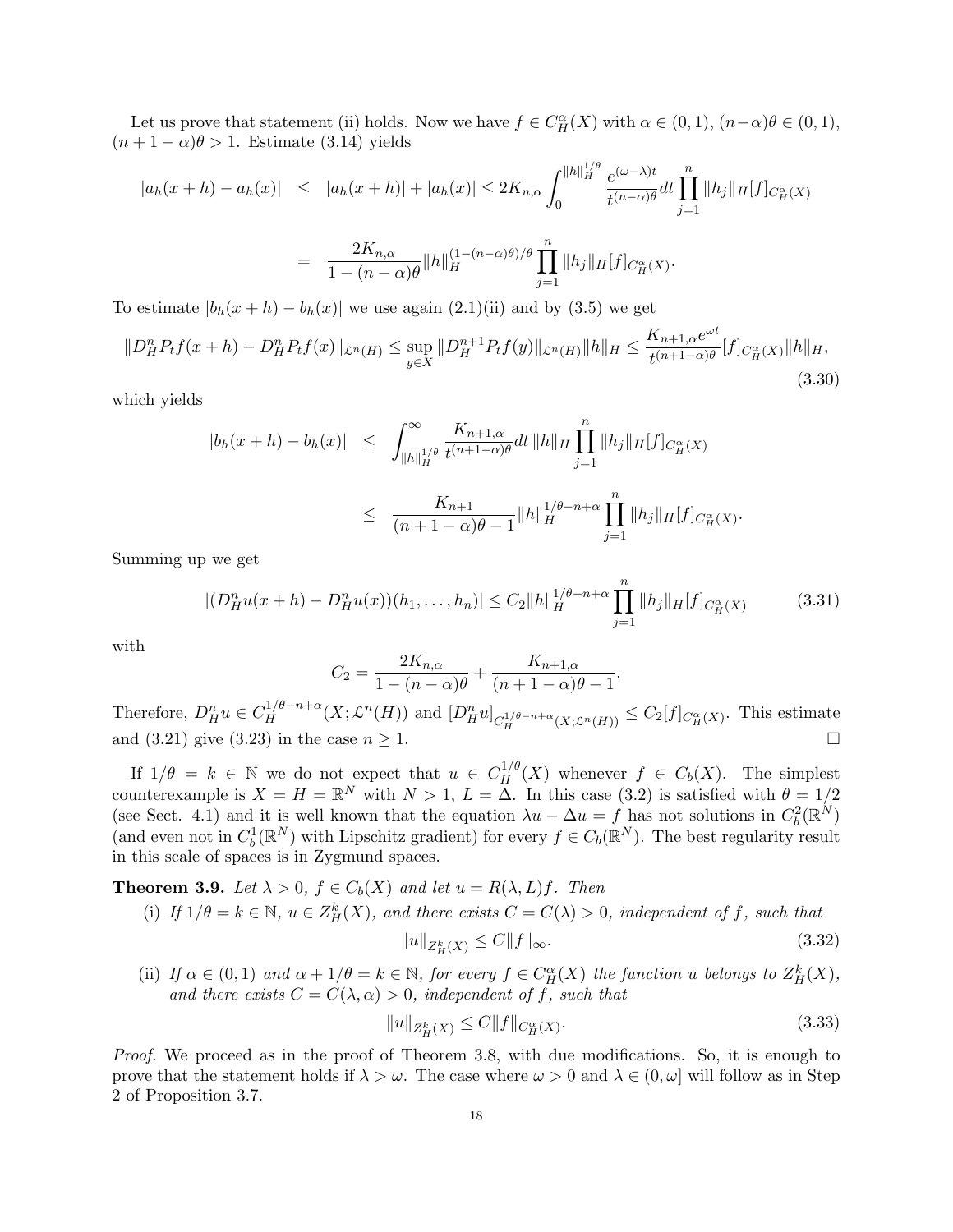First we prove statements (i) and (ii) in the case  $k = 1$ .

We already know that  $u \in C_b(X)$ , with  $||u||_{\infty} \le ||f||_{\infty}/\lambda$ . To show that  $u \in Z^1_H(X)$ , for every fixed  $h \in H$  we consider again the functions  $a_h$  and  $b_h$  defined in (3.24), such that  $u = a_h + b_h$ . Let us prove statement (i), in the case  $\theta = k = 1$ . For every  $x \in X$  we have

$$
|a_h(x+2h) - 2a_h(x+h) + a_h(x)| \le \int_0^{\|h\|_H} e^{-\lambda t} |P_t f(x+2h) - 2P_t f(x+h) + P_t f(x)| dt
$$
  

$$
\le 4 \int_0^{\|h\|_H} e^{-\lambda t} \|f\|_{\infty} dt = 4 \|h\|_H \|f\|_{\infty}.
$$

To estimate  $b_h(x+2h) - 2b_h(x+h) + b_h(x)$  we use (2.1) twice, that gives

$$
P_t f(x + 2h) - 2P_t f(x + h) + P_t f(x) = \int_0^1 D_H P_t f(x + (1 + \sigma)h)(h) d\sigma - \int_0^1 D_H P_t f(x + \sigma h)(h) d\sigma
$$

$$
= \int_0^1 \int_0^1 D_H P_t f(x + (\sigma + \sigma)h)(h) d\sigma d\sigma
$$

$$
= \int_0 \int_0^L D_H^2 P_t f(x + (\tau + \sigma)h)(h, h) d\tau d\sigma
$$

so that, by  $(3.5)$  with  $n = 2$ ,

$$
|P_t f(x + 2h) - 2P_t f(x + h) + P_t f(x)| \le \sup_{y \in X} \|D_H^2 P_t f(y)\|_{\mathcal{L}^2(H)} \|h\|_H^2 \le K_2 \frac{e^{\omega t}}{t^2} \|f\|_{\infty} \|h\|_H^2. \tag{3.34}
$$

Therefore,

$$
\begin{array}{lcl} |b_h(x+2h)-2b_h(x+h)+b_h(x)| & \leq & \int_{\|h\|_H}^{\infty} e^{-\lambda t} |P_t f(x+2h)-2P_t f(x+h)+P_t f(x)| \, dt \\ \\ & \leq & \int_{\|h\|_H}^{\infty} e^{-\lambda t} K_2 \frac{e^{\omega t}}{t^2} \|f\|_{\infty} \|h\|_H^2 dt \leq K_2 \|h\|_H \|f\|_{\infty} .\end{array}
$$

Summing up,

$$
|u(x+2h) - 2u(x+h) + u(x)| \le (4+K_2) ||h||_H ||f||_{\infty},
$$

so that  $u \in Z_H^1(X)$  and (3.32) holds with  $C = 1/\lambda + 4 + K_2$ . So, statement (i) is proved for  $\theta = 1$ . Concerning statement (ii), when  $\alpha + 1/\theta = 1$  and  $f \in C_H^{\alpha}(X)$  we have by (3.13)

$$
|a_h(x + 2h) - 2a_h(x + h) + a_h(x)|
$$
  
\n
$$
\leq \int_0^{||h||_H^{1/\theta}} e^{-\lambda t} (|P_t f(x + 2h) - P_t f(x + h)| + |P_t f(x + h) - P_t f(x)|) dt
$$
  
\n
$$
\leq 2 \int_0^{||h||_H^{1/\theta}} e^{-\lambda t} M^{\alpha} e^{\alpha \omega t} |f|_{C_H^{\alpha}}(x) ||h||_H^{\alpha} dt \leq 2M^{\alpha} ||h||_H [f]_{C_H^{\alpha}}(x)
$$

while (3.34) has to be replaced (using  $(3.14)$  with  $n = 2$ ) by

$$
|P_t f(x+2h) - 2P_t f(x+h) + P_t f(x)| \le \sup_{y \in X} \|D_H^2 P_t f(y)\|_{\mathcal{L}^2(H)} \|h\|_H^2 \le \frac{K_{2,\alpha} e^{\omega t}}{t^{(2-\alpha)\theta}} [f]_{C_H^\alpha(X)} \|h\|_H^2, (3.35)
$$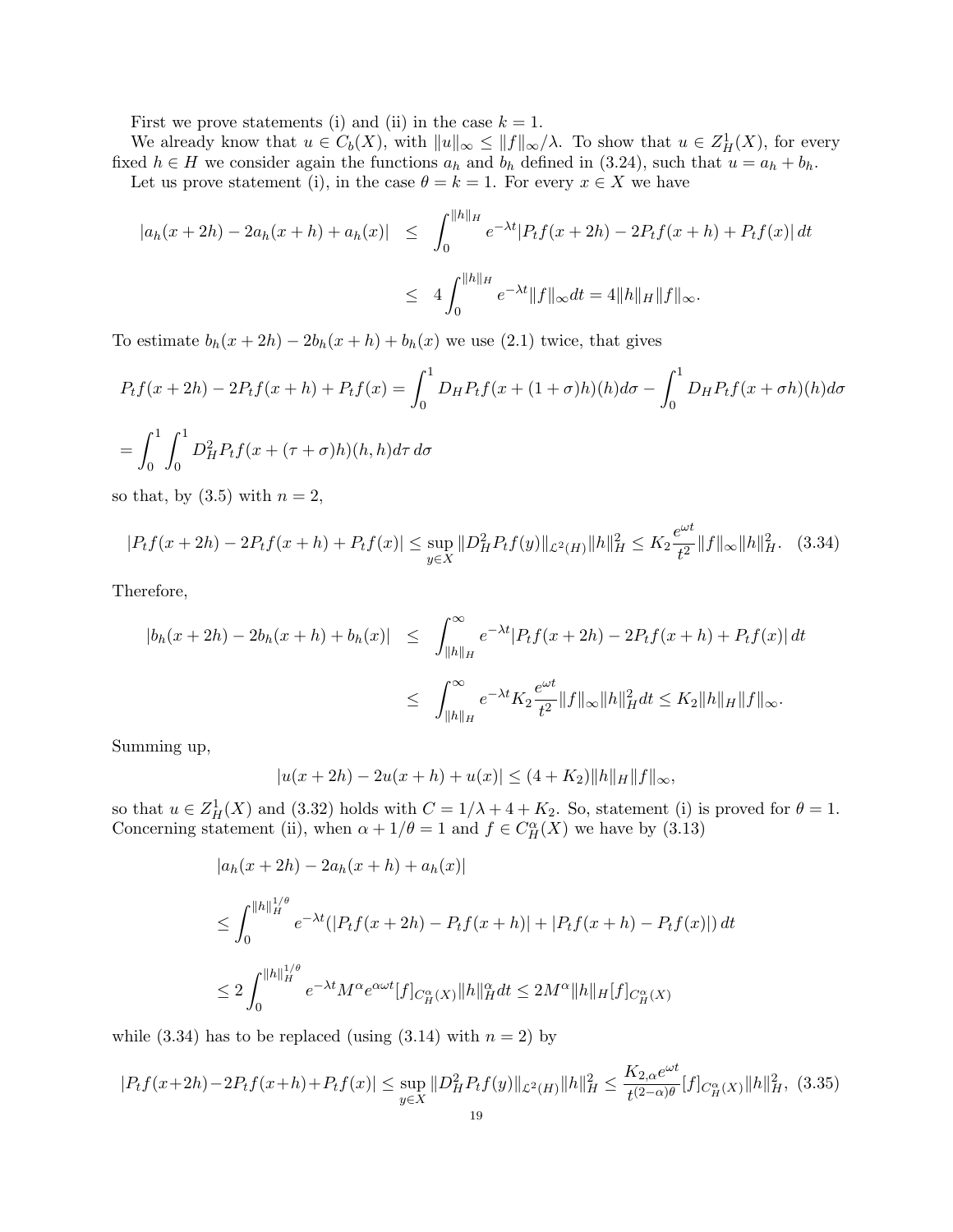and therefore, recalling that  $(2 - \alpha)\theta = 1 + \theta$ ,

$$
|b_h(x+2h) - 2b_h(x+h) + b_h(x)| \le \int_{\|h\|_H^{1/\theta}}^{\infty} e^{-\lambda t} |P_t f(x+2h) - 2P_t f(x+h) + P_t f(x)| \, dt
$$
  

$$
\le \int_{\|h\|_H^{1/\theta}}^{\infty} e^{-\lambda t} K_{2,\alpha} \frac{e^{\omega t}}{t^{(2-\alpha)\theta}} [f]_{C_H^{\alpha}}(x) \|h\|_H^2 dt \le \frac{K_{2,\alpha}}{\theta} \|h\|_H [f]_{C_H^{\alpha}}(x).
$$

Summing up,

$$
|u(x+2h) - 2u(x+h) + u(x)| \leq \left(2M^{\alpha} + \frac{K_{2,\alpha}}{\theta}\right) ||h||_H [f]_{C_H^{\alpha}}(x),
$$

so that  $u \in Z_H^1(X)$  and (3.33) holds with  $C = 1/\lambda + 2M^{\alpha} + K_{2,\alpha}/\theta$ . So, statement (ii) is proved for  $\alpha + 1/\theta = 1$ .

In the case that  $k > 1$  (we recall that  $k = 1/\theta$  in statement (i),  $k = \alpha + 1/\theta$  in statement (ii)), we know from Proposition 3.7 that  $u \in C_H^{k-1}(X)$  and that estimates (3.16), (3.17) hold with  $n = k-1$ . What we have to prove is that  $D_H^{k-1}u \in Z^1(X, \mathcal{L}^{k-1}(H))$ , and to estimate its  $Z^1$  norm in terms of f. To this aim, fixed any  $h, h_1, \ldots, h_{k-1} \in H$ , for every  $y \in X$  we split  $D_H^{k-1}u(y)(h_1, \ldots, h_{k-1})$  as  $a_h(y) + b_h(y)$ , where now

$$
a_h(y) := \int_0^{\|h\|_H^{1/\theta}} e^{-\lambda t} D_H^{k-1} P_t f(y)(h_1, \dots, h_{k-1}) dt, \quad y \in X,
$$
  
\n
$$
b_h(y) := \int_{\|h\|_H^{1/\theta}}^{\infty} e^{-\lambda t} D_H^{k-1} P_t f(y)(h_1, \dots, h_{k-1}) dt, \quad y \in X.
$$
\n(3.36)

So, for every  $x \in X$  we have

$$
|(D_H^{k-1}u(x+2h) - 2D_H^{k-1}u(x+h) + D_H^{k-1}u(x))(h_1, \dots, h_{k-1})| \le
$$
  
=  $|a_h(x+2h) - 2a_h(x+h) + a_h(x)| + |b_h(x+2h) - 2b_h(x+h) + b_h(x)|.$  (3.37)

By the definition of  $a_h$  we get

$$
|a_h(x+2h) - 2a_h(x+h) + a_h(x)|
$$
  
\n
$$
\leq \int_0^{||h||_H^{1/\theta}} e^{-\lambda t} |(D_H^{k-1} P_t f(x+2h) - 2D_H^{k-1} P_t f(x+h) + D_H^{k-1} P_t f(x)) (h_1, ..., h_{k-1}) dt,
$$
\n(3.38)

To estimate the right-hand side we observe that

$$
\begin{aligned} & \left| (D_H^{k-1} P_t f(x+2h) - 2D_H^{k-1} P_t f(x+h) + D_H^{k-1} P_t f(x)) (h_1, \dots, h_{k-1}) \right| \\ &\le 4 \sup_{y \in X} \| D_H^{k-1} P_t f(y) \|_{\mathcal{L}^{k-1}(H)} \prod_{j=1}^{k-1} \| h_j \|_H, \end{aligned}
$$

which is bounded by  $4K_{k-1}e^{\omega t}t^{-(k-1)\theta}\prod_{j=1}^{k-1}||h_j||_H||f||_{\infty}$  thanks to (3.5), and by  $4K_{k-1,\alpha}$   $e^{\omega t}$  $t^{-(k-1-\alpha)\theta} \prod_{j=1}^{k-1} ||h_j||_H [f]_{C^{\alpha}_H(X)}$  thanks to (3.14) if  $f \in C^{\alpha}_H(X)$  with  $\alpha \in (0,1)$ . Therefore, the right-hand side of (3.38) is bounded by

$$
\int_0^{\|h\|_H^{1/\theta}} \frac{4K_{k-1}}{t^{(k-1)\theta}} dt \prod_{j=1}^{k-1} \|h_j\|_H \|f\|_{\infty} = 4kK_{k-1} \|h\| \prod_{j=1}^{k-1} \|h_j\|_H \|f\|_{\infty}
$$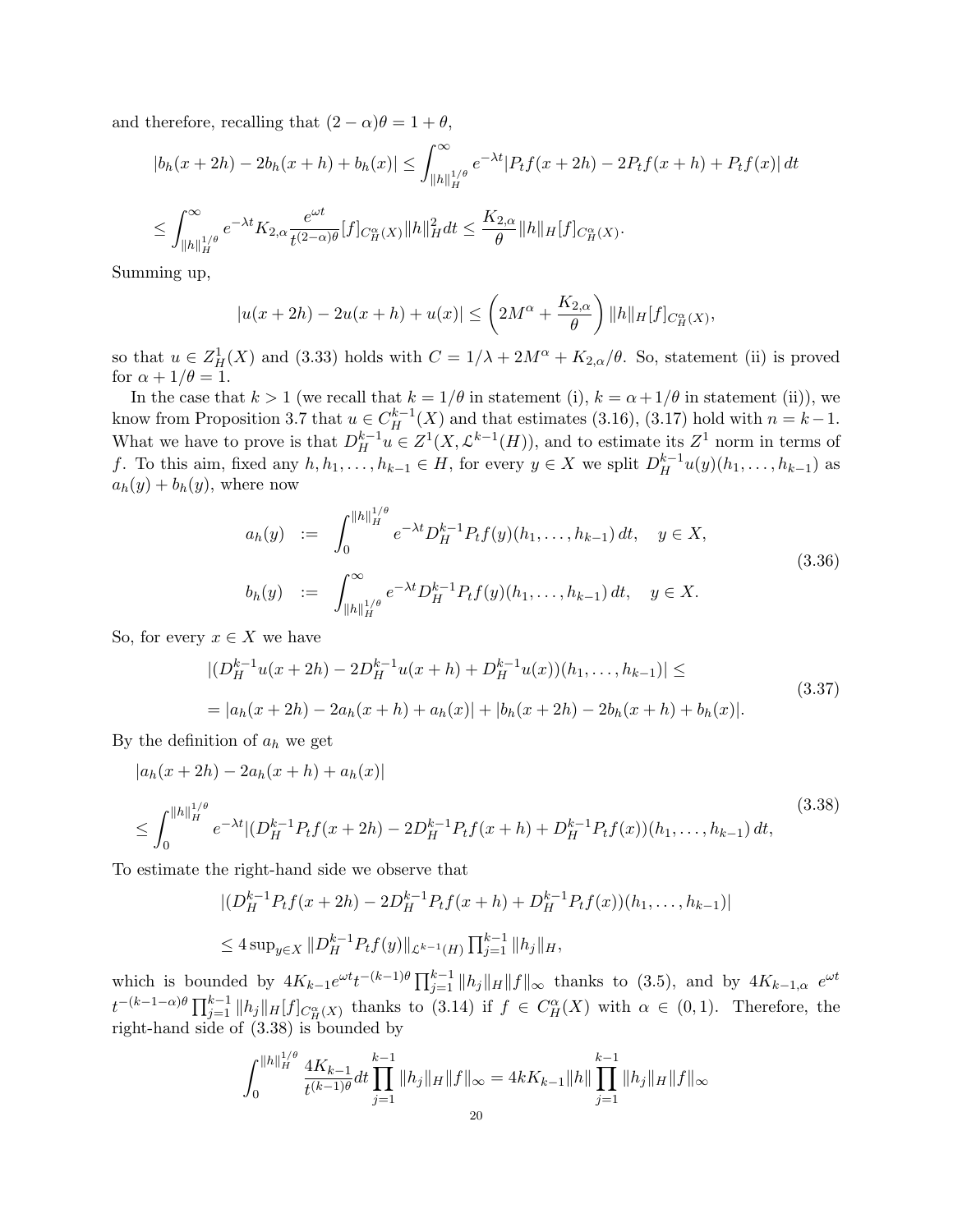if  $k = 1/\theta$ , and by

$$
\int_0^{\|h\|_H^{1/\theta}} \frac{4K_{k-1,\alpha}}{t^{(k-1-\alpha)\theta}}dt \prod_{j=1}^{k-1} \|h_j\|_H [f]_{C_H^\alpha(X)} = 4(k-\alpha)K_{k-1,\alpha} \|h\|_H \prod_{j=1}^{k-1} \|h_j\|_H [f]_{C_H^\alpha(X)},
$$

if  $f \in C_H^{\alpha}(X)$  with  $\alpha \in (0,1)$  and  $k = \alpha + 1/\theta$ . Moreover, by the definition of  $b_h$  we get

$$
|b_h(x+2h) - 2b_h(x+h) + b_h(x)|
$$
  
\n
$$
\leq \int_{\|h\|_H^{1/\theta}}^{\infty} e^{-\lambda t} |(D_H^{k-1} P_t f(x+2h) - 2D_H^{k-1} P_t f(x+h) + D_H^{k-1} P_t f(x)) (h_1, \dots, h_{k-1}) dt.
$$
\n(3.39)

To estimate the right-hand side we recall that for every  $t > 0$ ,  $x \in X$ ,  $h \in H$ , by (2.5) we have

$$
\begin{aligned} & \left| (D_H^{k-1} P_t f(x+2h) - 2D_H^{k-1} P_t f(x+2h) + D_H^{k-1} P_t f(x)) (h_1, \dots, h_{k-1}) \right| \\ &\leq \sup_{y \in X} \| D_H^{k+1} P_t f(y) \|_{\mathcal{L}^2(H)} \| h \|_H^2 \prod_{j=1}^{k-1} \| h_j \|_H \end{aligned}
$$

which is respectively bounded by  $K_{k+1}e^{\omega t}t^{-(k+1)\theta}||h||_H^2\prod_{j=1}^{k-1}||h_j||_H||f||_{\infty}$  due to (3.5), and by  $K_{k+1,\alpha}e^{\omega t}t^{-(k+1-\alpha)\theta}||h||_H^2\prod_{j=1}^{k-1}||h_j||_H[f]_{C_H^{\alpha}(X)}$  if  $f \in C_H^{\alpha}(X)$ , due to (3.14). Therefore, the righthand side of (3.39) is bounded by

$$
\int_{\|h\|_H^{1/\theta}}^{\infty} \frac{K_{k+1}}{t^{(k+1)\theta}} dt \|h\|_H^2 \prod_{j=1}^{k-1} \|h_j\|_H \|f\|_{\infty} = kK_{k+1} \|h\| \prod_{j=1}^{k-1} \|h_j\|_H \|f\|_{\infty},
$$

if  $k = 1/\theta$ , and by

$$
\int_{\|h\|_H^{1/\theta}}^{\infty} \frac{K_{k+1,\alpha}}{t^{(k+1-\alpha)\theta}} dt \|h\|_H^2 \prod_{j=1}^{k-1} \|h_j\|_H [f]_{C_H^{\alpha}}(x) = (k-\alpha) K_{k+1,\alpha} \|h\|_H \prod_{j=1}^{k-1} \|h_j\|_H [f]_{C_H^{\alpha}}(x),
$$

if  $f \in C_H^{\alpha}(X)$  with  $\alpha \in (0,1)$  and  $k = \alpha + 1/\theta$ . Summing up, the left-hand side of  $(3.37)$  is bounded by

$$
k(4K_{k-1} + K_{k+1}) \prod_{j=1}^{k-1} ||h_j||_H ||f||_{\infty} ||h||,
$$

if  $1/\theta = k$ , and by

$$
(k - \alpha)(4K_{k-1,\alpha} + K_{k+1,\alpha}) \prod_{j=1}^{k-1} ||h_j||_H [f]_{C_H^{\alpha}(X)} ||h||,
$$

if  $f \in C_H^{\alpha}(X)$  with  $\alpha \in (0,1)$  and  $\alpha + 1/\theta = k$ . In both cases, this implies that  $D^{k-1}u \in$  $Z_H^1(X, \mathcal{L}^{k-1}(H))$  (so that  $u \in Z_H^k(X)$ ) with Zygmund seminorm bounded by  $k(4K_{k-1}+K_{k+1})||f||_{\infty}$ in the first case, and by  $(k-\alpha)(4K_{k-1,\alpha}+K_{k+1,\alpha})[f]_{C_H^{\alpha}(X)}$ , in the second case. Such estimates and  $(3.16)$ ,  $(3.17)$  with  $n = k - 1$  yield  $(3.32)$  and  $(3.33)$ , respectively.

3.3. Schauder and Zygmund estimates: evolution equations. This section deals with mild solutions to Cauchy problems,

$$
\begin{cases}\nv_t(t,x) = Lv(t,x) + g(t,x), & t \in [0,T], \ x \in X, \\
v(0,\cdot) = f,\n\end{cases}
$$
\n(3.40)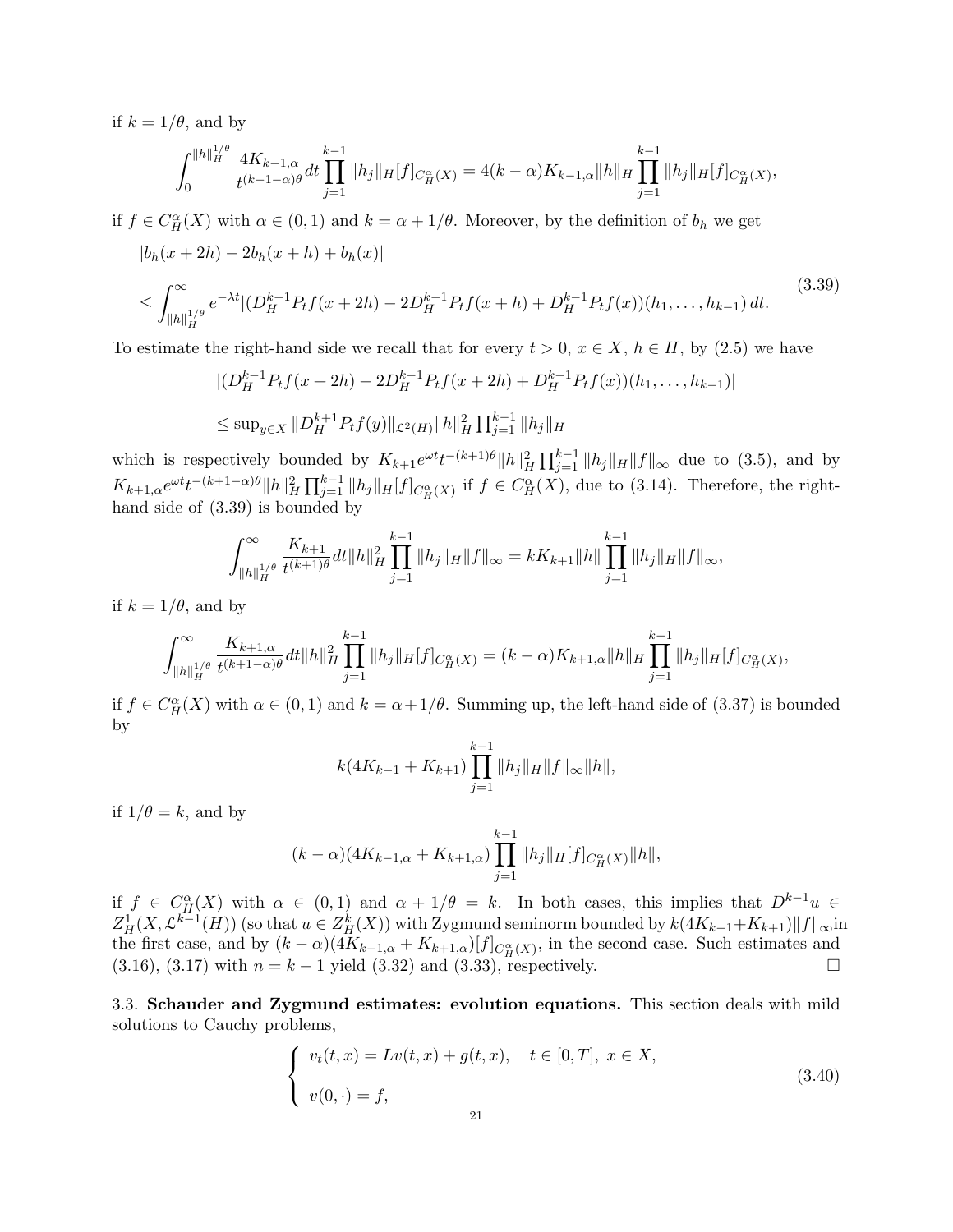where L is the operator defined in (1.3), and  $f: X \mapsto \mathbb{R}$ ,  $g : [0, T] \times X \mapsto \mathbb{R}$  are bounded continuous functions. Mild solutions are defined by

$$
v(t,x) = P_t f(x) + \int_0^t P_{t-s} g(s, \cdot)(x) ds, \quad t \in [0,T], \ x \in X.
$$
 (3.41)

We already know that  $(t, x) \mapsto P_t f(x)$  is continuous and bounded in  $[0, +\infty) \times X$ ; if in addition  $f \in C_H^n(X)$  for some  $n \in \mathbb{N}$  all the derivatives  $\partial^k/\partial h_1 \dots \partial h_k(P_tf)$  with  $k \leq n$  enjoy the same property, by Proposition 3.3. We still have to study the function

$$
v_0(t,x) := \int_0^t P_{t-s}g(s,\cdot)(x)ds = \int_0^t P_s g(t-s,\cdot)(x)ds, \quad t \in [0,T], \ x \in X,
$$
 (3.42)

with  $q \in C_b([0,T] \times X)$ . Our final aim are maximal regularity results in Hölder and Zygmund spaces with respect to the x variable, so we introduce the relevant functional spaces.

**Definition 3.10.** Let  $T > 0$ ,  $\alpha > 0$ . We denote by  $C_H^{0,\alpha}([0,T] \times X)$  the space of the bounded continuous functions  $g: [0, T] \times X \mapsto \mathbb{R}$  such that  $g(t, \cdot) \in C_H^{\alpha}(X)$  for every  $t \in [0, T]$  and

$$
\|g\|_{C_H^{0,\alpha}([0,T]\times X)}:=\sup_{t\in[0,T]}\|g(t,\cdot)\|_{C^\alpha_H(X)}<+\infty,
$$

and moreover, if  $\alpha \geq 1$ , for every  $(h_1, \ldots, h_k) \in H^k$ , with  $k \leq [\alpha]$ , the functions  $(t, x) \mapsto$  $(\partial^k g/\partial h_1 \ldots \partial h_k)(t,x)$  are continuous in  $[0,T] \times X$ .

For  $k \in \mathbb{N}$  we denote by  $Z_H^{0,k}([0,T] \times X)$  the space of the bounded continuous functions g:  $[0, T] \times X \mapsto \mathbb{R}$  such that  $g(t, \cdot) \in Z_H^k(X)$  for every  $t \in [0, T]$  and

$$
||g||_{Z_H^{0,k}([0,T]\times X)} := \sup_{t\in[0,T]} ||g(t,\cdot)||_{Z_H^k(X)} < +\infty,
$$

and, if  $k \ge 2$ ,  $g \in C_H^{0,k-1}([0,T] \times X)$ .

If  $H = X$  we drop the subindex H, setting  $C_b^{0,\alpha}$  $b^{0,\alpha}([0,T]\times X) := C^{0,\alpha}_X([0,T]\times X), Z_b^{0,k}$  $b^{0,\kappa}([0,T]\times X) :=$  $Z_X^{0,k}([0,T] \times X).$ 

The next proposition is the evolution counterpart of Proposition 3.7.

**Proposition 3.11.** For every  $g \in C_b([0,T] \times X)$  the function  $v_0$  defined in (3.42) is continuous, and we have

$$
||v_0||_{\infty} \le T||g||_{\infty}.\tag{3.43}
$$

Moreover the following statements hold.

(i) Let  $\theta < 1$ . For every  $n \in \mathbb{N}$  such that  $n < 1/\theta$ ,  $v_0 \in C_H^{0,n}([0,T] \times X)$ . There exists  $C = C(T) > 0$ , independent of q, such that

$$
||v_0||_{C_H^{0,n}([0,T]\times X)} \le C||g||_{\infty}.
$$
\n(3.44)

(ii) Let  $\alpha \in (0,1)$  be such that  $\alpha + 1/\theta > 1$ . For every  $f \in C_H^{\alpha}(X)$  and for every  $n \in \mathbb{N}$  such that  $n < \alpha + 1/\theta$ ,  $v_0 \in C_H^{0,n}([0,T] \times X)$ . There exists  $C = C(T, \alpha) > 0$ , independent of g, such that

$$
||v_0||_{C_H^{0,n}([0,T]\times X)} \le C||g||_{C_H^{0,\alpha}([0,T]\times X)}\tag{3.45}
$$

*Proof.* Fix  $t, t_0 \in [0, T]$  and  $x, x_0 \in X$ . If  $t > t_0$  we have

$$
|v_0(t,x) - v_0(t_0,x_0)| \le \int_0^{t_0} |P_{t-s}g(s,\cdot)(x) - P_{t_0-s}g(s,\cdot)(x_0)| ds + \int_{t_0}^t |P_{t-s}g(s,\cdot)(x)| ds.
$$

Since for every  $s \geq 0$  the function  $(t, x) \mapsto P_{t-s}g(s, \cdot)(x)$  is continuous in  $[s, +\infty) \times X$ , and  $|P_{t-s}g(s,\cdot)(x)-P_{t_0-s}g(s,\cdot)(x_0)|\leq 2||g||_{\infty}$ , by the Dominated Convergence Theorem the first integral vanishes as  $t \to t_0$ ,  $x \to x_0$ . The second integral is bounded by  $(t - t_0)||g||_{\infty}$ , so that it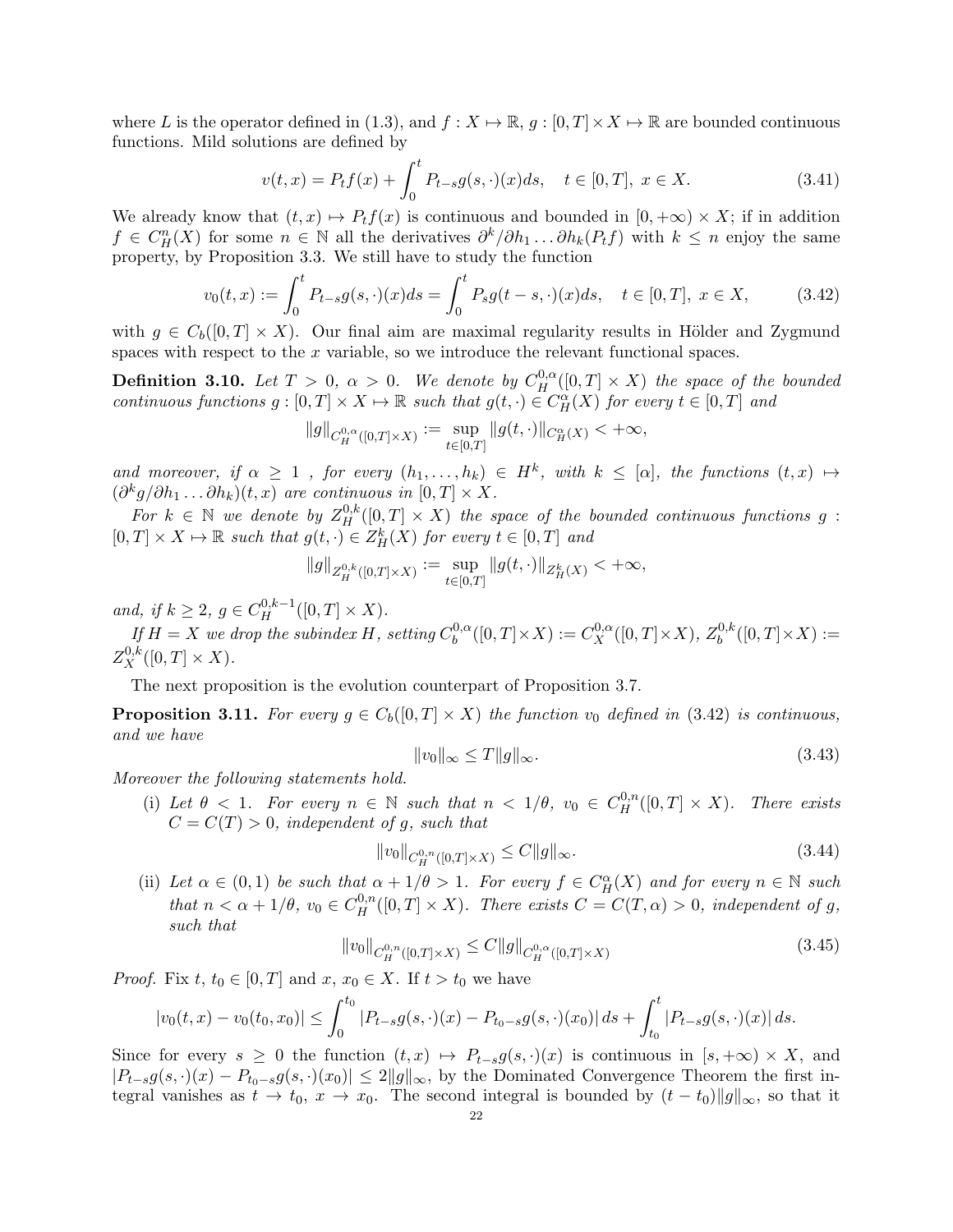vanishes too as  $t \to t_0$ ,  $x \to x_0$ . If  $t < t_0$  we split  $v_0(t,x) - v_0(t_0,x_0) = \int_0^t (P_{t-s}g(s,\cdot)(x) - P_{t-s}g(s,\cdot)(x))$  $P_{t_0-s}g(s,\cdot)(x_0)$  ds +  $\int_t^{t_0} P_{t_0-s}g(s,\cdot)(x_0) ds$  and we argue in the same way. So,  $v_0$  is continuous. Estimate (3.43) is immediate.

Concerning statements (i) and (ii), the proof of the fact that  $v_0(t, \cdot) \in C_H^n(X)$  for every  $t \in [0, T]$ , and that

$$
\frac{\partial^k v_0}{\partial h_1 \dots \partial h_k}(t,x) = \int_0^t D_H^k P_{t-s} g(s,\cdot)(x) (h_1,\dots,h_k) ds, \quad k \in \{1,\dots,n\}, t \in [0,T], \ x \in X,
$$

is quite analogous to the corresponding proof of Proposition 3.7, and it is omitted. Estimates (3.44) and (3.45) follow as well as in the proof of Proposition 3.7.

It remains to prove that  $(t, x) \mapsto D_H^k v_0(t, \cdot)(x)(h_1, \ldots, h_k)$  is continuous in  $[0, T] \times X$  for every  $k \in \{1, \ldots, n\}, h_1, \ldots, h_k \in H$ , and this is similar to the proof of the continuity of  $v_0$ . For  $t > t_0 \in$ [0, T] and x,  $x_0 \in X$  we split  $\frac{\partial^k v_0}{\partial h_1 \dots \partial h_n}$  $\frac{\partial^k v_0}{\partial h_1...\partial h_k}(t,x) - \frac{\partial^k v_0}{\partial h_1...\partial}$  $\frac{\partial^{\alpha} v_0}{\partial h_1 \dots \partial h_k}(t_0, x_0) = I_1 + I_2$ , where

$$
I_1 = \int_0^{t_0} (D_H^k P_{t-s} g(s, \cdot)(x) - D_H^k P_{t_0-s} g(s, \cdot)(x_0))(h_1, \dots, h_k) ds,
$$
  

$$
I_2 = \int_{t_0}^t D_H^k P_{t-s} g(s, \cdot)(x)(h_1, \dots, h_k) ds.
$$

Concerning  $I_1$ , by Proposition 3.3 for every  $s \in [0, T]$  the function  $(t, x) \mapsto D^k_H P_{t-s} g(s, \cdot)(x) (h_1, \ldots, h_k)$ is continuous in  $(s, +\infty) \times X$ , moreover for  $0 < s < t_0$  we have

$$
|D_H^k P_{t-s} g(s,\cdot)(x) - D_H^k P_{t_0-s} g(s,\cdot)(x_0))(h_1,\ldots,h_k)| \leq \varphi(s),
$$

where  $\varphi(s) = 2K_k \max\{e^{\omega T}, 1\}(t_0 - s)^{-k\theta} \|g\|_{\infty} \prod_{j=1}^k \|h_j\|_H$  if  $g \in C_b([0, T] \times X)$  by (3.5), and  $\varphi(s) = 2K_{k,\alpha} \max\{e^{\omega T}, 1\}(t_0 - s)^{-(k-\alpha)\theta}||g||_{C_H^{0,\alpha}([0,T]\times X)} \prod_{j=1}^k ||h_j||_H \text{ if } g \in C_H^{0,\alpha}([0,T]\times X) \text{ by }$ (3.14). Both in case of statement (i) and of statement (ii),  $\varphi \in L^1(0, t_0)$  and the Dominated Convergence Theorem yields that  $I_1$  vanishes as  $t \to t_0$ ,  $x \to x_0$ .

Moreover we have  $|I_2| \leq \int_{t_0}^t \psi(s)ds$ , where  $\psi(s) = K_k \max\{e^{\omega T}, 1\}(t-s)^{-k\theta} ||g||_{\infty} \prod_{j=1}^k ||h_j||_H$  if  $g \in C_b([0,T] \times X)$  by (3.5), and  $\psi(s) = K_{k,\alpha} \max\{e^{\omega T}, 1\}(t-s)^{-(k-\alpha)\theta} \|g\|_{C_H^{0,\alpha}([0,T] \times X)} \prod_{j=1}^k \|h_j\|_H$  if  $g \in C_H^{0,\alpha}([0,T]\times X)$ , by (3.14). So we get  $|I_2| \leq C(t-t_0)^{1-k\theta}$  in the first case,  $|I_2| \leq C(t-t_0)^{1-(k-\alpha)\theta}$ in the second case; in both cases  $I_2$  vanishes as  $t \to t_0$ ,  $x \to x_0$ .

If  $t < t_0 \in [0, T]$  and  $x, x_0 \in X$  we split  $D^k_H v_0(t, \cdot)(x)(h_1, \ldots, h_k) - D^k_H v_0(t_0, \cdot)(x_0)(h_1, \ldots, h_k)$ as above, replacing  $\int_0^{t_0}$ ,  $\int_{t_0}^{t}$  by  $\int_0^{t}$ ,  $\int_t^{t_0}$ , respectively, and arguing in the same way. This ends the proof.  $\square$ 

**Theorem 3.12.** Let  $f \in C_b(X)$ ,  $g \in C_b([0,T] \times X)$  and let v be defined by (3.41). The following statements hold.

(i) If  $1/\theta \notin \mathbb{N}$  and  $f \in C_H^{1/\theta}(X)$ ,  $g \in C_b([0,T] \times X)$ , then  $v \in C_H^{0,1/\theta}([0,T] \times X)$ . There exists  $C = C(T) > 0$ , independent of f and g, such that

$$
||v||_{C_H^{0,1/\theta}([0,T]\times X)} \le C(||f||_{C_H^{1/\theta}(X)} + ||g||_{\infty}).
$$
\n(3.46)

(ii) If  $\alpha \in (0,1)$  and  $\alpha + 1/\theta \notin \mathbb{N}$ ,  $f \in C_H^{\alpha+1/\theta}(X)$  and  $g \in C_H^{0,\alpha}([0,T] \times X)$ , then  $v \in$  $C_H^{0,\alpha+1/\theta}([0,T]\times X)$ . There exists  $C=C(T,\alpha)>0$ , independent of f and g, such that

$$
||v||_{C_H^{0,\alpha+1/\theta}([0,T]\times X)} \le C(||f||_{C_H^{\alpha+1/\theta}(X)} + ||g||_{C_H^{0,\alpha}([0,T]\times X)}).
$$
\n(3.47)

*Proof.* Both for  $\alpha = 0$  and for  $\alpha \in (0,1)$ , for  $f \in C_H^{\alpha+1/\theta}(X)$  the function  $(t, x) \mapsto P_t f(x)$  belongs to  $C_H^{0,\alpha+1/\theta}([0,T]\times X)$ . Indeed, by Proposition 3.3(iii), it belongs to  $C_H^{0,n}([0,T]\times X)$  with  $n=$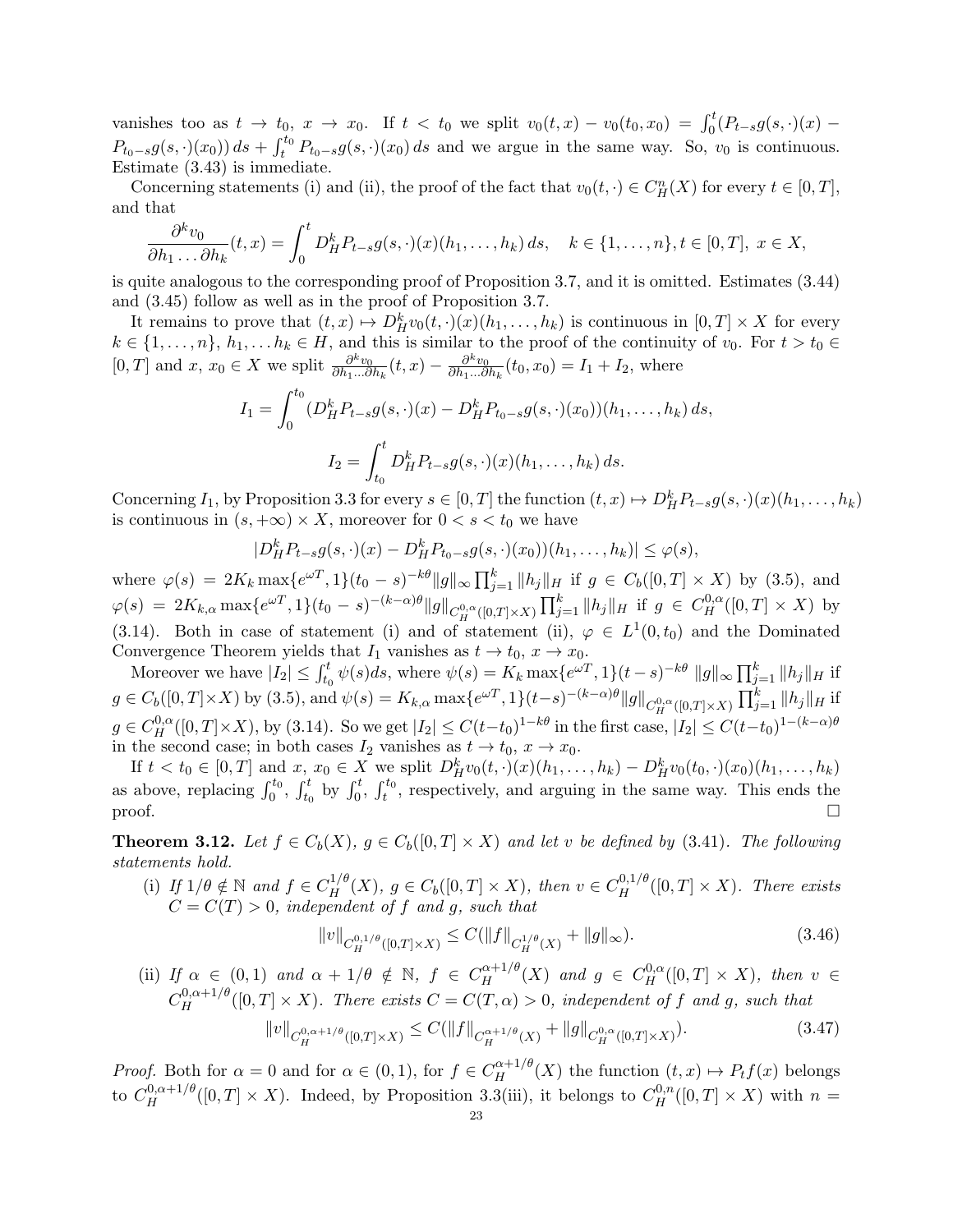$[\alpha+1/\theta]$ , while Lemma 3.5 yields  $P_t f \in C_H^{\alpha+1/\theta}(X)$  for every  $t \leq T$ , and  $\sup_{0 \leq t \leq T} ||P_t f||_{C_H^{\alpha+1/\theta}(X)} \leq$  $C\|f\|_{C^{\alpha+1/\theta}_H(X)}.$ 

Therefore it is sufficient to prove that the statements hold in the case  $f \equiv 0$ , namely when  $v = v_0$ . Taking proposition 3.11 into account, it remains to be checked that for every  $t \in [0, T]$ ,  $v(t, \cdot) \in C_H^{1/\theta}(X)$  in case of statement (i),  $v_0(t, \cdot) \in C_H^{\alpha+1/\theta}(X)$  in case of statement (ii), with Hölder norm bounded by a constant independent of  $t$ . The proof is quite similar to the proof of Theorem 3.8. Let  $n \in \mathbb{N} \cup \{0\}$  be the integral part of  $\alpha + 1/\theta$ , with  $\alpha = 0$  in the case of statement (i) and  $\alpha \in (0,1)$  in the case of statement (ii); we treat separately the cases  $n > 0$  and  $n = 0$ .

Let  $n = 0$ . For every fixed h, we split  $v = a_h + b_h$ , where for every  $t \in [0, T]$ ,  $y \in X$ 

$$
a_h(t,y) = \int_0^{\|h\|_H^{1/\theta} \wedge t} P_s g(t-s,y) \, ds, \quad b_h(t,y) = \int_{\|h\|_H^{1/\theta} \wedge t}^t P_s g(t-s,y) \, ds. \tag{3.48}
$$

So, for every  $x \in X$  and  $t \in [0, T]$  we have

$$
|a_h(t, x + h) - a_h(t, x)| \leq \int_0^{\|h\|_H^{1/\theta}} |P_s g(t - s, x + h) - P_s g(t - s, x)| ds
$$
  

$$
\leq \int_0^{\|h\|_H^{1/\theta}} 2\|g\|_{\infty} dt = 2\|h\|_H^{1/\theta} \|g\|_{\infty}.
$$

If  $||h||_H^{1/\theta} \ge t$ , we have  $b_h(t, x + h) - b_h(t, x) = 0$ . If  $||h||_H^{1/\theta} < t$  to estimate  $|b_h(t, x + h) - b_h(t, x)|$ we use (3.25), which yields

$$
\begin{array}{lcl} |b_h(t,x+h)-b_h(t,x)| & \leq & \int_{\|h\|_H^{1/\theta}}^t |P_sg(t-s,x+h)-P_sg(t-s,x)| \, ds \\ \\ & \leq & \int_{\|h\|_H^{1/\theta}}^\infty \frac{K_1}{s^\theta} ds \, \|h\|_H \|g\|_\infty \leq \frac{K_1}{\theta-1} \|h\|_H^{1/\theta} \|g\|_\infty. \end{array}
$$

Summing up,  $v(t, \cdot) \in C_H^{1/\theta}(X)$ , and

$$
[v_0(t,\cdot)]_{C_H^{1/\theta}(X)} \le \left(2 + \frac{K_1}{\theta - 1}\right) \|g\|_{\infty}, \quad 0 \le t \le T.
$$

This estimate and (3.43) give (3.46) with  $C(T) = 2 + K_1/(\theta - 1) + T$ , in the case that  $\theta > 1$ . If  $\alpha \in (0,1)$ ,  $\alpha + 1/\theta < 1$ , and  $g \in C_H^{0,\alpha}([0,T] \times X)$ , we use (3.13) and we get

$$
|a_h(t, x + h) - a_h(t, x)| \leq \int_0^{\|h\|_H^{1/\theta} \wedge t} |P_s g(t - s, x + h) - P_s g(t - s, x)| ds
$$
  

$$
\leq \int_0^{\|h\|_H^{1/\theta} \wedge t} e^{\alpha \omega s} M^{\alpha} \|h\|_H^{\alpha} [g(t - s, \cdot)]_{C_H^{\alpha}(X)} ds
$$
  

$$
\leq \max \{ e^{\alpha \omega T}, 1 \} M^{\alpha} \|h\|_H^{\alpha + 1/\theta} \sup_{0 \leq r \leq T} [g(r, \cdot)]_{C_H^{\alpha}(X)}.
$$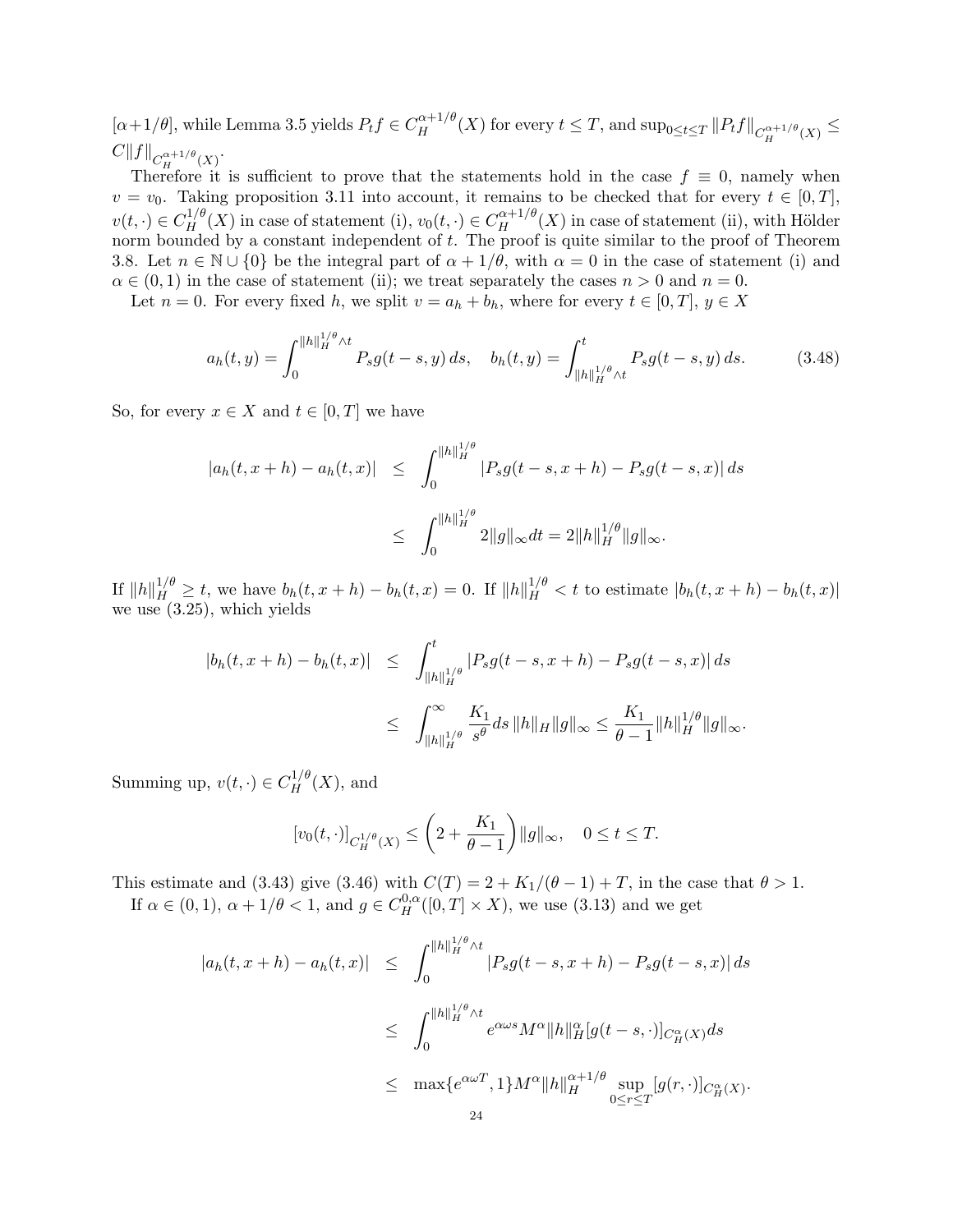As before, if  $||h||_H^{1/\theta} \ge t$  we have  $b_h(t, x + h) - b_h(t, x) = 0$ . If  $||h||_H^{1/\theta} < t$ , to estimate  $|b_h(t, x + h) - b_h(t, x + h)|$  $b_h(t, x)$  we use (3.26), that yields

$$
|b_h(t, x + h) - b_h(t, x)| \leq \int_{\|h\|_H^{1/\theta}}^t \frac{K_{1, \alpha} e^{\omega s}}{s^{(1-\alpha)\theta}} [g(t-s, \cdot)]_{C_H^{\alpha}(X)} ds \, \|h\|_H
$$
  

$$
\leq \max \{ e^{\alpha \omega T}, 1 \} \frac{K_{1, \alpha}}{(1-\alpha)\theta - 1} \|h\|_H^{1/\theta + \alpha} \sup_{0 \leq r \leq T} [g(r, \cdot)]_{C_H^{\alpha}(X)}
$$

.

Summing up, we obtain  $v(t, \cdot) \in C_H^{\alpha+1/\theta}(X)$ , and

$$
[v_0(t,\cdot)]_{C_H^{\alpha+1/\theta}(X)} \le \max\{e^{\alpha\omega T},1\} \left(M^{\alpha} + \frac{K_{1,\alpha}}{(1-\alpha)\theta-1}\right) \sup_{0 \le r \le T} [g(r,\cdot)]_{C_H^{\alpha}(X)}, \quad 0 \le t \le T.
$$

This estimate, together with (3.43), yields (3.23), with  $C(T) = T + \max\{e^{\alpha \omega T}, 1\}(M^{\alpha} + K_{1,\alpha}/(1-\alpha))$  $\alpha(\theta - 1)$ , in the case that  $\alpha + 1/\theta < 1$ .

Let us consider now the case  $n > 0$ . By Proposition 3.11 we already know that  $v_0 \in C_H^{0,n}([0,T] \times$ X). It remains to prove that  $D_H^n v(t, \cdot)$  is H-Hölder continuous with values in  $\mathcal{L}^n(H)$ , with exponent  $1/\theta - n$  as far as statement (i) is concerned, and with exponent  $\alpha + 1/\theta - n$  as far as statement (ii) is concerned. Once again, this is done as in Theorem 3.8, splitting every partial derivative  $D_{H}^{n}v(t, y)(h_{1},..., h_{n}) = a_{h}(t, y) + b_{h}(t, y)$ , where now we set

$$
a_h(t,y) := \int_0^{\|h\|_H^{1/\theta} \wedge t} D_H^n P_s g(t-s,\cdot)(y) (h_1,\ldots,h_n) \, ds, \quad t \in [0,T], \ y \in X,\tag{3.49}
$$

$$
b_h(t,y) = \int_{\|h\|_H^{1/\theta} \wedge t}^t D_H^n P_s g(t-s,\cdot)(y)(h_1,\ldots,h_n) \, ds, \quad t \in [0,T], \ y \in X. \tag{3.50}
$$

Let us consider statement (i). We recall that in this case we have  $g \in C_b([0,T] \times X)$ ,  $n\theta \in (0,1)$ ,  $(n+1)\theta > 1$ . Estimate (3.5) yields

$$
|a_h(t, x + h) - a_h(t, x)| \leq |a_h(t, x + h)| + |a_h(t, x)| \leq 2K_n \int_0^{\|h\|_H^{1/\theta} \wedge t} \frac{e^{\omega s}}{s^{n\theta}} ds \prod_{j=1}^n \|h_j\|_H \|g\|_{\infty}
$$
  

$$
\leq \max \{ e^{\omega T}, 1 \} \frac{2K_n}{1 - n\theta} \|h\|_H^{(1 - n\theta)/\theta} \prod_{j=1}^n \|h_j\|_H \|g\|_{\infty}.
$$

To estimate  $|b_h(t, x + h) - b_h(t, x)|$  when  $||h||_H^{1/\theta} < t$  we use (3.28), which yields

$$
|b_h(t, x + h) - b_h(t, x)| \leq \int_{\|h\|_H^{1/\theta}}^t \frac{K_{n+1}e^{\omega s}}{s^{(n+1)\theta}} ds \|h\|_H \prod_{j=1}^n \|h_j\|_H \|g\|_\infty
$$
  

$$
\leq \max\{e^{\omega T}, 1\} \frac{K_{n+1}}{(n+1)\theta - 1} \|h\|_H^{1/\theta - n} \prod_{j=1}^n \|h_j\|_H \|g\|_\infty.
$$

Summing up we get

$$
|(D_H^n v_0(t, x + h) - D_H^n v_0(t, x))(h_1, \dots, h_n)| \leq C_3 \|h\|_H^{1/\theta - n} \prod_{j=1}^n \|h_j\|_H \|f\|_\infty, \quad 0 \leq t \leq T,
$$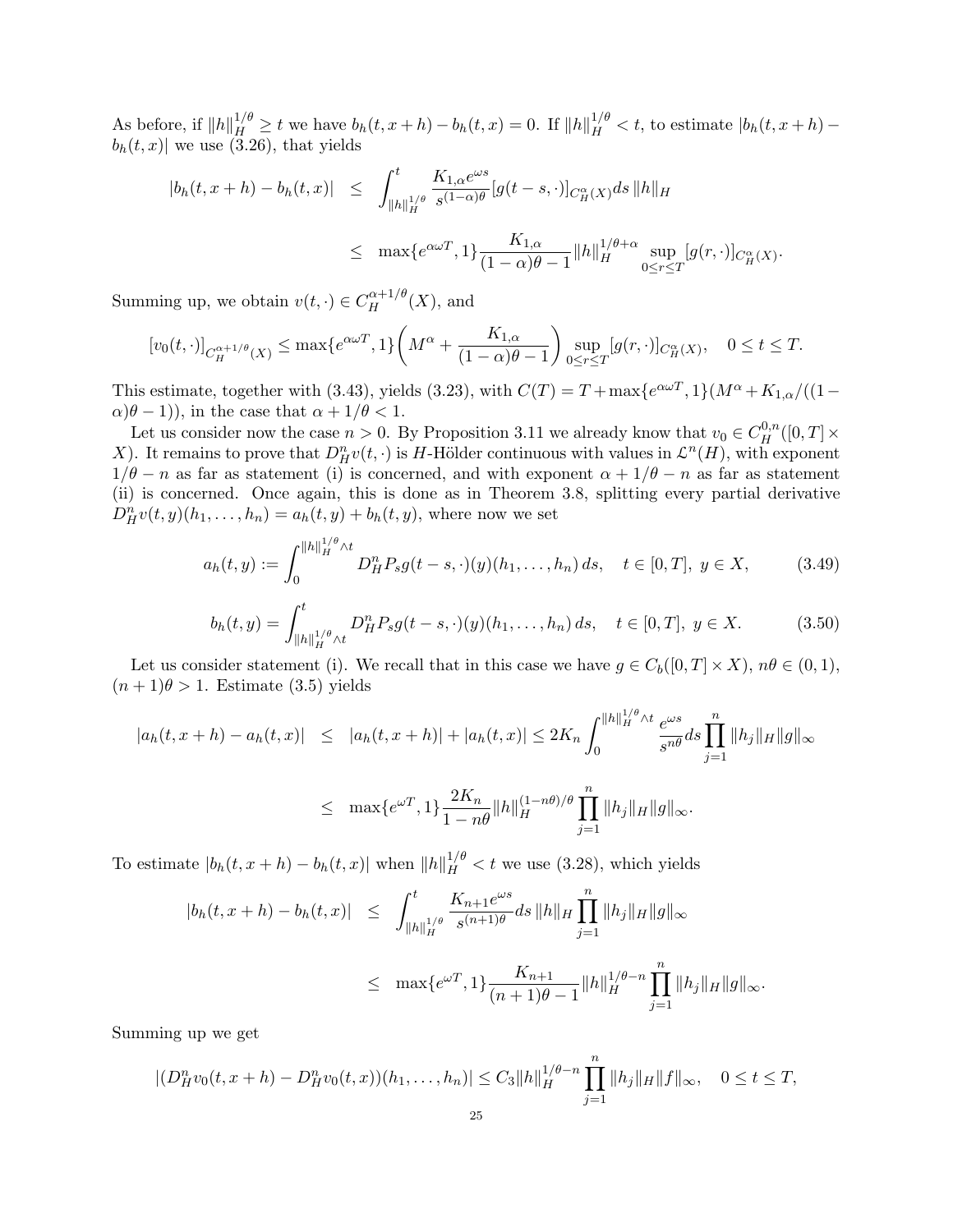with

$$
C_3 = \max\{e^{\omega T}, 1\} \left( \frac{2K_n}{1 - n\theta} + \frac{K_{n+1}}{(n+1)\theta - 1} \right).
$$

Therefore,  $[D_H^n v_0(t, \cdot)]_{C_H^{1/\theta - n}(X; \mathcal{L}^n(H))} \leq C_3 ||f||_{\infty}$  for every  $t \in [0, T]$ . This estimate and (3.43) give  $(3.46)$  for  $n \ge 1$ .

Let us consider statement (ii). Now we have  $g \in C_H^{0,\alpha}([0,T] \times X)$  with  $\alpha \in (0,1)$ ,  $(n-\alpha)\theta \in (0,1)$ ,  $(n+1-\alpha)\theta > 1$ . Estimate (3.14) yields

$$
|a_h(t, x + h) - a_h(t, x)| \le 2K_{n, \alpha} \int_0^{||h||_H^{1/\theta} \wedge t} \frac{e^{\omega s}}{s^{(n-\alpha)\theta}} [g(t-s, \cdot)]_{C_H^{\alpha}(X)} ds \prod_{j=1}^n ||h_j||_H^1
$$
  
=  $\max\{e^{\omega T}, 1\} \frac{2K_{n, \alpha}}{1 - (n-\alpha)\theta} ||h||_H^{(1 - (n-\alpha)\theta)/\theta} \prod_{i=1}^n ||h_j||_H \sup_{0 \le r \le T} [g(r, \cdot)]_{C_H^{\alpha}(X)}.$ 

 $j=1$ 

To estimate  $|b_h(t, x + h) - b_h(t, x)|$  for  $||h||_H^{1/\theta} < t$  we use (3.30), which yields

$$
|b_h(t, x + h) - b_h(t, x)| \leq \int_{\|h\|_H^{1/\theta}}^t \frac{K_{n+1, \alpha} e^{\omega s}}{s^{(n+1-\alpha)\theta}} [g(t-s, \cdot)]_{C_H^{\alpha}(X)} ds \, \|h\|_H \prod_{j=1}^n \|h_j\|_H
$$

$$
\leq \max\{e^{\omega T}, 1\} \frac{K_{n+1}}{(n+1-\alpha)\theta - 1} ||h||_H^{1/\theta - n + \alpha} \prod_{j=1}^n ||h_j||_H \sup_{0 \leq r \leq T} [g(r, \cdot)]_{C_H^{\alpha}(X)}.
$$

Summing up we get

$$
|(D_H^n v_0(t, x + h) - D_H^n v_0(t, x))(h_1, \dots, h_n)| \leq C_4 ||h||_H^{1/\theta - n + \alpha} \prod_{j=1}^n ||h_j||_H \sup_{0 \leq r \leq T} [g(r, \cdot)]_{C_H^\alpha(X)}
$$

with

$$
C_4 = \max\{e^{\omega T}, 1\} \left( \frac{2K_{n,\alpha}}{1 - (n - \alpha)\theta} + \frac{K_{n+1,\alpha}}{(n+1-\alpha)\theta - 1} \right)
$$

Therefore,  $[D_H^n v_0(t, \cdot)]_{C_H^{1/\theta - n + \alpha}(X; \mathcal{L}^n(H))} \leq C_4[f]_{C_H^{\alpha}(X)}$  for every  $t \in [0, T]$ . This estimate and (3.43) give (3.47) in the case  $n \geq 1$ .

**Theorem 3.13.** Let  $f \in C_b(X)$ ,  $g \in C_b([0,T] \times X)$  and let v be defined by (3.41). The following statements hold.

(i) If  $1/\theta = k \in \mathbb{N}$  and  $f \in Z_H^k(X)$ , then  $v \in Z_H^{0,k}([0,T] \times X)$  and there exists  $C = C(T) > 0$ , independent of f and g, such that

$$
||v||_{Z_H^{0,k}([0,T]\times X)} \le C(||f||_{Z_H^k(X)} + ||g||_{\infty}).
$$
\n(3.51)

.

(ii) If  $\alpha \in (0,1)$ ,  $\alpha + 1/\theta = k \in \mathbb{N}$ ,  $f \in Z_H^k(X)$  and  $g \in C_H^{0,\alpha}([0,T] \times X)$ , then  $v \in Z_H^{0,k}([0,T] \times X)$ X), and there exists  $C = C(T, \alpha) > 0$ , independent of f and g, such that

$$
||v||_{Z_H^{0,k}([0,T]\times X)} \le C(||f||_{Z_H^k(X)} + ||g||_{C_H^{0,\alpha}([0,T]\times X)}.
$$
\n(3.52)

*Proof.* We know by Lemma 3.5 that for every  $f \in Z_H^k(X)$  the function  $(t, x) \mapsto P_t f(x)$  belongs to  $Z_H^{0,k}([0,T] \times X)$ , and estimate (3.12) holds. So it is enough to prove that the statements hold for  $f \equiv 0$ , in which case  $v = v_0$  defined by (3.42).

First we prove statements (i) and (ii) in the case  $k = 1$ .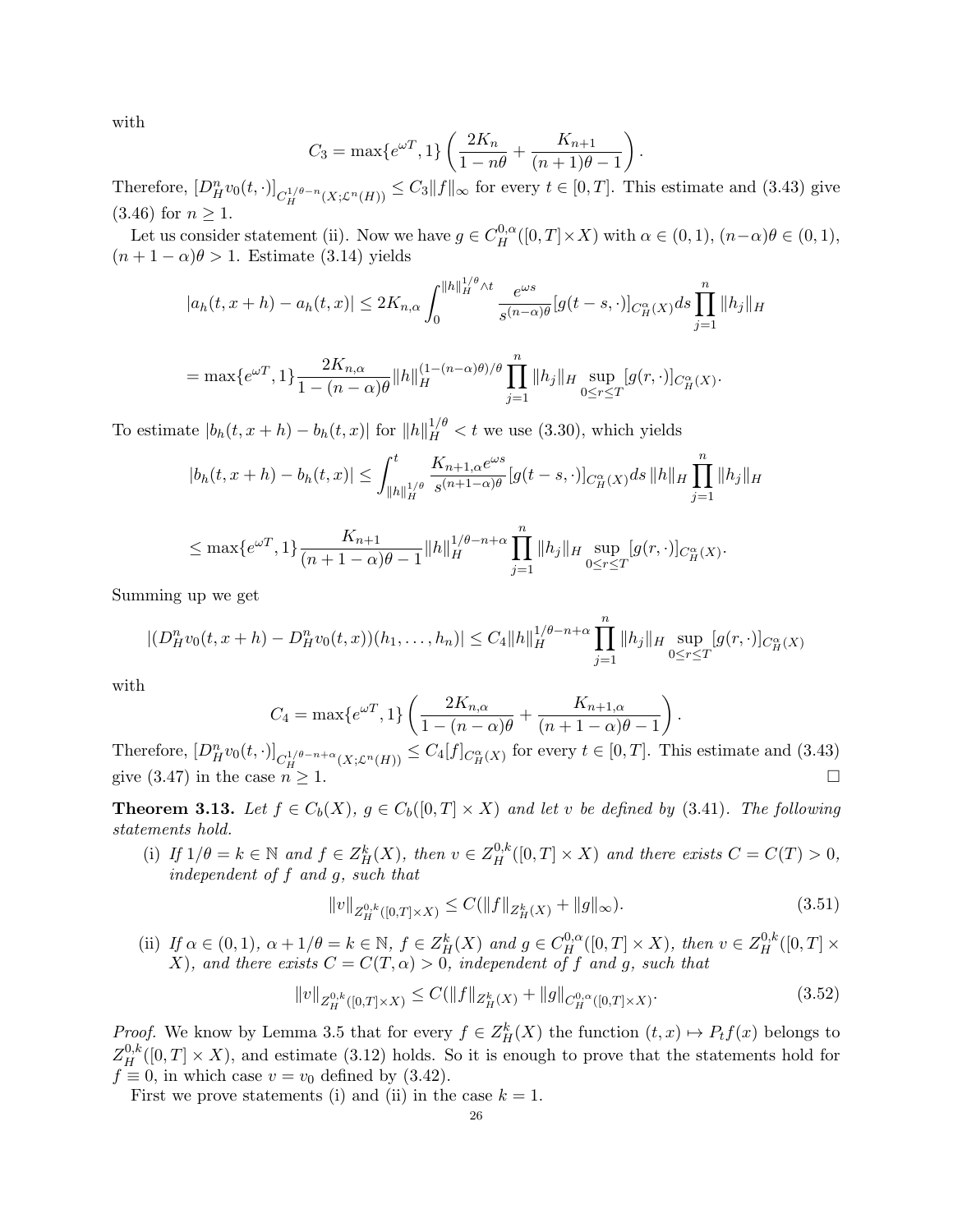By Proposition 3.11 we already know that  $v_0 \in C_b([0, T] \times X)$ , with  $||v_0||_{\infty} \leq T||g||_{\infty}$ . To show that  $v_0(t, \cdot) \in Z_H^1(X)$  for every  $t \in [0,T]$ , for every fixed  $h \in H$  we consider again the functions  $a_h$ and  $b_h$  defined in (3.48), such that  $v_0 = a_h + b_h$ .

Let us prove statement (i), in the case  $\theta = k = 1$ . For every  $x \in X$  we have

$$
|a_h(t, x + 2h) - 2a_h(t, x + h) + a_h(t, x)|
$$
  
\n
$$
\leq \int_0^{||h||_{H} \wedge t} |P_s g(t - s, \cdot)(x + 2h) - 2P_s g(t - s, \cdot)(x + h) + P_s g(t - s, \cdot)(x)| dt
$$
  
\n
$$
\leq 4 \int_0^{||h||_H} ||g||_{\infty} dt = 4||h||_H ||g||_{\infty}.
$$

We recall that  $b_h(t, x + 2h) - 2b_h(t, x + h) + b_h(t, x) = 0$  if  $||h||_H \ge t$ . To estimate  $b_h(t, x + 2h)$  –  $2b_h(t, x + h) + b_h(t, x)$  if  $||h||_H < t$  we use (3.34), that yields

$$
|b_h(t, x + 2h) - 2b_h(t, x + h) + b_h(t, x)|
$$
  
\n
$$
\leq \int_{\|h\|_H}^t |P_s g(t - s, \cdot)(x + 2h) - 2P_s g(t - s, \cdot)(x + h) + P_s g(t - s, \cdot)(x)| ds
$$
  
\n
$$
\leq \int_{\|h\|_H}^t K_2 \frac{e^{\omega s}}{s^2} \|g\|_{\infty} |h\|_H^2 ds \leq \max\{e^{2\omega T}, 1\} K_2 \|h\|_H \|g\|_{\infty}.
$$

Summing up,

$$
|v_0(t, x+2h) - 2v_0(t, x+h) + v_0(t, x)| \le (4 + \max\{e^{\omega T}, 1\}K_2) ||h||_H ||g||_{\infty},
$$

so that  $v_0 \in Z_H^1(X)$  and (3.51) holds with  $C = T + 4 + \max\{e^{\omega T}, 1\}K_2$ . So, statement (i) is proved for  $\theta = 1$ . Concerning statement (ii), when  $\alpha + 1/\theta = 1$  and  $g \in C_H^{0,\alpha}([0,T] \times X)$  we have by (3.13)

$$
|a_h(t, x + 2h) - 2a_h(t, x + h) + a_h(t, x)|
$$

$$
\leq \int_0^{\|h\|_H^{1/\theta} \wedge t} |P_s g(t-s, \cdot)(x+2h) - 2P_s g(t-s, \cdot)(x+h) + P_s g(t-s, \cdot)(x)| ds
$$
  

$$
\leq 2 \int_0^{\|h\|_H^{1/\theta} \wedge t} M^{\alpha} e^{\alpha \omega s} [g(t-s, \cdot)]_{C_H^{\alpha}(X)} \|h\|_H^{\alpha} dt \leq 2 \max \{ e^{\alpha \omega T}, 1 \} M^{\alpha} \|h\|_H \sup_{0 \leq r \leq T} [g(r, \cdot)]_{C_H^{\alpha}(X)}
$$

while to estimate  $|b_h(t, x+2h) - 2b_h(t, x+h) + b_h(t, x)|$  for  $||h||_H^{1/\theta} < t$  we use (3.35), that gives (recalling that  $(2 - \alpha)\theta = 1 + \theta$ ),

$$
|b_h(t, x + 2h) - 2b_h(t, x + h) + b_h(t, x)|
$$
  
\n
$$
\leq \int_{\|h\|_H^{1/\theta}}^t |P_s g(t - s, \cdot)(x + 2h) - 2P_s g(t - s, \cdot)(x + h) + P_s g(t - s, \cdot)(x)| ds
$$
  
\n
$$
\leq \int_{\|h\|_H^{1/\theta}}^t K_{2,\alpha} \frac{e^{\omega s}}{s^{(2-\alpha)\theta}} [g(t - s, \cdot)]_{C_H^{\alpha}} |h\|_H^2 ds \leq \max\{e^{\omega T}, 1\} \frac{K_{2,\alpha}}{\theta} \|h\|_H \sup_{0 \leq r \leq T} [g(r, \cdot)]_{C_H^{\alpha}} |x|.
$$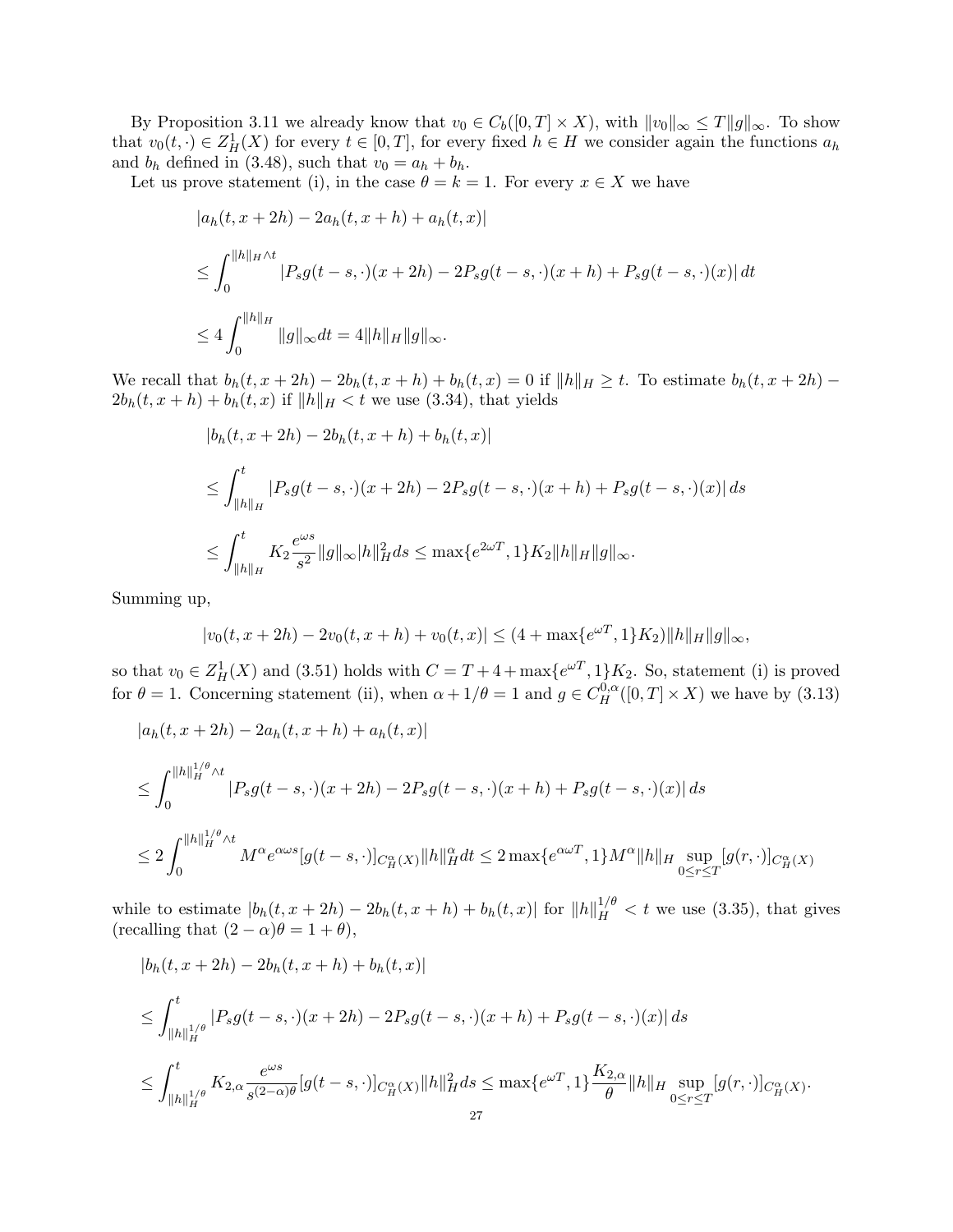Summing up,

$$
|v_0(t, x + 2h) - 2v_0(t, x + h) + v_0(t, x)| \le
$$
  

$$
\leq \left(2 \max\{e^{\alpha \omega T}, 1\} M^{\alpha} + \max\{e^{\omega T}, 1\} \frac{K_{2,\alpha}}{\theta}\right) ||h||_H \sup_{0 \leq r \leq T} [g(r, \cdot)]_{C^{\alpha}_H(X)},
$$

so that  $u \in Z_H^1(X)$  and (3.33) follows. So, statement (ii) is proved for  $\alpha + 1/\theta = 1$ .

In the case that  $k > 1$  (we recall that  $k = 1/\theta$  in statement (i),  $k = \alpha + 1/\theta$  in statement (ii)), Proposition 3.11 yields  $v_0 \in C_H^{0,k-1}([0,T] \times X)$ . We have to prove that  $[D_H^{k-1}v_0(t,\cdot)]_{Z^1(X,\mathcal{L}^{k-1}(H))}$ is bounded by a constant independent of t. To this aim, fixed any  $h, h_1, \ldots, h_{k-1} \in H$ , for every  $t \in [0,T]$  and  $y \in X$  we split  $D_H^{k-1}v_0(t,y)(h_1,\ldots,h_{k-1})$  as  $a_h(t,y) + b_h(t,y)$ , where now

$$
a_h(t,y) = \int_0^{\|h\|_H^{1/\theta} \wedge t} D_H^{k-1} P_s g(t-s,\cdot)(y) (h_1,\ldots,h_{k-1}) ds
$$
  

$$
b_h(t,y) = \int_{\|h\|_H^{1/\theta} \wedge t}^t D_H^{k-1} P_s g(t-s,\cdot)(y) (h_1,\ldots,h_{k-1}) ds.
$$

We have

$$
|a_h(t, x + 2h) - 2a_h(t, x + h) + a_h(t, x)|
$$

$$
\leq \int_0^{\|h\|_H^{1/\theta} \wedge t} |(D_H^{k-1} P_s g(t-s,\cdot)(x+2h) - 2D_H^{k-1} P_s g(t-s,\cdot)(x+h) + D_H^{k-1} P_s g(t-s,\cdot)(x))(h_1,\ldots,h_{k-1})| dt,
$$

and arguing as in the proof of Theorem 3.9, we see that the right-hand side is bounded by

$$
\int_0^{\|h\|_H^{1/\theta}} e^{\omega s} \frac{4K_{k-1}}{s^{(k-1)\theta}} ds \prod_{j=1}^{k-1} \|h_j\|_H \|g\|_\infty \le \max\{e^{\omega T}, 1\} 4k K_{k-1} \|h\| \prod_{j=1}^{k-1} \|h_j\|_H \|g\|_\infty
$$

if  $k = 1/\theta$ , and by

$$
\int_0^{\|h\|_H^{1/\theta}} e^{\omega s} \frac{4K_{k-1,\alpha}}{s^{(k-1-\alpha)\theta}} [g(t-s, \cdot]_{C_H^{\alpha}(X)} ds \prod_{j=1}^{k-1} \|h_j\|_H
$$
  

$$
\leq \max \{ e^{\omega T}, 1 \} 4(k-\alpha) K_{k-1,\alpha} \|h\|_H \prod_{j=1}^{k-1} \|h_j\|_H \sup_{0 \leq r \leq 1} [g(r, \cdot)]_{C_H^{\alpha}(X)},
$$

if  $g \in C_H^{0,\alpha}([0,T] \times X)$  with  $\alpha \in (0,1)$  and  $k = \alpha + 1/\theta$ . If  $||h||_H^{1/\theta} < t$ , we estimate  $|b_h(t, x + 2h) - 2b_h(t, x + h) + b_h(t, x)| \le$ 

$$
\int_{\|h\|_H^{1/\theta}}^t e^{-\lambda t} |(D_H^{k-1} P_s g(t-s, x+2h) - 2D_H^{k-1} P_s g(t-s, x+h) + D_H^{k-1} P_s g(t-s, x)) (h_1, \dots, h_{k-1})| dt
$$

and arguing again as in the proof of Theorem 3.9 we see that the right-hand side is bounded by

$$
\int_{\|h\|_H^{1/\theta}}^t e^{\omega s} \frac{K_{k+1}}{s^{(k+1)\theta}} ds \|h\|_H^2 \prod_{j=1}^{k-1} \|h_j\|_H \|g\|_\infty \le \max\{e^{\omega T}, 1\} k K_{k+1} \|h\| \prod_{j=1}^{k-1} \|h_j\|_H \|g\|_\infty,
$$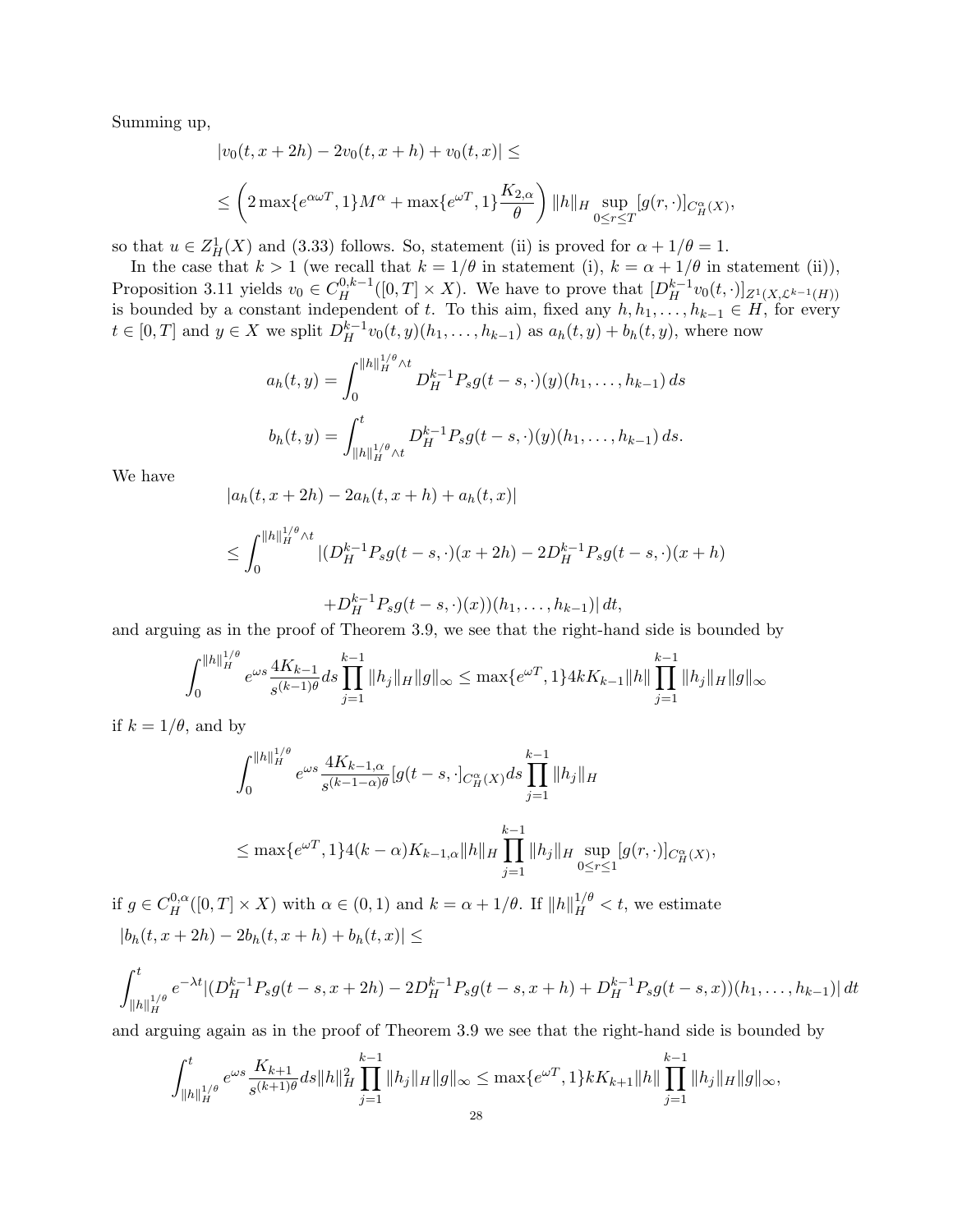if  $k = 1/\theta$ , and by

$$
\int_{\|h\|_H^{1/\theta}}^t e^{\omega s} \frac{K_{k+1,\alpha}}{s^{(k+1-\alpha)\theta}} [g(t-s,\cdot)]_{C_H^{\alpha}(X)} ds \|h\|_H^2 \prod_{j=1}^{k-1} \|h_j\|_H
$$
  

$$
\leq \max\{e^{\omega T}, 1\}(k-\alpha)K_{k+1,\alpha} \|h\|_H \prod_{j=1}^{k-1} \|h_j\|_H \sup_{0 \leq r \leq 1} [g(r,\cdot)]_{C_H^{\alpha}(X)},
$$

if  $g \in C_H^{0,\alpha}([0,T] \times X)$  with  $\alpha \in (0,1)$  and  $k = \alpha + 1/\theta$ . Summing up, we estimate  $[D_H^{k-1}v_0(t,\cdot)(x+\cdot)]$  $2h - 2D_H^{k-1}v_0(t, \cdot)(x+h) + D_H^{k-1}v_0(t, \cdot)(x)](h_1, \ldots, h_{k-1})$  by

$$
\max\{e^{\omega T}, 1\} k(4K_{k-1} + K_{k+1}) \prod_{j=1}^{k-1} \|h_j\|_H \|g\|_\infty \|h\|,
$$

if  $1/\theta = k$ , and by

$$
\max\{e^{\omega T}, 1\}(k-\alpha)(4K_{k-1,\alpha}+K_{k+1,\alpha})\prod_{j=1}^{k-1}||h_j||_H \sup_{0\leq r\leq 1}[g(r,\cdot)]_{C_H^{\alpha}(X)}||h||,
$$

if  $g \in C_H^{0,\alpha}([0,T] \times X)$  with  $\alpha \in (0,1)$  and  $\alpha + 1/\theta = k$ . This implies that  $v_0(t, \cdot) \in Z_H^k(X)$ with Zygmund seminorm bounded by  $\max\{e^{\omega T}, 1\} k \left(4K_{k-1} + K_{k+1}\right) ||f||_{\infty}$  in the first case, and by  $\max\{e^{\omega T}, 1\}(k-\alpha)(4K_{k-1,\alpha}+K_{k+1,\alpha})[f]_{C_H^{\alpha}(X)}\|h\|$ , in the second case. Such estimates and (3.12) yield  $(3.51)$  and  $(3.52)$ , respectively.

## 4. Examples in finite dimension

In this section  $X = \mathbb{R}^N$  and  $T_t = e^{tB}$  for every t, where B is any  $N \times N$  matrix, so that

$$
P_t f(x) = \int_{\mathbb{R}^N} f(e^{tB} x + y) \mu_t(dy), \quad t > 0, \ f \in C_b(\mathbb{R}^N), \ x \in \mathbb{R}^N.
$$
 (4.1)

The measures  $\mu_t$  are given by

$$
\mu_t(dy) = g_t(y)dy, \quad t > 0,
$$
\n
$$
(4.2)
$$

where the nonnegative functions  $g_t \in L^1(\mathbb{R}^N)$  satisfy  $g_{t+s}(x) = \int_{\mathbb{R}^N} g_s(x - e^{sB}y) g_t(y) dy$  for  $t, s > 0$ , a.e.  $x \in \mathbb{R}^N$ , and  $||g_t||_{L^1(\mathbb{R}^N)} = 1$ , for every  $t > 0$ . If  $B = 0$  this condition is simply  $g_{t+s} = g_t * g_s$ for  $s, t > 0$ .

Hypotheses 3.1 and 3.2 are satisfied with  $H = H_t = \mathbb{R}^N$  provided  $g_t$  is weakly differentiable in all directions and

$$
\sup_{t>0} t^{\theta} \left\| \frac{\partial g_t}{\partial x_k} \right\|_{L^1(\mathbb{R}^N)} < +\infty, \quad k = 1, \dots, n. \tag{4.3}
$$

4.1. The Laplacian and the fractional Laplacian. Strictly speaking, the results of this section are contained in the ones of both sections 4.2 and 5.3, but we prefer to isolate them because checking our assumptions is particularly simple in this case and does not involve the technicalities needed in the more complicated situations of the next sections.

We recall that the heat semigroup is given by (1.1), with  $T_t = I$  for every t (namely,  $B = 0$ ) and  $\mu_t(dx) = g_t(x)dx$ , where  $g_t$  is the Gaussian kernel

$$
g_t(x) = \frac{1}{(4\pi t)^{N/2}} e^{-\frac{|x|^2}{4t}}, \quad x \in \mathbb{R}^N, \ t > 0,
$$

that satisfies (4.3) with  $\theta = 1/2$ . The operator L is the realization of the Laplacian in  $C_b(\mathbb{R}^N)$ , whose domain is  $\{f \in C_b(\mathbb{R}^N) \cap_{p>1} W^{2,p}_{loc}(\mathbb{R}^N) : \Delta f \in C_b(\mathbb{R}^N)\}$ . Schauder and Zygmund regularity results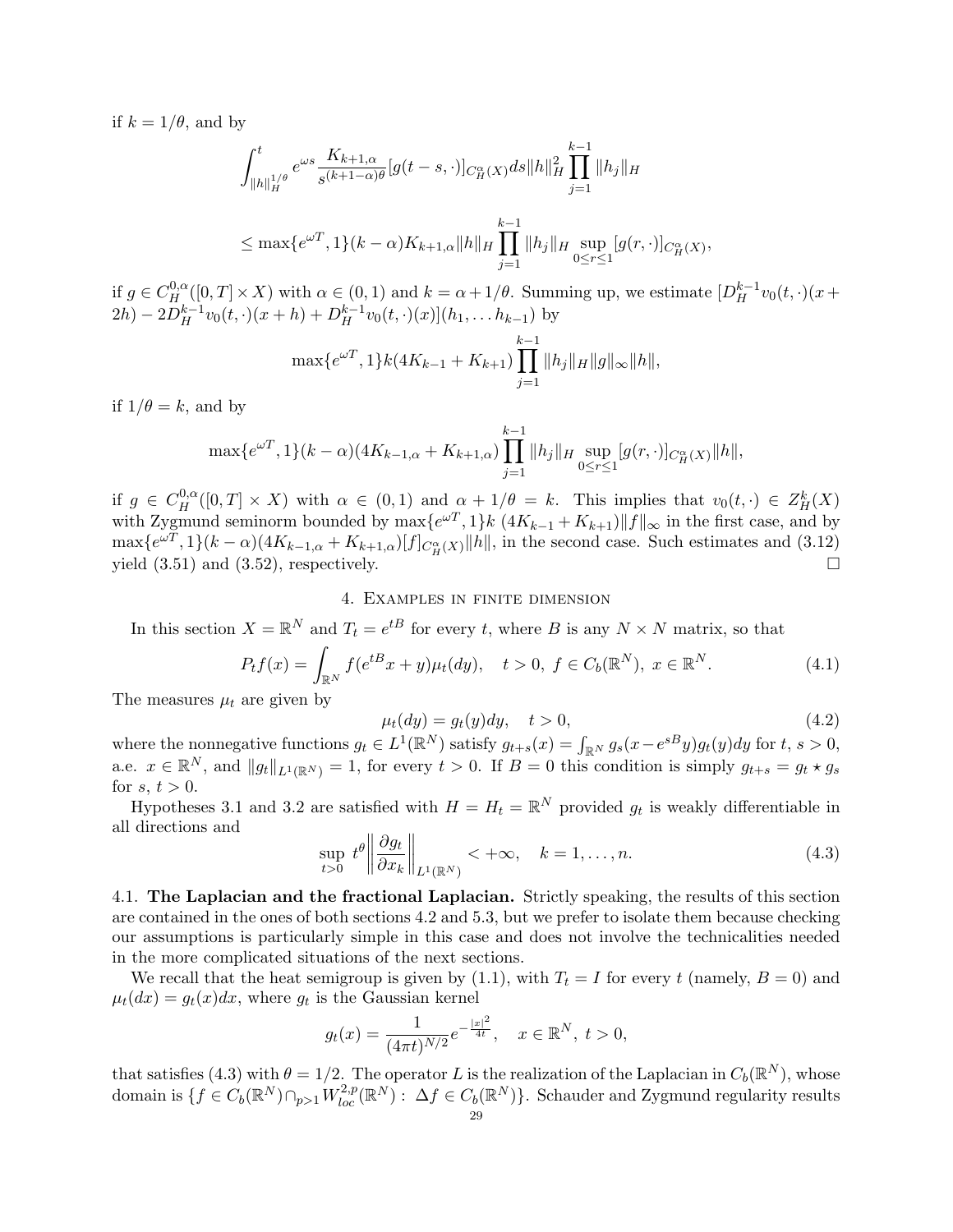have several independent proofs by now, the present approach was outlined in [45]. Concerning the fractional Laplacian  $-(-\Delta)^s$ ,  $s \in (0,1)$ , Schauder and Zygmund regularity results for stationary equations are already available. The first proof of the Schauder estimates seems to be in [55, Cor. 2.9]. Up-to-date references may be found in the survey paper [56]; for more general classes of pseudodifferential operators including the fractional Laplacian see [32, 39] and the references therein. However, a proof through our approach is very simple. Indeed, the associated semigroup is given by the classical subordination formula,

$$
e^{-t(-\Delta)^s}f(x) = \int_0^\infty T_\sigma f(x)\eta_t^{(s)}(\sigma)d\sigma, \quad t > 0, \ x \in \mathbb{R}^N,
$$

where  $T_{\sigma}$  is now the heat semigroup, and  $\eta_t^{(s)}$  $t_t^{(s)}$  is the inverse Laplace transform of  $\lambda \mapsto e^{-t\lambda^s}$ . Setting  $\eta^{(s)}:=\eta_1^{(s)}$  $1^{(s)}$ , we get

$$
\eta_t^{(s)}(\sigma) = t^{-1/s} \eta^{(s)}(t^{-1/s}\sigma), \quad t, \ \sigma > 0.
$$

Moreover,  $\eta^{(s)}$  is smooth in  $(0, +\infty)$ , it has positive values and it belongs to  $L^{\infty}(0, +\infty) \cap W^{1,1}(0, +\infty)$ . This is easily seen modifying the integral that defines  $\eta^{(s)}$ , to get (see e.g. [62])

$$
\eta^{(s)}(\sigma) = \frac{1}{\pi} \int_0^\infty e^{-\sigma r - r^s \cos(s\pi)} \sin(r^s \sin(s\pi)) dr, \quad \sigma > 0.
$$
\n(4.4)

Therefore,  $e^{-t(-\Delta)^s}$  takes the form (4.1), with  $B=0$  and

$$
\mu_t(dy) = p_{s,t}(y)dy,
$$

where

$$
p_{s,t}(y) = \frac{1}{t^{1/s}} \int_0^\infty g_\xi(y) \eta^{(s)}(t^{-1/s}\xi) d\xi, \quad y \in \mathbb{R}^N, \ t > 0,
$$
\n(4.5)

By homogeneity, we get

$$
p_{s,t}(y) = t^{-N/(2s)} p_{s,1}(t^{-1/(2s)}y), \quad t > 0, y \in \mathbb{R}^N,
$$

and such equality easily yields that  $t \mapsto \mu_t$  is weakly continuous in  $[0, +\infty)$ . Moreover,

$$
\frac{\partial}{\partial y_k} p_{s,t}(y) = t^{-(N+1)/(2s)} \frac{\partial}{\partial y_k} p_{s,1}(t^{-1/(2s)}y), \quad t > 0, \ y \in \mathbb{R}^N,
$$

which implies

$$
\int_{\mathbb{R}^N} \left| \frac{\partial}{\partial y_k} p_{s,t}(y) \right| dy = t^{-(N+1)/(2s)} \int_{\mathbb{R}^N} \left| \frac{\partial}{\partial y_k} p_{s,1}(t^{-1/(2s)}y) \right| dy = t^{-1/(2s)} \int_{\mathbb{R}^N} \left| \frac{\partial}{\partial z_k} p_{s,1}(z) \right| dz.
$$

From the representation formula (4.5) we get

$$
\int_{\mathbb{R}^N} \left| \frac{\partial}{\partial z_k} p_{s,1}(z) \right| dz = \int_{\mathbb{R}^N} \left| \int_0^\infty \frac{z_k e^{-|z|^2/4\xi}}{2\xi (4\pi\xi)^{N/2}} \eta^{(s)}(\xi) d\xi \right| dz
$$
  
= 
$$
\int_0^\infty \frac{\eta^{(s)}(\xi)}{2\xi (4\pi\xi)^{N/2}} \int_{\mathbb{R}^N} |z_k| e^{-|z|^2/4\xi} dz d\xi = \frac{1}{\sqrt{\pi}} \int_0^\infty \frac{\eta^{(s)}(\xi)}{\sqrt{\xi}} d\xi.
$$

The last integral is finite, since  $\eta^{(s)}$  is bounded and it belongs to  $L^1(0, +\infty)$ . Therefore, there is  $C > 0$  such that

$$
\left\|\frac{\partial}{\partial y_k}p_{s,t}\right\|_{L^1(\mathbb{R}^N)} \leq \frac{C}{t^{1/(2s)}}, \quad t > 0, \ k = 1, \ldots, N,
$$

so that Hypotheses 3.1 and 3.2 are satisfied with  $X = H = \mathbb{R}^N$  and  $\omega = 0$ ,  $\theta = 1/(2s)$ . Theorems 3.8 and 3.9 yield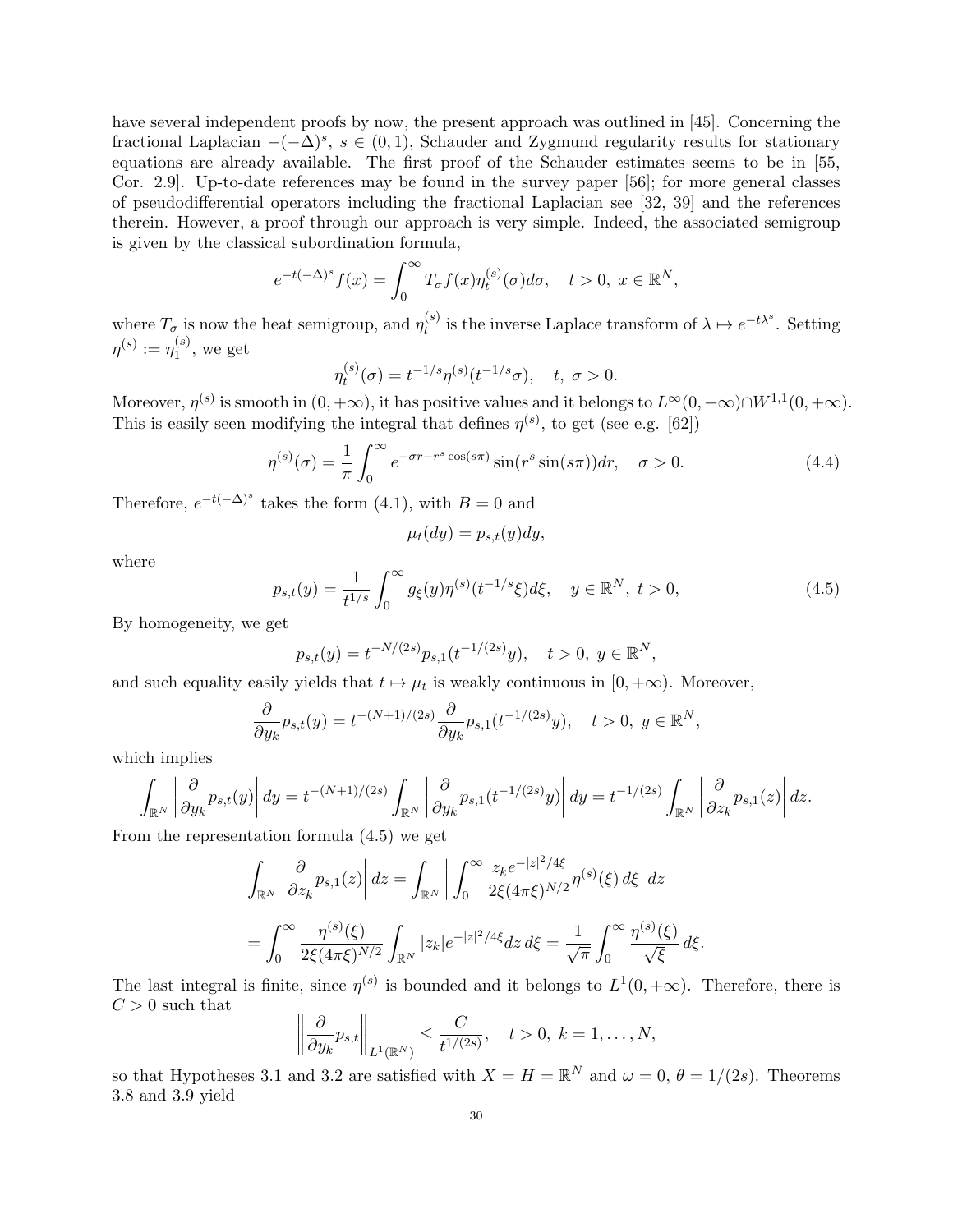**Theorem 4.1.** Let  $f \in C_b(\mathbb{R}^N)$  and  $\lambda > 0$ ,  $s \in (0,1) \setminus \{1/2\}$ . Then the equation

$$
\lambda u + (-\Delta)^s u = f \tag{4.6}
$$

has a unique solution  $u \in C_b^{2s}(\mathbb{R}^N)$ , and there is  $C > 0$ , independent of f, such that

 $||u||_{C_b^{2s}(\mathbb{R}^N)} \leq C||f||_{\infty}.$ 

If  $s = 1/2$ , equation (4.6) has a unique solution in  $Z^1(\mathbb{R}^N)$ , and there is  $C > 0$ , independent of f, such that

$$
||u||_{Z^1(\mathbb{R}^N)} \leq C||f||_{\infty}.
$$

If in addition  $f \in C_b^{\alpha}(\mathbb{R}^N)$  with  $\alpha \in (0,1)$  and  $\alpha + 2s \notin \{1,2\}$ , then  $u \in C_b^{\alpha+2s}$  $\mathbb{R}^{n+2s}(\mathbb{R}^N)$  and there is  $C > 0$ , independent of f, such that

$$
||u||_{C_b^{\alpha+2s}(\mathbb{R}^N)} \leq C||f||_{C_b^{\alpha}(\mathbb{R}^N)}.
$$

If  $\alpha + 2s = k \in \{1,2\}$ , then  $u \in Z_b^k(\mathbb{R}^N)$  and there is  $C > 0$ , independent of f, such that  $||u||_{Z_b^k(\mathbb{R}^N)} \leq C||f||_{C_b^{\alpha}(\mathbb{R}^N)}.$ 

Theorems 3.12 and 3.13 yield

**Theorem 4.2.** Let  $s \in (0,1)$ ,  $\alpha \in [0,1)$  be such that  $\alpha + 2s \notin \{1,2\}$ , and let  $f \in C_b^{\alpha+2s}$  $b^{(\alpha+2s}(\mathbb{R}^N),$  $g \in C_b^{0,\alpha}$  $b^{0,\alpha}_b([0,T]\times\mathbb{R}^N)$  <sup>(1)</sup>. The mild solution to

$$
\begin{cases}\nv_t(t,x) + (-\Delta)^s v(t,\cdot)(x) = g(t,x), & 0 \le t \le T, \ x \in \mathbb{R}^N, \\
v(0,x) = f(x), & x \in \mathbb{R}^N,\n\end{cases}
$$
\n(4.7)

belongs to  $C_b^{0,\alpha+2s}$  $\partial_b^{0,\alpha+2s}([0,T]\times\mathbb R^N)$ , and there is  $C>0$ , independent of f and g, such that

$$
||v||_{C_b^{0,\alpha+2s}([0,T]\times \mathbb{R}^N)} \leq C(||f||_{C_b^{\alpha+2s}(\mathbb{R}^N)} + ||g||_{C_b^{0,\alpha}([0,T]\times \mathbb{R}^N)}).
$$

Let  $s \in (0,1)$ ,  $\alpha \in [0,1)$  be such that  $\alpha + 2s := k \in \{1,2\}$ . Then for every  $f \in Z_b^k(\mathbb{R}^N)$ ,  $g \in C_b^{0,\alpha}$  $\mathcal{L}_b^{0,\alpha}([0,T]\times\mathbb{R}^N)$  the mild solution to (4.7) belongs to  $Z_b^{0,k}$  $b^{0,k}([0,T]\times\mathbb{R}^N)$ , and there is  $C>0$ , independent of f, such that

$$
||v||_{Z_b^{0,k}(\mathbb{R}^N)} \leq C(||f||_{Z_b^k(\mathbb{R}^N)} + ||g||_{C_b^{0,\alpha}([0,T]\times \mathbb{R}^N)}).
$$

In the non-fractional case  $s = 1$  the first part of the theorem is known since many years ([38]). For  $s \in (0,1)$  it seems to be new.

4.2. Ornstein-Uhlenbeck operators with fractional diffusion. Ornstein-Uhlenbeck operators are expressed by

$$
(Lu)(x) = \frac{1}{2}(\text{Tr}(QD^2u))(x) - \langle Bx, \nabla u(x) \rangle, \quad x \in \mathbb{R}^N,
$$

where  $Q$  is a symmetric nonnegative definite matrix and  $B$  is any matrix. Under ellipticity or hypoellipticity conditions (respectively, det  $Q > 0$  or det  $\int_0^t e^{-sB}Qe^{-sB^*}ds > 0$  for every  $t > 0$ ) we already have maximal Hölder and Zygmund regularity results, first proved in [25] in the elliptic case and then in [44] in the hypoelliptic case.

Here we consider modified Ornstein-Uhlenbeck operators which are the object of very recent studies (e.g., [36, 3, 19]), heuristically given by

$$
(\mathcal{L}u)(x) = \frac{1}{2}(\mathrm{Tr}^s(QD^2u))(x) - \langle Bx, \nabla u(x) \rangle, \quad x \in \mathbb{R}^N.
$$

with  $s \in (0, 1)$  and  $Q > 0$ . Tr<sup>s</sup> $(QD^2)$  is the pseudo-differential operator with symbol  $-\langle Q\xi, \xi \rangle^s$ .

(1)For  $\alpha = 0$  we mean  $C_b^{0,0}([0, T] \times \mathbb{R}^N) = C_b([0, T] \times \mathbb{R}^N)$ .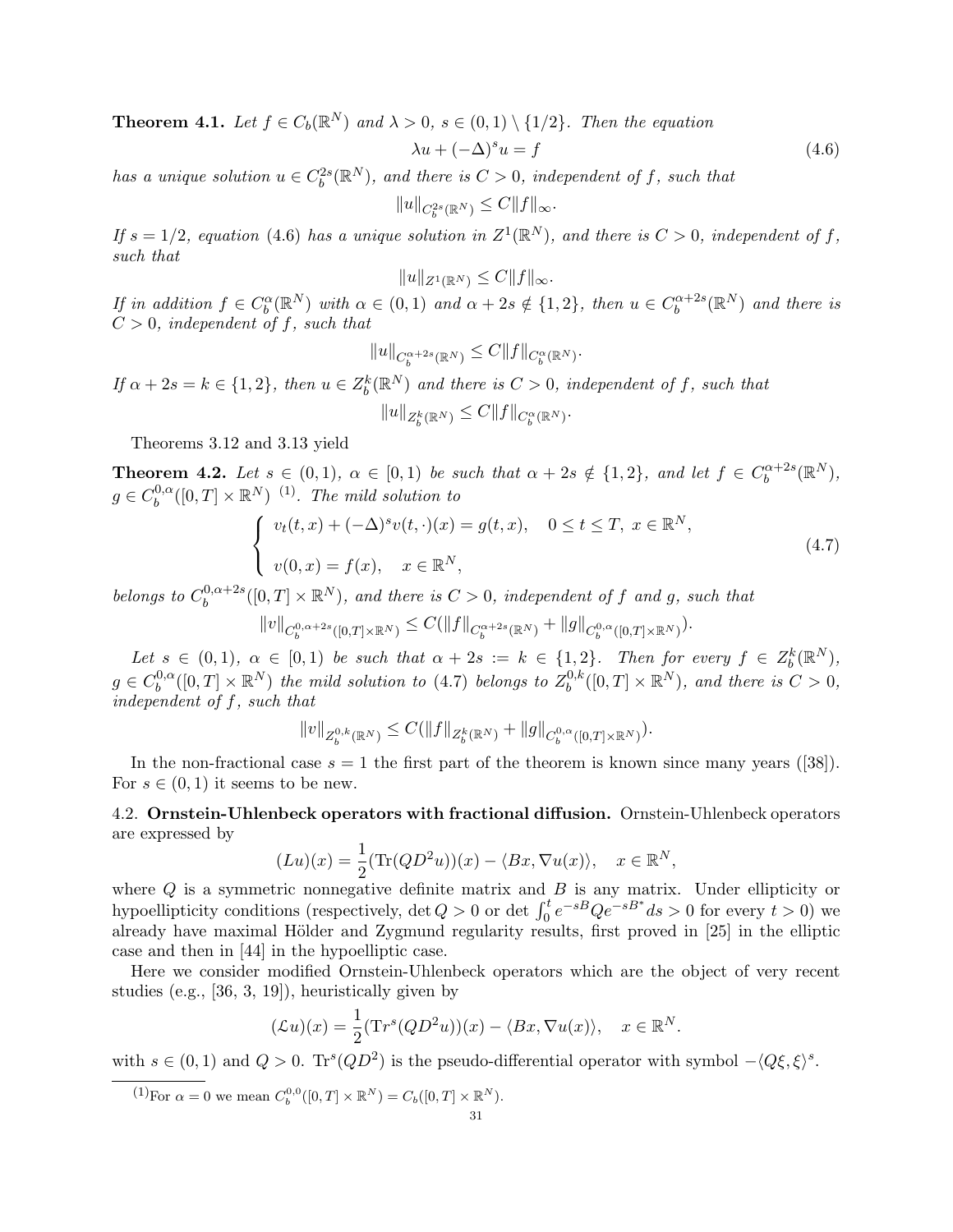The realization of  $\mathcal L$  in  $L^2(\mathbb R^N)$  has been studied in [3] even in the hypoelliptic case, using smoothing properties of the relevant semigroup, expressed through Fourier and inverse Fourier transform as

$$
\widehat{P_t f} = e^{t \mathrm{Tr}B} \exp\left(-\frac{1}{2} \int_0^t |Q^{1/2} e^{\tau B^*} \cdot |^{2s} d\tau\right) \widehat{f}(e^{tB^*} \cdot), \quad t > 0,
$$

where  $\hat{ }$  denotes the Fourier transform  $\mathcal{F},$ 

$$
\widehat{f}(\xi) = (\mathcal{F}f)(\xi) = \int_{\mathbb{R}^N} e^{-i\langle x,\xi \rangle} f(x) dx.
$$

Now we rewrite  $P_t$  in the form (4.1). Applying the inverse Fourier transform we get, for every  $f \in L^2(\mathbb{R}^N)$ ,

$$
P_t f = e^{t \mathrm{Tr}B} \mathcal{F}^{-1} \left( \exp \left( -\frac{1}{2} \int_0^t |Q^{1/2} e^{\tau B^*} \cdot |^{2s} d\tau \right) \right) * \mathcal{F}^{-1} (\mathcal{F}f(e^{tB^*} \cdot))
$$

where

$$
\mathcal{F}^{-1}(g(e^{tB^*}\cdot))(y) = \frac{1}{(2\pi)^N} \int_{\mathbb{R}^N} g(e^{tB^*}\xi)e^{i\langle \xi, y \rangle} d\xi = e^{-tTrB}(\mathcal{F}^{-1}g)(e^{-tB}y),
$$

so that

$$
P_t f(x) = \int_{\mathbb{R}^N} f(e^{-tB}x - e^{-tB}y) \mathcal{F}^{-1} \left( e^{-\frac{1}{2} \int_0^t |Q^{1/2} e^{\tau B^*} \cdot |^{2s} d\tau} \right) (y) dy
$$
  
\n
$$
= e^{tTrB} \int_{\mathbb{R}^N} f(e^{-tB}x - z) \mathcal{F}^{-1} \left( e^{-\frac{1}{2} \int_0^t |Q^{1/2} e^{\tau B^*} \cdot |^{2s} d\tau} \right) (e^{tB}z) dz
$$
  
\n
$$
= \int_{\mathbb{R}^N} f(e^{-tB}x + z) g_t(z) dz,
$$

with

$$
g_t(z) = e^{tTrB} \mathcal{F}^{-1} \left( e^{-\frac{1}{2} \int_0^t |Q^{1/2} e^{\tau B^*} \cdot |^{2s} d\tau} \right) \left( -e^{tB} z \right) = \mathcal{F}^{-1} \left( e^{-\frac{1}{2} \int_0^t |Q^{1/2} e^{(\tau - t)B^*} \cdot |^{2s} d\tau} \right) (-z)
$$
  

$$
= \frac{1}{(2\pi)^N} \int_{\mathbb{R}^N} e^{-\frac{1}{2} \int_0^t |Q^{1/2} e^{-\sigma B^*} \xi|^{2s} d\sigma} e^{-i \langle \xi, z \rangle} d\xi,
$$

so that  $P_t$  is represented in the form (1.1), with  $\mu_t(dx) := g_t(x)dx$ .

Setting

$$
\varphi_t(\xi)=e^{-\frac{1}{2}\int_0^t|Q^{1/2}e^{-\sigma B^*}\xi|^{2s}d\sigma},\quad \xi\in\mathbb{R}^N,
$$

we have  $g_t = (2\pi)^{-N} \mathcal{F}(\varphi_t)$ . Since  $\varphi_t(\xi) = \exp(-\int_0^t \lambda(e^{-\sigma B^*}\xi)d\sigma)$ , where  $\lambda(\xi) = |Q^{1/2}\xi|^{2s}/2$  is a continuous negative definite function such that  $\lambda(0) = 0$ , then  $\mu_t$  is a probability measure, see e.g. [33, sect. 2.1]. Moreover, since the function  $(t, \xi) \mapsto \varphi_t(\xi)$  is continuous in  $[0, +\infty) \times \mathbb{R}^N$ , with  $\varphi_0(\xi) = 1$  for every  $\xi$ , by the Lévy Theorem  $t \mapsto \mu_t$  is weakly continuous, and it weakly converges to  $\delta_0$  as  $t \to 0$ . Therefore,  $P_t$  is well defined in  $C_b(\mathbb{R}^N)$  and satisfies our assumptions with  $\theta = 1/(2s)$ provided there exist  $\partial g_t/\partial x_k \in L^1(\mathbb{R}^N)$ , for each  $k = 1, \ldots N$ , and there are  $C > 0$ ,  $\omega \in \mathbb{R}$  such that  $\|\partial g_t/\partial x_k\|_{L^1(\mathbb{R}^N)} \leq Ct^{-1/(2s)}e^{\omega t}$  for every  $t > 0$ . This is shown in the next lemma.

**Lemma 4.3.**  $g_t \in W^{1,1}(\mathbb{R}^N)$  for every  $t > 0$ , and we have

$$
\sup_{0 < t \le 1} t^{1/(2s)} \left\| \frac{\partial g_t}{\partial x_k} \right\|_{L^1(\mathbb{R}^N)} < +\infty, \quad k = 1, \dots, N,\tag{4.8}
$$

$$
\sup_{t>1} \left\| \frac{\partial g_t}{\partial x_k} \right\|_{L^1(\mathbb{R}^N)} < +\infty, \quad k = 1, \dots, N. \tag{4.9}
$$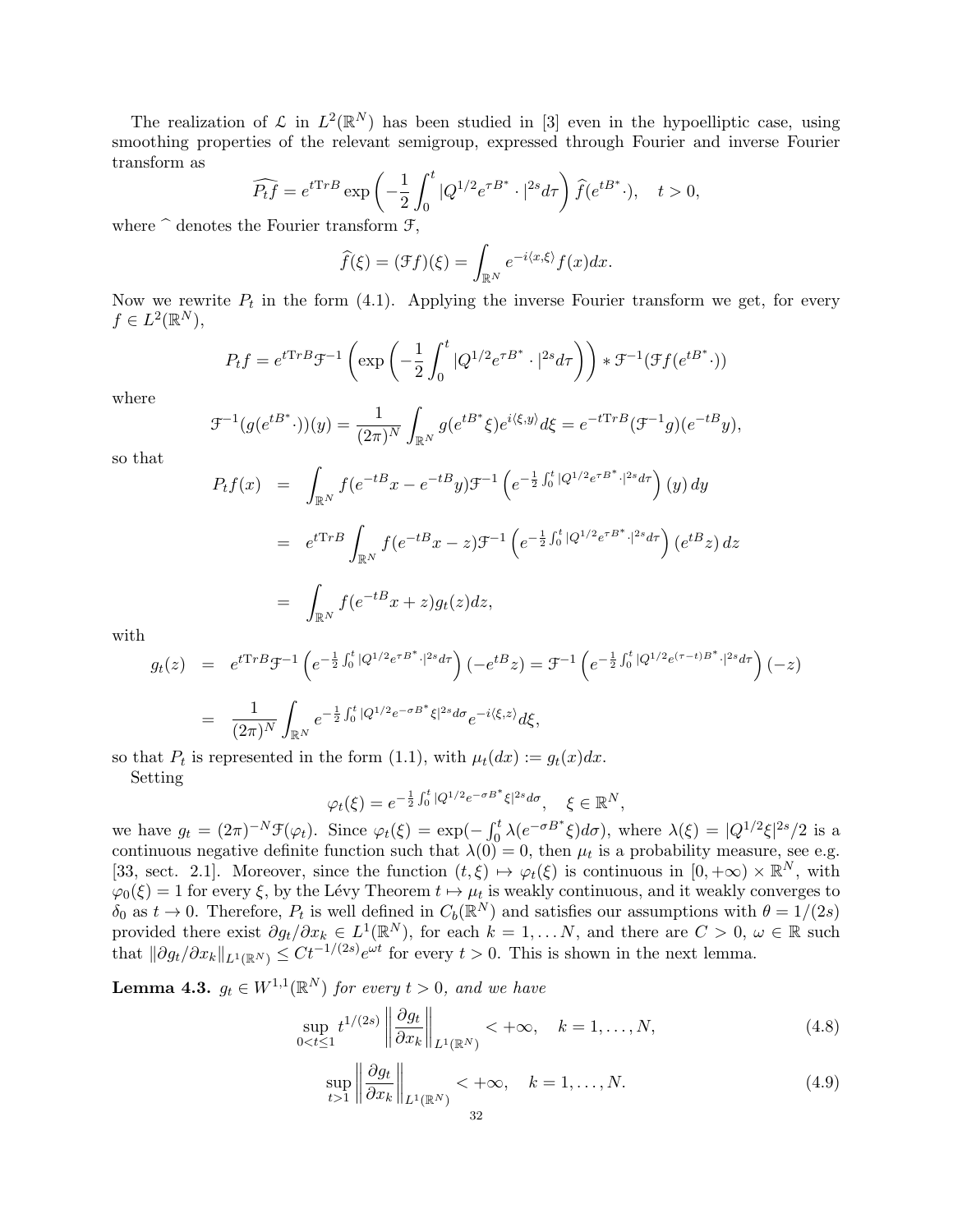*Proof.* The main step is to prove that  $g_t \in W^{1,1}(\mathbb{R}^N)$  for every  $t \in (0,1]$  and that  $(4.8)$  holds. The remaining part of the statement will be a consequence, thanks to the algebraic relations among the functions  $g_t$ .

It is convenient to rewrite  $q_t$  as

$$
g_t(x) = \frac{1}{t^{N/(2s)}} \frac{1}{(2\pi)^N} \int_{\mathbb{R}^N} e^{-\frac{1}{2t} \int_0^t |Q^{1/2} e^{-\sigma B^*} \eta|^{2s} d\sigma} e^{-i(t^{-1/(2s)} \eta, x)} d\eta = \frac{1}{t^{N/2s}} \widetilde{g}_t \left(\frac{x}{t^{1/(2s)}}\right), \tag{4.10}
$$

where

$$
\widetilde{g}_t := \frac{1}{(2\pi)^N} \mathcal{F}\left(e^{-\frac{1}{2t} \int_0^t |Q^{1/2}e^{-\sigma B^*} \cdot |^{2s} d\sigma}\right) = \frac{1}{(2\pi)^N} \mathcal{F}(\widetilde{\varphi}_t), \quad t > 0,
$$

with  $\widetilde{\varphi}_t = (\varphi_t)^{1/t}$ . Our aim is now to show that  $\widetilde{g}_t$  is  $C^1$ , and that  $\sup_{t \in (0,1]} \|\partial \widetilde{g}_t/\partial x_k\|_{L^1(\mathbb{R}^N)} < +\infty$ . In this case, by (4.10)  $g_t$  is  $C^1$  too, and  $\partial g_t/\partial x_k(x) = t^{-(N+1)/(2s)} \partial \widetilde{g}_t/\partial x_k(t^{-1/(2s)}x)$ , which yields  $(4.8)$  $(4.8).$ 

To prove that  $\tilde{g}_t$  is continuously differentiable and it has  $L^1$  derivatives it is enough to show that  $\zeta \in \tilde{\zeta}(\xi)$  belongs to  $L^1(\mathbb{R}^N) \cap H^m(\mathbb{R}^N)$  for over  $k-1$   $N$  with  $m \ge N/2$  Indeed in this  $\xi \mapsto \xi_k \widetilde{\varphi}_t(\xi)$  belongs to  $L^1(\mathbb{R}^N) \cap H^m(\mathbb{R}^N)$  for every  $k = 1, ..., N$ , with  $m > N/2$ . Indeed, in this case  $\partial \widetilde{g}_t / \partial x_k = i \mathcal{F}^{-1} \psi_t$  with

$$
\psi_t(\xi) := \xi_k \widetilde{\varphi}_t(\xi),
$$

and

$$
\int_{\mathbb{R}^N} \left| \frac{\partial \widetilde{g}_t}{\partial x_k} \right| dx = \int_{\mathbb{R}^N} |\mathcal{F}^{-1} \psi_t(x)| dx = \frac{1}{(2\pi)^N} |\mathcal{F}\psi_t(-x)| dx
$$
  
\n
$$
= \frac{1}{(2\pi)^N} \int_{\mathbb{R}^N} |\mathcal{F}\psi_t(x)| (1+|x|^2)^{m/2} \frac{1}{(1+|x|^2)^{m/2}} dx
$$
  
\n
$$
\leq \frac{1}{(2\pi)^N} ||\mathcal{F}\psi_t(1+|\cdot|^2)^{m/2} ||_{L^2(\mathbb{R}^N)} \left( \int_{\mathbb{R}^N} \frac{1}{(1+|x|^2)^m} dx \right)^{1/2}
$$
  
\n
$$
\leq C_N ||\psi_t||_{H^m(\mathbb{R}^N)}.
$$

So, the rest of the proof of the differentiability of  $\tilde{g}_t$  for  $t \in (0, 1]$  and of  $(4.8)$  is devoted to show that  $\psi_t \in L^1(\mathbb{R}^N) \cap H^m(\mathbb{R}^N)$  with  $m > N/2$ , and with  $H^m$  norm bounded by a constant independent of t. As a first step, we observe that there exists  $c > 0$  such that

$$
\widetilde{\varphi}_t(\xi) \le e^{-c|\xi|^{2s}}, \quad 0 < t \le 1, \ \xi \in \mathbb{R}^N. \tag{4.11}
$$

Indeed, let  $M_B > 0$ ,  $\omega_B \in \mathbb{R}$  be such that  $||e^{tB^*}|| \leq M_B e^{\omega_B t}$  for every  $t > 0$ . For every  $\xi \in \mathbb{R}^N$  and  $\sigma \in [0,1]$  we have  $\xi = e^{\sigma B^*} Q^{-1/2} Q^{1/2} e^{-\sigma B^*} \xi$ , so that  $\|\xi\| \leq M_B e^{\omega_B \sigma} \|Q^{-1/2}\| \|Q^{1/2} e^{-\sigma B^*} \xi\|$ , and therefore  $||Q^{1/2}e^{-\sigma B^*}\xi|| \ge ||\xi||/\kappa$ , with  $\kappa = \min_{\tau \in [0,1]} M_B e^{\omega_B \tau} ||Q^{-1/2}||$ . Estimate (4.11) holds with  $c = 1/(2\kappa^{2s})$ ; it implies that  $\psi_t \in L^1(\mathbb{R}^N) \cap L^2(\mathbb{R}^N)$ , with  $L^1$  and  $L^2$  norms bounded by constants independent of t.

To estimate the derivatives of  $\psi_t$  we write it as  $\psi_t(\xi) = \xi_k e^{f_t(\xi)}$ , where

$$
f_t(\xi) := -\frac{1}{2t} \int_0^t |Q^{1/2} e^{-\sigma B^*} \xi|^{2s} d\sigma, \quad \xi \in \mathbb{R}^N.
$$

The function  $\theta(\sigma,\xi) := |Q^{1/2}e^{-\sigma B^*}\xi|^{2s}$  belongs to  $C^{\infty}(\mathbb{R} \times (\mathbb{R}^N \setminus \{0\}))$ , and therefore  $f_t \in C^{\infty}(\mathbb{R}^N \setminus \{0\})$  $\{0\}$  for every  $t > 0$ , and for every multi-index  $\alpha$  we have

$$
D^{\alpha} f_t = -\frac{1}{2t} \int_0^t D^{\alpha} (|Q^{1/2} e^{-\sigma B^*} \cdot |^{2s}) d\sigma.
$$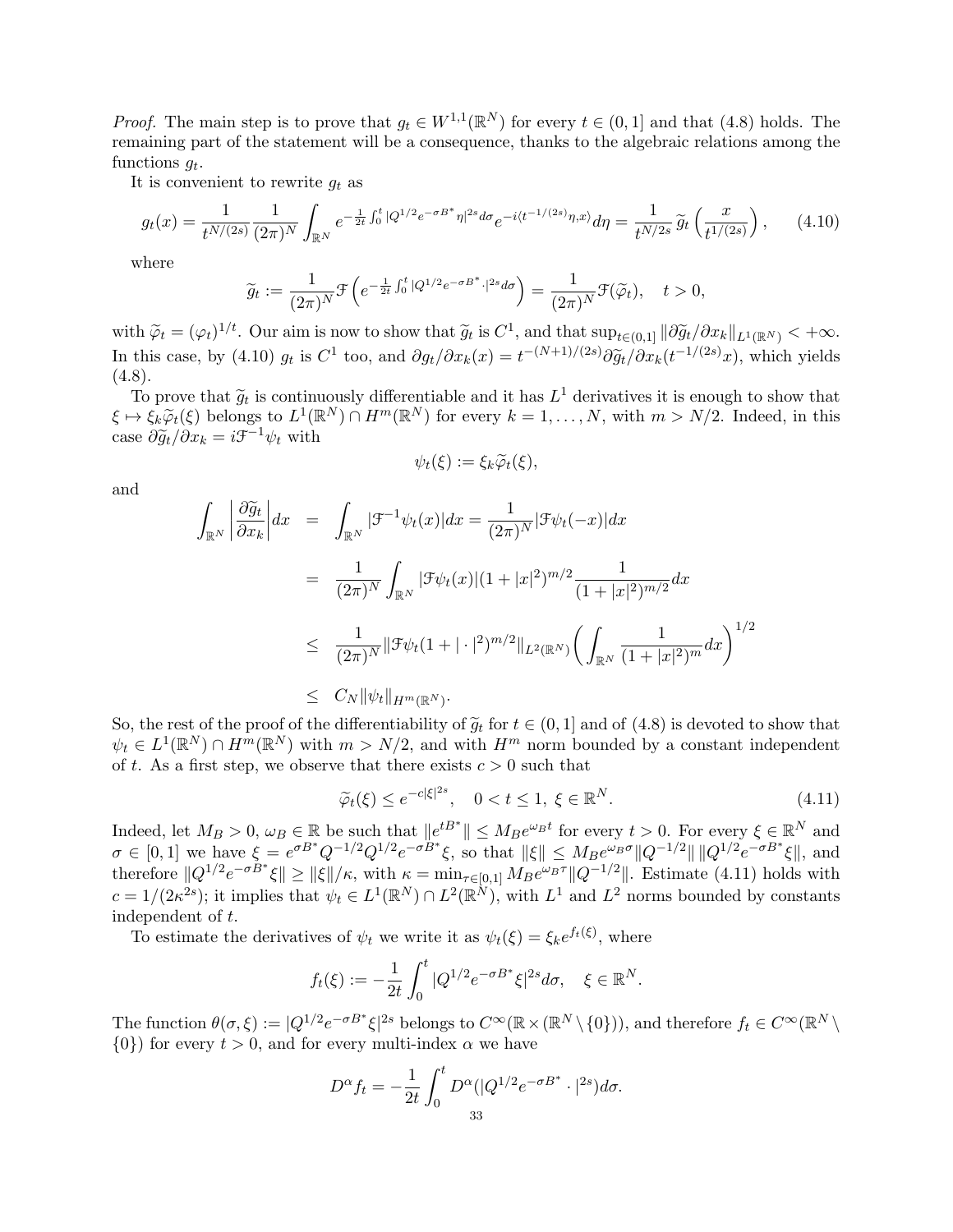Since for every  $\sigma \in \mathbb{R}$  the function  $\theta(\sigma, \cdot)$  is homogeneous with degree 2s, its j-th order derivatives are homogeneous with degree  $2s - j$ ; therefore for every multi-index  $\alpha$  and  $\xi \neq 0$  we have

$$
|D_{\xi}^{\alpha}\theta(\sigma,\xi)| = \left|D_{\xi}^{\alpha}\theta\left(\sigma,\frac{\xi}{|\xi|}\right)\right| |\xi|^{2s-|\alpha|} \leq \max\{|D_{\xi}^{\alpha}\theta(\sigma,y)|: |y|=1\} |\xi|^{2s-|\alpha|},
$$

and consequently, for every  $t \in (0, 1]$ ,

$$
|D^{\alpha} f_t(\xi)| \leq \frac{1}{2} \sup_{0 \leq \sigma \leq 1} |D^{\alpha}_{\xi} \theta(\sigma, \xi)| \leq \frac{1}{2} \max \{ |D^{\alpha}_{\xi} \theta(\sigma, y)| : \sigma \in [0, 1], \ |y| = 1 \} |\xi|^{2s - |\alpha|} =: K_{\alpha} |\xi|^{2s - |\alpha|}.
$$

For every multi-index  $\alpha$ ,  $D^{\alpha}\tilde{\varphi}_t = D^{\alpha}e^{ft}$  is a linear combination of functions such as  $e^{ft}D^{\alpha_1}f_t \cdots$ <br> $D^{\alpha_i}f_t$ , where  $i \in [1, \dots, \infty)$  and  $\sum_{\alpha_i} \alpha_i = |\alpha|$ . By the above estimates  $D^{\alpha_j} f_t$ , where  $j \in \{1, ..., |\alpha|\}$ ,  $\alpha_1, ..., \alpha_j \in \mathbb{N}$  and  $\sum \alpha_j = |\alpha|$ . By the above estimates,

$$
e^{f_t(\xi)}D^{\alpha_1}f(\xi)\cdot\ldots\cdot D^{\alpha_j}f_t(\xi)\leq K_{\alpha_1}|\xi|^{2s-\alpha_1}\cdot\ldots\cdot K_{\alpha_j}|\xi|^{2s-\alpha_j}\widetilde{\varphi}_t(\xi)
$$

and therefore

$$
|D^{\alpha}\widetilde{\varphi}_t(\xi)| \leq \sum_{j=1}^{|\alpha|} c_j |\xi|^{2sj-|\alpha|} e^{-c|\xi|^{2s}}, \quad \xi \neq 0,
$$

with suitable coefficients  $c_j$ . It follows that for every  $\varepsilon \in (0, c)$  there exists  $c_{\varepsilon, |\alpha|} > 0$  such that

$$
|D^{\alpha}\widetilde{\varphi}_t(\xi)| \leq c_{\varepsilon,|\alpha|}e^{-\varepsilon|\xi|^{2s}}|\xi|^{2s-|\alpha|}, \quad \xi \neq 0. \tag{4.12}
$$

Now,  $D^{\alpha}\psi_t(\xi)$  is equal to  $\xi_kD^{\alpha}\tilde{\varphi}_t(\xi)$  plus a linear combination of derivatives of  $\tilde{\varphi}_t$  of order  $|\alpha|-1$ . Therefore,

$$
|D^{\alpha}\psi_t(\xi)|\leq c_{\varepsilon,|\alpha|}e^{-\varepsilon|\xi|^{2s}}|\xi|^{2s-|\alpha|+1}+Ce^{-\varepsilon|\xi|^{2s}}|\xi|^{2s-|\alpha|}|\xi|=\widetilde{C}_{\varepsilon,|\alpha|}e^{-\varepsilon|\xi|^{2s}}|\xi|^{2s-|\alpha|+1}.
$$

Consequently,  $D^{\alpha}\psi_t \in L^2(\mathbb{R}^N)$  provided  $\xi \mapsto e^{-\varepsilon |\xi|^{2s}} |\xi|^{2s-|\alpha|+1} \in L^2(\mathbb{R}^N)$ , which is satisfied if  $2(2s-|\alpha|+1) > -N$ . It follows that  $\psi_t \in H^m(\mathbb{R}^n)$  if  $2(2s-m+1) > -N$ , namely  $m < 2s+1+N/2$ . We recall that we need  $m > N/2$ . Since  $2s+1 > 1$ , the interval  $(N/2, 2s+1+N/2)$  contains at least one integer m. For such  $m, \psi_t \in H^m(\mathbb{R}^n)$  and  $\|\psi_t\|_{H^m(\mathbb{R}^N)}$  is bounded by a constant independent of  $t \in (0,1]$ , so that  $(4.8)$  follows.

To prove  $(4.9)$  we argue as in the proof of estimates  $(3.6), (3.11)$  for large t. We use the semigroup property  $P_t \circ P_s = P_{t+s}$  for  $t, s > 0$ , which may be rewritten as

$$
g_{t+s}(x) = \int_{\mathbb{R}^N} g_s(x - e^{-sB}y)g_t(y)dy
$$
,  $t, s > 0, x \in \mathbb{R}^N$ .

In particular, for  $t > 1$  we get

$$
g_t(x) = \int_{\mathbb{R}^N} g_1(x - e^{-B}y)g_{t-1}(y)dy, \quad x \in \mathbb{R}^N.
$$

From the first part of the proof we know that  $g_1$  is continuously differentiable. So,  $g_t$  is continuously differentiable and for every  $k = 1, \ldots, N$  we have

$$
\frac{\partial g_t}{\partial x_k}(x) = \int_{\mathbb{R}^N} \frac{\partial g_1}{\partial x_k}(x - e^{-B}y) g_{t-1}(y) dy, \quad x \in \mathbb{R}^N,
$$

which implies (recalling that  $||g_{t-1}||_{L^1(\mathbb{R}^N)} = 1$ )

$$
\left\|\frac{\partial g_t}{\partial x_k}\right\|_{L^1(\mathbb{R}^N)} \le \left\|\frac{\partial g_1}{\partial x_k}\right\|_{L^1(\mathbb{R}^N)}, \quad t > 1,
$$

and (4.9) follows.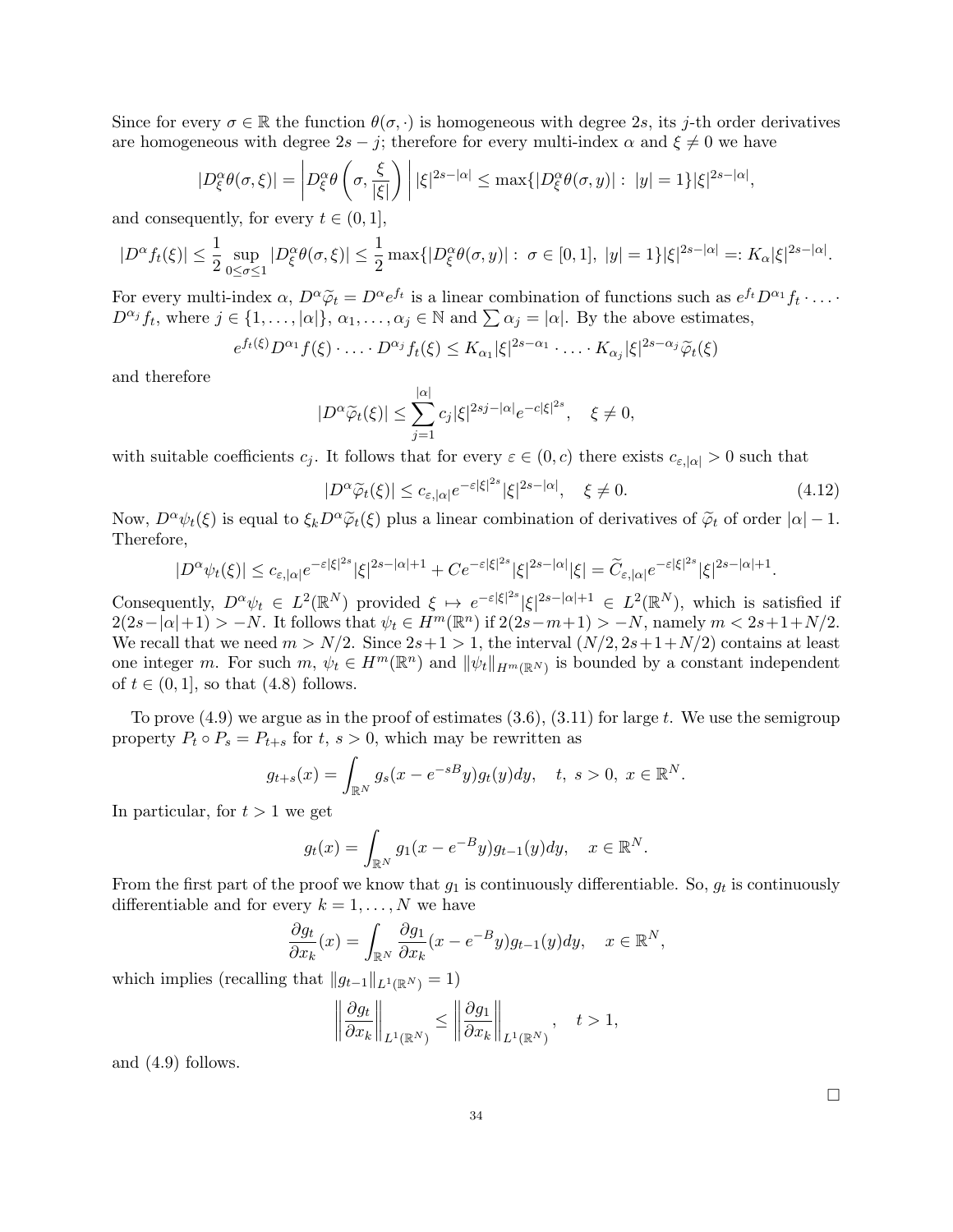Applying Theorems 3.8 and 3.9 we extend the results of Theorem 4.1.

**Theorem 4.4.** Let  $f \in C_b(\mathbb{R}^N)$  and  $\lambda > 0$ ,  $s \in (0,1) \setminus \{1/2\}$ . Then the equation

$$
\lambda u - Lu = f \tag{4.13}
$$

has a unique solution  $u \in C_b^{2s}(\mathbb{R}^N)$ , and there is  $C > 0$ , independent of f, such that

$$
||u||_{C_b^{2s}(\mathbb{R}^N)} \leq C||f||_{\infty}.
$$

If  $s = 1/2$ , equation (4.13) has a unique solution in  $Z^1(\mathbb{R}^N)$ , and there is  $C > 0$ , independent of f, such that

$$
||u||_{Z^1(\mathbb{R}^N)} \leq C||f||_{\infty}.
$$

If in addition  $f \in C_b^{\alpha}(\mathbb{R}^N)$  with  $\alpha \in (0,1)$  and  $\alpha + 2s \notin \{1,2\}$ , then  $u \in C_b^{\alpha+2s}$  $\mathbb{R}^{n+2s}(\mathbb{R}^N)$  and there is  $C > 0$ , independent of f, such that

$$
||u||_{C_b^{\alpha+2s}(\mathbb{R}^N)} \leq C||f||_{C_b^{\alpha}(\mathbb{R}^N)}.
$$

If  $\alpha + 2s = k \in \{1,2\}$ , then  $u \in Z_b^k(\mathbb{R}^N)$  and there is  $C > 0$ , independent of f, such that  $||u||_{Z_b^k(\mathbb{R}^N)} \leq C||f||_{C_b^{\alpha}(\mathbb{R}^N)}.$ 

Applying Theorems 3.12 and 3.13 we extend the results of Theorem 4.2.

**Theorem 4.5.** Let  $s \in (0,1)$ ,  $\alpha \in [0,1)$  be such that  $\alpha + 2s \notin \{1,2\}$ , and let  $f \in C_b^{\alpha+2s}$  $b^{(\alpha+2s}(\mathbb{R}^N),$  $g \in C_b^{0,\alpha}$  $b^{0,\alpha}_b([0,T]\times\mathbb{R}^N)$ . The mild solution to

$$
\begin{cases}\nv_t(t,x) = Lv(t,\cdot)(x) + g(t,x), & 0 \le t \le T, \ x \in \mathbb{R}^N, \\
v(0,x) = f(x), & x \in \mathbb{R}^N,\n\end{cases}
$$
\n(4.14)

belongs to  $C_b^{0,\alpha+2s}$  $\partial_b^{0,\alpha+2s}([0,T]\times\mathbb R^N)$ , and there is  $C>0$ , independent of f and g, such that

$$
||v||_{C^{0,\alpha+2s}_b([0,T]\times \mathbb R^N)} \leq C(||f||_{C^{ \alpha+2s}_b(\mathbb R^N)}+||g||_{C^{0,\alpha}_b([0,T]\times \mathbb R^N)}).
$$

Let  $s \in (0,1)$ ,  $\alpha \in [0,1)$  be such that  $\alpha + 2s := k \in \{1,2\}$ . Then for every  $f \in Z_b^k(\mathbb{R}^N)$ ,  $g \in C_b^{0,\alpha}$  $\mathcal{L}_b^{0,\alpha}([0,T]\times\mathbb{R}^N)$  the mild solution to (4.14) belongs to  $Z_b^{0,k}$  $b^{0,k}([0,T]\times\mathbb{R}^N)$ , and there is  $C>0$ , independent of f, such that

$$
||v||_{Z^{0,k}_b(\mathbb R^N)} \leq C(||f||_{Z^k_b(\mathbb R^N)} + ||g||_{C^{0,\alpha}_b([0,T]\times \mathbb R^N)}).
$$

The results of Theorem 4.4 seem to be new. A part of them, in the case  $\alpha \in (0,1), s \geq 1/2$ ,  $1 < \alpha + 2s < 2$ , was proved in [50] for a similar operator  $\mathcal{L}$ , with Bx replaced by  $b(x)$  in the drift,  $b \in C_b^{\alpha}(\mathbb{R}^N;\mathbb{R}^N)$ . Concerning Theorem 4.5, in the case that  $\alpha \in (0,1)$ ,  $s < 1/2$ ,  $\alpha + 2s \in (1,2)$ , a similar result has been recently obtained in [19] for a more general class of operators with suitable nonlinear and time dependent drift coefficients.

#### 5. Examples in infinite dimension

5.1. **Ornstein-Uhlenbeck operators.** In this section we deal with the case that  $X$  is an infinite dimensional separable Banach space and the measures  $\mu_t$  are Gaussian and centered (i.e. with zero mean).

For the general theory of Gaussian measures in Banach spaces we refer to [5]. In particular, we recall that every centered Gaussian measure  $\gamma$  is Fomin differentiable along every h in the Cameron-Martin space  $H_{\gamma}$ , and the Fomin derivative  $\beta_h^{\gamma}$  $h h$  belongs to  $L^p(X, \gamma)$  for every  $p \in [1, +\infty)$ and satisfies

$$
\|\beta_h^{\gamma}\|_{L^p(X,\gamma)} = \left(\frac{1}{\sqrt{2\pi}} \int_{\mathbb{R}} |\xi|^p e^{-\xi^2 \|h\|_{H_\gamma}^2/2} d\xi\right)^{1/p} =: c_p \|h\|_{H_\gamma},\tag{5.1}
$$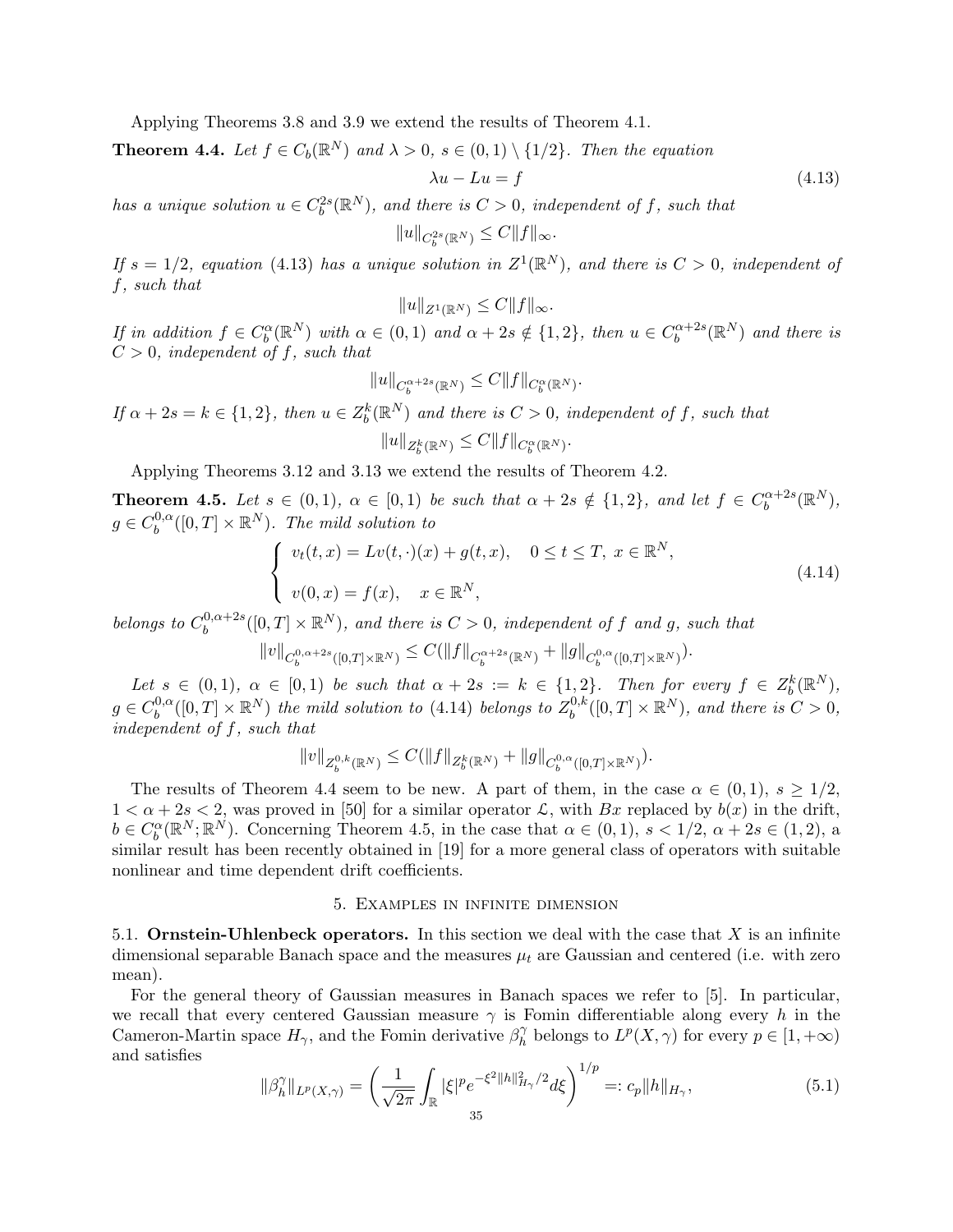with  $c_1 = \sqrt{2/\pi}$ .

The first Schauder type theorems in the literature are in [11], [29, Ch. 6], concerning smoothing Ornstein-Uhlenbeck operators in a Hilbert setting. We recall that if  $X$  is a Hilbert space, for every centered Gaussian measure  $\gamma$  with covariance Q, the relevant Cameron-Martin space  $H_{\gamma}$  is the range of  $Q^{1/2}$ , with norm  $||h||_{H_{\gamma}} = ||Q^{-1/2}h||$  where  $Q^{-1/2}$  is the pseudo-inverse of  $Q^{1/2}$ .

The assumptions to obtain (in all directions) smoothing Ornstein-Uhlenbeck semigroups are the following.

**Hypothesis 5.1.** X is a separable Hilbert space,  $A : D(A) \subset X \mapsto X$  is the infinitesimal generator of a strongly continuous semigroup  $e^{tA}$ , and  $Q \in \mathcal{L}(X)$  is a self-adjoint nonnegative operator, such that the operators defined by

$$
Q_t := \int_0^t e^{sA} Q e^{sA^*} ds, \quad t > 0
$$
\n(5.2)

have finite trace for every  $t > 0$ . Moreover,  $e^{tA}$  maps X into  $Q_t^{1/2}$  $t^{1/2}(X)$  for every  $t > 0$ .

The relevant Ornstein-Uhlenbeck semigroup is given by

$$
P_t f(x) = \int_X f(e^{tA} x + y) \mu_t(dy), \quad f \in \mathcal{B}_b(X), \ x \in X,
$$
\n
$$
(5.3)
$$

where

$$
\mu_t = \mathcal{N}(0, Q_t), \quad t > 0,
$$

is the Gaussian measure in X with mean 0 and covariance  $Q_t$ . In this case  $P_t$  is strong Feller, namely it maps  $\mathcal{B}_b(X)$  into  $C_b(X)$ . In fact, it maps  $\mathcal{B}_b(X)$  into  $C_b^k(X)$  for every  $k \in \mathbb{N}$  ([29, Thm. 6.2.2]). Our L is a realization of the operator  $\mathcal L$  defined by

$$
\mathcal{L}u(x) = \frac{1}{2}\text{Tr}(QD^2u(x)) + \langle x, A^*\nabla u(x) \rangle, \tag{5.4}
$$

see [29, Sect. 6.1].

Under Hypothesis 5.1, Hypothesis 3.1 is satisfied with  $H = X$ ,  $H_t = Q_t^{1/2}$  $t^{1/2}(X)$ , and Hypothesis 3.2(i) holds, since  $e^{tA}$  is a strongly continuous semigroup on X. But also Hypothesis 3.2(ii) is satisfied provided there exist  $\omega \in \mathbb{R}$ , C, M,  $\theta > 0$  such that

$$
||Q_t^{-1/2}e^{tA}||_{\mathcal{L}(X)} \le \frac{Ce^{\omega t}}{t^{\theta}}, \quad t > 0.
$$
\n
$$
(5.5)
$$

Indeed, in this case for every  $h \in X$  and  $t > 0$ ,  $p \ge 1$  we have  $\|\beta_{\text{at}}^{\mu_t}\|$  $\|e^{tA}h\|_{L^p(X,\mu_t)} \leq c_p \|e^{tA}h\|_{Q_t^{1/2}(X)} \leq$  $c_p C e^{\omega t} t^{-\theta} ||h||$ , thanks to (5.1) and (5.5). Taking  $p = 1$  yields that Hypothesis 3.2(ii) is satisfied; taking  $p > 1$  by Remark 3.4 the space derivatives in the statements of next Theorems 5.2 and 5.3 are Fréchet derivatives instead of mere Gateaux derivatives.

Examples where (5.5) is satisfied are in [29] (see Appendix B and Example 6.2.11). One of them is considered in the next subsection.

The corresponding Schauder and Zygmund regularity results in the stationary case are the following.

**Theorem 5.2.** Let Hypotheses 5.1 and (5.5) hold, and assume that  $1/\theta \notin \mathbb{N}$ . For every  $f \in C_b(X)$ and  $\lambda > 0$ , the equation

$$
\lambda u - Lu = f \tag{5.6}
$$

has a unique solution  $u \in C_h^{1/\theta}$  $b^{1/\sigma}(X)$ , and there is  $C > 0$ , independent of f, such that

$$
||u||_{C_b^{1/\theta}(X)} \leq C||f||_{\infty}.
$$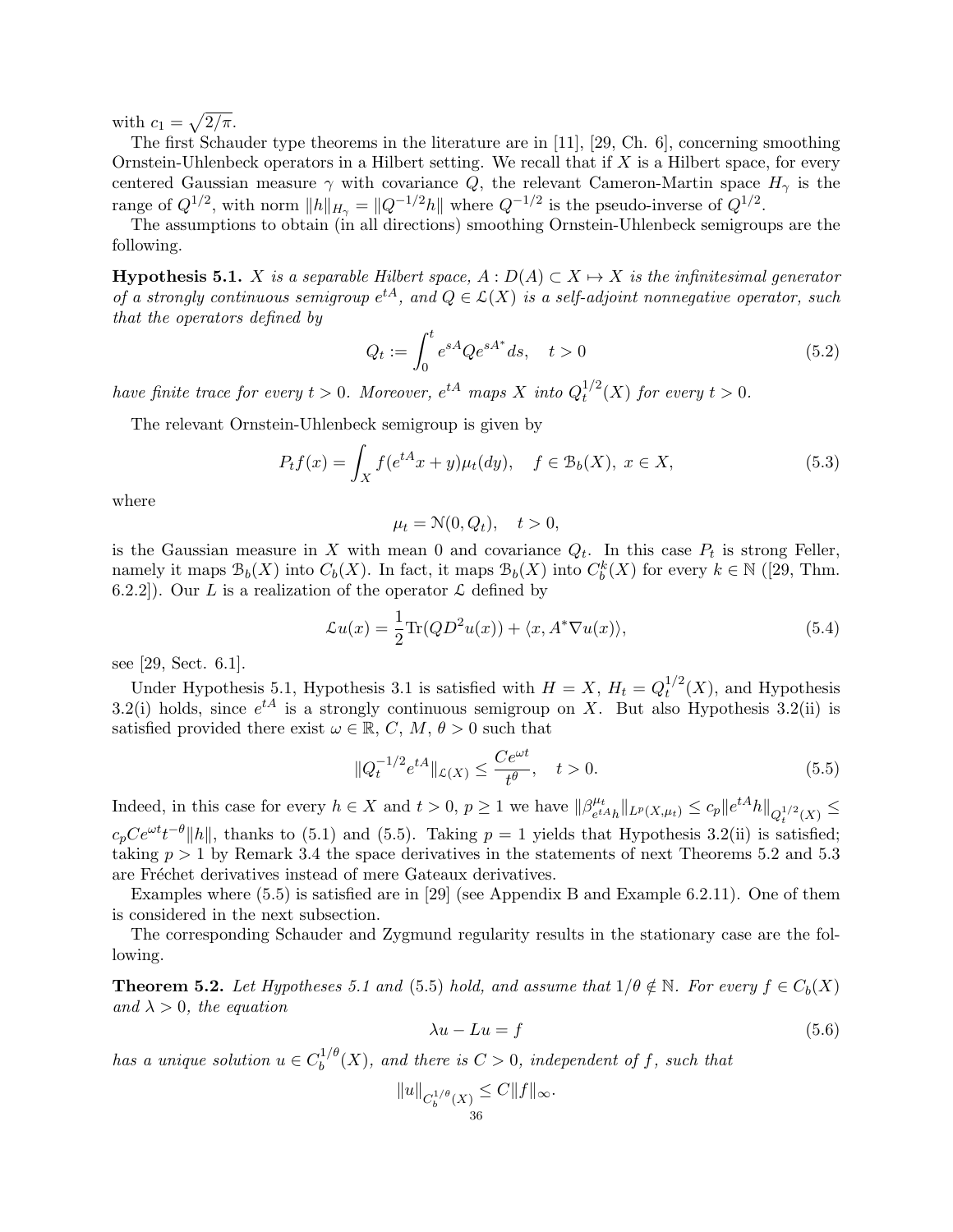If Hypotheses 5.1 and (5.5) hold and  $1/\theta \in \mathbb{N}$ , equation (5.6) has a unique solution in  $Z^{1/\theta}(X)$ , and there is  $C > 0$ , independent of f, such that

$$
||u||_{Z^{1/\theta}(X)} \leq C||f||_{\infty}.
$$

If in addition  $f \in C_b^{\alpha}(X)$  with  $\alpha \in (0,1)$  and  $\alpha + 1/\theta \notin \mathbb{N}$ , then  $u \in C_b^{\alpha+1/\theta}$  $b^{\alpha+1/\theta}(X)$  and there is  $C>0$ , independent of f, such that

$$
||u||_{C_b^{\alpha+1/\theta}(X)} \leq C||f||_{C_b^{\alpha}(X)}.
$$

If  $\alpha + 1/\theta = k \in \mathbb{N}$ , then  $u \in Z_b^k(X)$  and there is  $C > 0$ , independent of f, such that

 $||u||_{Z_b^k(X)} \leq C||f||_{C_b^{\alpha}(X)}.$ 

The Schauder part of this result was stated in [11], [29, Sect. 6.4.1] in the case  $Q = I$ , A of negative type, and  $\theta = 1/2$ ; see also [24] for further estimates in such a case. It was extended in [16] to Ornstein-Uhlenbeck semigroups arising as transition semigroups of some stochastic PDEs, with  $X = L^2(\Omega)$ ,  $\Omega$  being a bounded open set in  $\mathbb{R}^N$ . In this case, A is the realization of a second order elliptic differential operator in X and  $\theta = 1/2$ .

In the evolution case Theorems 3.12 and 3.13 yield

**Theorem 5.3.** Let Hypotheses 5.1 and (5.5) hold, and let  $T > 0$ . For every  $f \in C_b(X)$ ,  $g \in$  $C_b([0,T] \times X)$  let v be the mild solution to

$$
\begin{cases}\nv_t(t,x) = Lv(t,x) + g(t,x), & t \in [0,T], \ x \in X, \\
v(0,\cdot) = f.\n\end{cases}
$$

(i) If  $1/\theta \notin \mathbb{N}$  and  $f \in C_h^{1/\theta}$  $b^{1/\theta}(X)$  then  $v \in C_b^{0,1/\theta}$  $b_b^{0,1/\sigma}([0,T] \times X)$ . There exists  $C = C(T) > 0$ , independent of f and g, such that

$$
\|v\|_{C^{0,1/\theta}_b([0,T]\times X)}\leq C(\|f\|_{C^{1/\theta}_b(X)}+\|g\|_{\infty}).
$$

(ii) If  $\alpha \in (0,1)$  and  $\alpha + 1/\theta \notin \mathbb{N}$ ,  $f \in C_b^{\alpha+1/\theta}$  $b_0^{\alpha+1/\theta}(X)$  and  $g \in C^{0,\alpha}([0,T] \times X)$  then  $v \in$  $C_b^{0,\alpha+1/\theta}$  $b_b^{0,\alpha+1/\sigma}([0,T]\times X)$ . There exists  $C=C(T,\alpha)>0$ , independent of f and g, such that

$$
||v||_{C_b^{0,\alpha+1/\theta}([0,T]\times X)} \leq C(||f||_{C_b^{\alpha+1/\theta}(X)} + ||g||_{C_b^{0,\alpha}([0,T]\times X)}).
$$

Let us go back to the case where  $X$  is a Banach space. The classical Ornstein-Uhlenbeck semigroup,

$$
P_t f(x) = \int_X f(e^{-t}x + \sqrt{1 - e^{-2t}}y)\mu(dy), \quad t > 0, \ f \in C_b(X), \ x \in X,\tag{5.7}
$$

where  $\mu$  is any centered Gaussian measure in X, is not strong Feller. It is smoothing only along the directions of the Cameron-Martin space  $H_u$ . However, by the changement of variables  $z =$  $\overline{1-e^{-2t}}y$  in the integral it may be rewritten in the form (1.1), with  $T_t = e^{-t}I$  and  $\mu_t = \mu$ ( √  $\overline{1-e^{-2t}}I^{-1}$ , which is the centered Gaussian measure in X with covariance  $Q_t = (1-e^{-2t})Q$ , if  $Q: X^* \mapsto X$  is the covariance of  $\mu$ . For the case where  $\mu$  is non-Gaussian see Subsection 5.4 below.

The generator L of  $P_t$  is a realization of  $\text{div}_{\mu} \nabla_{H_{\mu}}$ , where  $\text{div}_{\mu}$  is the Gaussian divergence and  $\nabla_{H_{\mu}}$  is the gradient along  $H_{\mu}$ , see [5, Sect. 5.8].

As we mentioned at the beginning of the section,  $\mu_t$  is Fomin differentiable along every  $h \in H_{\mu_t}$ , and Hypothesis 3.1 is satisfied with  $H_t = H_{\mu_t}$ . Since  $Q_t$  is a multiple of  $Q$ , the elements of  $H_{\mu_t}$ coincide with those of  $H_{\mu}$ , but the norms of these spaces are different, and precisely we have

$$
||h||_{H_{\mu_t}} = \frac{1}{\sqrt{1 - e^{-2t}}} ||h||_{H_{\mu}}, \quad h \in H_{\mu}, \ t > 0.
$$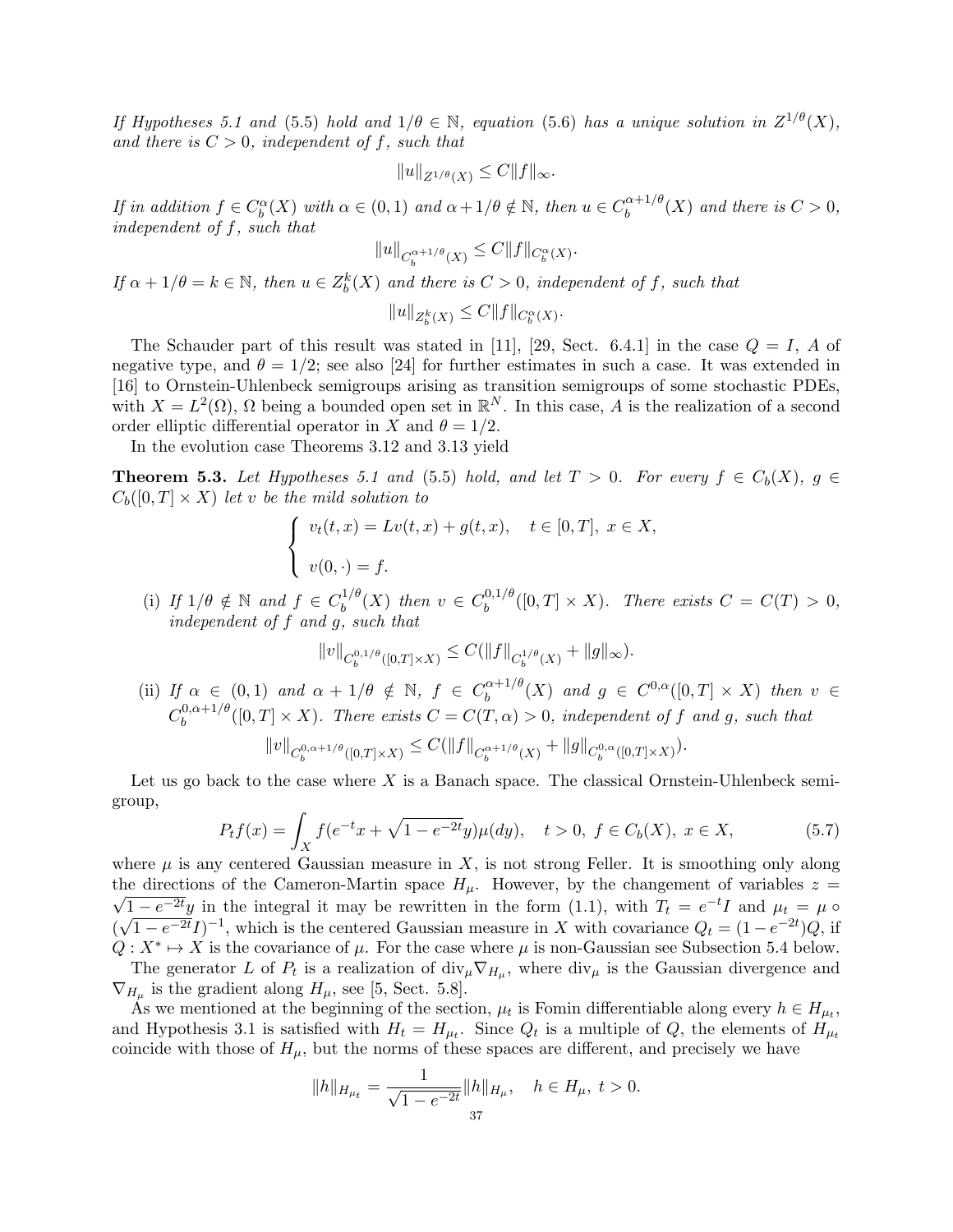The semigroup  $T_t = e^{-t}I$  maps obviously  $H_\mu$  into itself and into  $H_{\mu_t}$  for every  $t > 0$ ; moreover by  $(5.1)$  we have

$$
\|\beta_{T_th}^{\gamma}\|_{L^1(X,\mu_t)} = \sqrt{\frac{2}{\pi}} \|e^{-t}h\|_{H_{\mu_t}} = \sqrt{\frac{2}{\pi}} \frac{e^{-t}}{\sqrt{1 - e^{-2t}}} \|h\|_{H_{\mu}} \le \frac{ce^{-t}}{t^{1/2}} \|h\|_{H_{\mu}}, \quad t > 0, \ h \in H_{\mu},
$$

with  $c = (2/\pi)^{1/2} \sup_{t>0} t^{1/2}/\sqrt{2}$  $\overline{1-e^{-2t}}$ . Therefore, Hypothesis 3.2 is satisfied with  $H = H_{\mu}$ ,  $\omega = -1, \theta = 1/2$ . Applying Theorems 3.8 and 3.9 gives the same results of [18], namely

**Theorem 5.4.** Let  $\lambda > 0$ ,  $f \in C_b(X)$ , and set  $H = H_\mu$ . Then the unique solution to

$$
\lambda u - Lu = f
$$

belongs to  $Z_H^2(X)$ , and there is  $C > 0$  such that

$$
||u||_{Z^2_H(X)} \leq C||f||_{\infty}.
$$

If in addition  $f \in C^{\alpha}_H(X)$  with  $0 < \alpha < 1$ , u belongs to  $C^{2+\alpha}_H(X)$ , and there is  $C > 0$  such that  $||u||_{C_H^{2+\alpha}(X)} \leq C||f||_{C_H^{\alpha}(X)}.$ 

Let now  $T > 0$ ,  $f \in Z_H^2(X)$ ,  $g \in C_b([0, T] \times X)$ . Then the mild solution to

$$
\begin{cases}\nv_t(t,x) = Lv(t,x) + g(t,x), & t \in [0,T], \ x \in X, \\
v(0, \cdot) = f,\n\end{cases}
$$

belongs to  $Z_H^{0,2}([0,T]\times X)$ , and there exists  $C=C(T)>0$  such that  $||v||_{Z_H^{0,2}([0,T]\times X)}\leq C(||f||_{Z^2_H(X)}+1)$  $||g||_{\infty}$ ).

If in addition  $f \in C_H^{2+\alpha}(X)$ ,  $g \in C_H^{0,\alpha}([0,T] \times X)$  with  $\alpha \in (0,1)$ , then  $v \in C_H^{0,2+\alpha}([0,T] \times X)$ and there exists  $C = C(T, \alpha) > 0$  such that  $||v||_{C_H^{0,2+\alpha}([0,T] \times X)} \leq C(||f||_{C_H^{2+\alpha}(X)} + ||g||_{C_H^{0,\alpha}([0,T] \times X)})$ .

Theorem 5.4 can be extended to the wider class of Ornstein-Uhlenbeck operators considered in [59, 34]. Here,  $A: D(A) \subset X \mapsto X$  is the infinitesimal generator of a strongly continuous semigroup  $e^{tA}$ , and  $Q \in \mathcal{L}(X^*, X)$  is a non-negative (namely,  $x^*(Qx^*) \geq 0$  for every  $x^* \in X^*$ ) and symmetric (namely,  $y^*(Qx^*) = x^*(Qy^*)$  for every  $x^*, y^* \in X^*$ ) operator. Moreover, the operators  $Q_t$  defined through a Pettis integral,

$$
Q_t x^* := \int_0^t e^{sA} Q e^{sA^*} x^* ds, \quad x^* \in X^*, \ t > 0,
$$

are assumed to be the covariances of centered Gaussian measures  $\mu_t$  in X. We recall that if X is a Hilbert space,  $Q_t$  is the covariance operator of a Gaussian measure if and only if its trace is finite. If X is just a Banach space, (necessary and) sufficient conditions for  $Q_t$  to be the covariance of a Gaussian measure are in [60, Thm. 7.1]. References for sufficient conditions are also in [61, Remark 2].

Here we choose as H the reproducing kernel Hilbert space  $H_Q$  associated to the operator  $Q$ , see [34] and [58, Chapter III]. If  $B \in \mathcal{L}(H, X)$  and  $Q = BB^*$ ,  $P_t$  defined by (1.1) with  $T_t = e^{tA}$  is the transition semigroup of a stochastic evolution equation,

$$
\begin{cases} dX(t) = AX(t)dt + BdW_H(t), \quad t > 0, \\ X(0) = x \end{cases}
$$

where  $W_H(t)$  is a cylindrical Wiener process with Cameron-Martin space H, see [10] for precise definitions and more details. Moreover, it was proved in [34, Thm. 6.2] that the semigroup  $P_t$  is strongly continuous in the mixed topology on  $C_b(X)$ , which is the finest locally convex topology on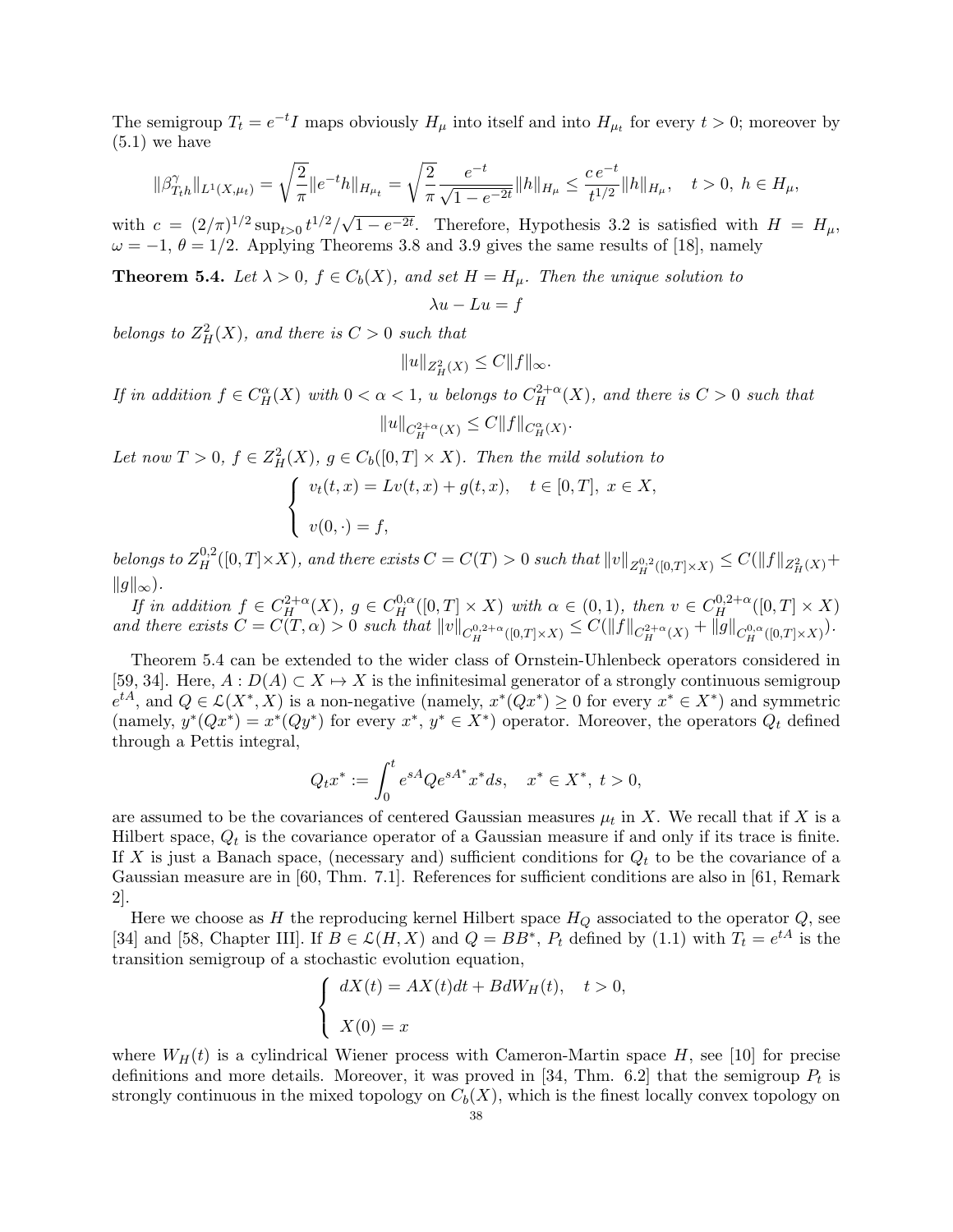$C_b(X)$  which agrees on every bounded set with the topology of uniform convergence on compact sets.

Hypothesis 3.1 is satisfied with  $T_t = e^{tA}$ ,  $H = H_Q$  ([34, Thm. 3.4]) if there exists  $\omega \in \mathbb{R}$  such that for every  $x^* \in D(A^*)$  we have  $(A^* - \omega I)x^*(Qx^*) \leq 0$ , or equivalently if for every  $x^* \in X^*$  the function  $t \mapsto ||i^*e^{-\omega t}(e^{tA})^*x^*||_H$  is nonincreasing in  $[0, +\infty)$  (here i is the embedding  $i : H \mapsto X$ ). In this case, by [34, Thm. 3.5], all the Cameron-Martin spaces  $H_{\mu_t}$  coincide and have equivalent norms for every  $t > 0$ , and  $e^{tA}$  maps H into  $H_{\mu_t}$ , with

$$
||e^{tA}h||_{H_{\mu_t}}^2 \le \frac{1}{t^2} \int_0^t ||e^{sA}h||_H^2 ds, \quad t > 0.
$$

Therefore, if M,  $\omega$  are such that  $||e^{tA}||_{\mathcal{L}(H)} \leq Me^{\omega t}$  for  $t > 0$ , we get

$$
||e^{tA}h||_{H_{\mu_t}} \le \frac{M}{t^{1/2}} e^{\max\{\omega,0\}t} ||h||_H, \quad t > 0.
$$

Recalling (5.1), we obtain that Hypothesis 3.2 is satisfied with  $\theta = 1/2$  and  $\omega$  replaced by max $\{\omega, 0\}$ . The statements of Theorem 5.4 hold in this case too. Notice that, still by (5.1) and Remark 3.4, the space derivatives in the statements are in fact Fréchet derivatives.

5.2. Nonlocal Ornstein-Uhlenbeck operators. As mentioned in the introduction, semigroups of type (1.1) arise as transition semigroups of Ornstein–Uhlenbeck processes with Levy noise (see [33], [40], [41]) in finite or infinite dimensional state spaces, i.e., a stochastic process  $X(t)$ ,  $t > 0$ , solving a stochastic differential equation on  $X$  of type

$$
dX(t) = AX(t)dt + dY(t),
$$

where  $Y(t)$ ,  $t \geq 0$ , is a Levy process. We have seen examples of this type to which our results apply in finite dimensions in Subsection 4.2. In this subsection we shall discuss such a "nonlocal" example in infinite dimensions. More precisely, in the situation of the previous subsection we take  $X = L<sup>2</sup>(0, 1) := L<sup>2</sup>((0, 1), dt)$ , where dt denotes Lebesgue measure on  $(0, 1)$ . Let A be the Laplace operator  $\Delta$  on  $L^2(0,1)$  with Dirichlet boundary conditions. Since we do not want to use too much theory of Levy processes (see [1, 43, 53]), we just mention here that such a process is determined by a negative definite function  $\lambda: L^2(0,1) \longrightarrow \mathbb{C}$ , which in our case we take concretely to be

$$
\lambda(x) := \|x\|_{L^2(0,1)}^2 + c \|x\|_{L^2(0,1)}^{2s}, \quad x \in L^2(0,1), \tag{5.8}
$$

where  $c \geq 0$  and  $s \in (0, 1)$ . The first summand corresponds to the Wiener process part and the second to the pure jump part of  $Y(t)$ ,  $t \geq 0$ , in its Levy-Itô-decomposition (see [1, 43, 53]). The corresponding transition semigroup of  $X(t)$ ,  $t \geq 0$ , is then given by

$$
P_t f(x) = \int f(e^{t\Delta} x + y) \mu_t(dy), \quad t > 0, f \in \mathcal{B}_b(L^2(0, 1)), \ x \in L^2(0, 1),
$$

where  $\mu_t$ ,  $t \geq 0$ , are probability measures with  $\mu_0 = \delta_0$  and with Fourier transforms given by

$$
\hat{\mu}_t(x) := \int_{L^2(0,1)} e^{i\langle x,y \rangle_{L^2(0,1)}} \mu_t(dy) \n= \exp \left\{ - \int_0^t \|e^{r\Delta}x\|_{L^2(0,1)}^2 + c \|e^{r\Delta}x\|_{L^2(0,1)}^{2s} dr \right\},
$$
\n(5.9)

 $0,$ 

for  $t > 0$  and  $x \in L^2(0, 1)$ ; see Section 8 in [41].

 $\hat{\mu}_t^c$ 

In fact, it follows from the proof of Proposition 8.1 in [41] that there exists probability measures  $\mu_t^c$  on  $L^2(0,1)$  such that

$$
(x) = \exp\Big\{-\int_0^t c \|e^{r\Delta}x\|_{L^2(0,1)}^{2s} dr\Big\}, \quad t >
$$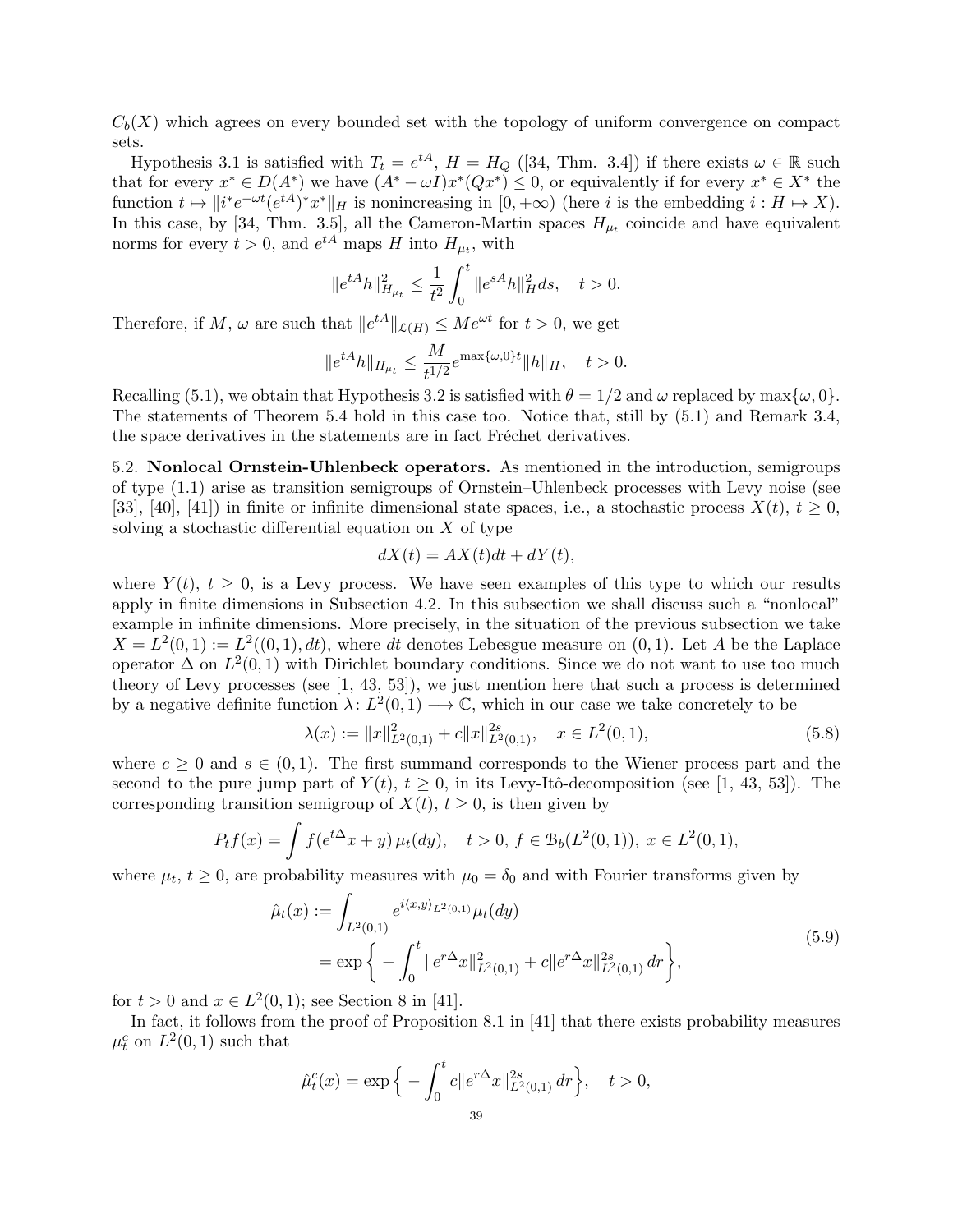while  $\exp\{-\int_0^t \|e^{r\Delta}x\|_{L^2(0,1)}^2 dr\}$  is the Fourier transform of the Gaussian measure  $\mathcal{N}_{0,Q_t}$ , where

$$
Q_t = 2 \int_0^t e^{2r\Delta} dr = (-\Delta)^{-1} (I - e^{2t\Delta}), \quad t > 0,
$$
\n(5.10)

has finite trace, because the eigenvalues  $\lambda_k, k \in \mathbb{N}$ , of  $\Delta$  are proportional to  $-k^2$ . Therefore,

$$
\mu_t = \mathcal{N}(0, Q_t) * \mu_t^c, \quad t > 0.
$$
\n(5.11)

Furthermore, it follows immediately from the proof of Proposition 8.1 in [41] that the functions in  $(5.9)$  are equicontinuous in 0 with respect to the Sazonov topology on  $L^2(0,1)$  (namely, the topology generated by the seminorms  $x \mapsto Tx$ , where T is any Hilbert-Schmidt operator in  $L^2(0,1)$ . This implies that  $t \mapsto \mu_t$  is weakly continuous (see e.g. Proposition 1.1 in [58, Chap. IV.1.2]).

The generator L of  $P_t$  is a realization in  $C_b(L^2(0,1))$  of the operator L that reads as

$$
\mathcal{L}u(x) = \int_{L^2(0,1)} \left( i \langle x, \Delta y \rangle_{L^2(0,1)} - \lambda(y) \right) e^{i \langle x, y \rangle_{L^2(0,1)}} \nu(dy), \tag{5.12}
$$

for all smooth cylindrical functions u such that  $u = \hat{\nu}$  for some probability measure  $\nu$  on  $L^2(0,1)$ . We refer to [40] for details and a rigorous analysis.

Clearly, if  $c = 0$ ,  $\mu_t$  is the Gaussian measure  $\mathcal{N}(0, Q_t)$  above, which is given by (5.2) with  $Q = 2I$ and  $A = \Delta$ . In this case,  $e^{t\Delta}$  maps  $L^2(0,1)$  into  $Q_t^{1/2}$  $t^{1/2}(L^2(0,1))$ , and by elementary spectral theory we get

$$
\|Q^{-1/2}_t e^{t\Delta}\|_{\mathcal{L}(L^2(0,1))}\leq \frac{c}{t^{1/2}},\quad t>0,
$$

so (5.5) holds. So,  $P_t$  is just the semigroup (5.3) with  $Q = 2I$  and  $A = \Delta$ , and  $\mathcal{L}$  has the representation (5.4).

For  $c > 0$  we can apply our approach to our realization L of the operator  $\mathcal L$  in (5.12). So, let us check our Hypotheses 3.1 and 3.2 with  $H = X = L^2(0, 1)$ ,  $H_t = Q_t^{1/2}$  $t^{1/2}(L^2(0,1)),$  and  $\theta = 1/2$ . Obviously the only thing to check is Hypothesis 3.2(ii).

Let us start with proving the Fomin differentiability of  $\mu_t$  along  $e^{t\Delta}h$ , for every  $h \in L^2(0,1)$  and  $t > 0$ . By the previous subsection we know that  $\mathcal{N}(0, Q_t)$  is Fomin differentiable along  $e^{t\Delta}h$  for every  $t > 0$  and  $h \in L^2(0,1)$ , with

$$
\left\|\beta_{e^{t\Delta}h}^{\mathcal{N}(0,Q_t)}\right\|_{L^1(L^2(0,1),\mathcal{N}(0,Q_t))} \leq \frac{c}{t^{1/2}} \|h\|_{L^2(0,1)}, \quad t > 0, \ h \in L^2(0,1).
$$

Now (5.11) and the following lemma ensure that Hypothesis 3.2(ii) also holds for the measures  $\mu_t$ , still with  $\theta = 1/2$ .

**Lemma 5.5.** Let  $\mu$ ,  $\nu$  be probability measures on a separable Banach space X, such that  $\mu$  is Fomin differentiable along  $v \in X$ . Then  $\mu * \nu$  is Fomin differentiable along v and

$$
\left\|\beta_v^{\mu*\nu}\right\|_{L^1(X,\,\mu*\nu)} \le \left\|\beta_v^\mu\right\|_{L^1(X,\,\mu)}
$$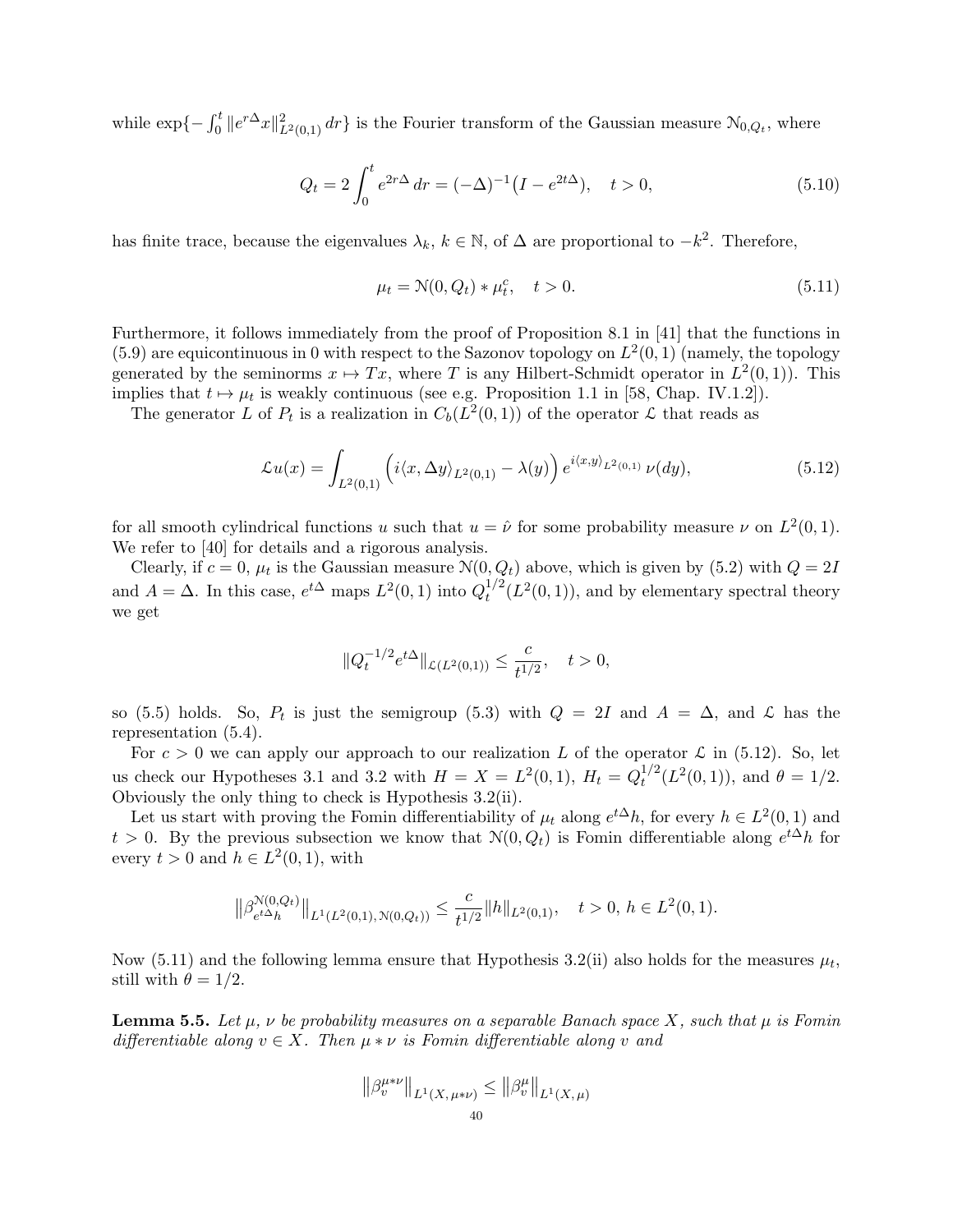*Proof.* Let  $f \in C_b^1(X)$ . Then, defining Ad:  $X \times X \longrightarrow X$  by Ad $(x, y) := x + y$  and  $\pi_1 : X \times X \longrightarrow X$ by  $\pi_1(x, y) = x$ , we have

$$
\int_{X} \frac{\partial f}{\partial v} d(\mu * \nu) = \int_{X} \int_{X} \frac{\partial f}{\partial v} (x + y) \mu(dx) \nu(dy)
$$
\n
$$
= \int_{X} \int_{X} f(x + y) \beta_{v}^{\mu}(x) \mu(dx) \nu(dy)
$$
\n
$$
= \int_{X} \int_{X} f(\text{Ad}(x, y)) \mathbb{E}_{\mu \otimes \nu} [\beta_{v}^{\mu} \circ \pi_{1} | \sigma(\text{Ad})] \mu(dx) \nu(dy)
$$
\n
$$
= \int_{X} f(z) \mathbb{E}_{\mu \otimes \nu} [\beta_{v}^{\mu} \circ \pi_{1} | \text{Ad} = z] (\mu * \nu)(dz),
$$

where  $\mathbb{E}_{\mu\otimes\nu}[\varphi|\sigma(g)]$  denotes the conditional expectation of  $\varphi\in L^1(X\times X, \mu\otimes\nu)$  with respect to the sigma-algebra generated by  $g: X \times X \mapsto X$ . Furthermore,

$$
\int_X \left| \mathbb{E}_{\mu \otimes \nu} \left[ \beta_v^{\mu} \circ \pi_1 \right] \right| A d = z \right] (\mu * \nu)(dz) \leq \int_X \mathbb{E}_{\mu \otimes \nu} \left[ \left| \beta_v^{\mu} \circ \pi_1 \right| \right] A d = z \right] (\mu * \nu)(dz)
$$

$$
= \int_X \int_X \mathbb{E}_{\mu \otimes \nu} \left[ \left| \beta_v^{\mu} \circ \pi_1 \right| \right] \sigma(Ad) d\mu \otimes \nu
$$

$$
= \int_X \left| \beta_v^{\mu} \right| d\mu.
$$

The statement follows, with  $\beta_v^{\mu*\nu}(z) = \mathbb{E}_{\mu\otimes\nu} \Big[ \beta_v^{\mu} \circ \pi_1 \Big]$ 

Applying Theorems 3.8 and 3.9 yields

**Theorem 5.6.** For every  $f \in C_b(L^2(0,1))$  and  $\lambda > 0$ , the equation

$$
\lambda u - Lu = f \tag{5.13}
$$

has a unique solution  $u \in Z_b^2(L^2(0,1))$ , and there is  $C > 0$ , independent of f, such that

$$
||u||_{Z_b^2(L^2(0,1))} \leq C||f||_{\infty}.
$$

If in addition  $f \in C_b^{\alpha}(L^2(0, 1))$  with  $\alpha \in (0, 1)$ , then  $u \in C_b^{2+\alpha}$  $b^{2+\alpha}(X)$  and there is  $C>0$ , independent of f, such that

$$
||u||_{C_b^{2+\alpha}(L^2(0,1))} \leq C||f||_{C_b^{\alpha}(L^2(0,1))}.
$$

Applying Theorems 3.12 and 3.13 yields

**Theorem 5.7.** Let  $T > 0$ . For every  $f \in C_b(L^2(0,1))$ ,  $g \in C_b([0,T] \times L^2(0,1))$ , let v be the mild solution to

$$
\begin{cases}\nv_t(t,x) = Lv(t,x) + g(t,x), \quad t \in [0,T], \ x \in L^2(0,1), \\
v(0,\cdot) = f.\n\end{cases}
$$

(i) If  $f \in Z_b^2(L^2(0,1))$  and  $g \in C_b([0,T] \times L^2(0,1))$ , then  $v \in Z_b^{0,2}$  $b^{0,2}([0,T] \times L^2(0,1)),$  and there exists  $C = C(T) > 0$ , independent of f and g, such that

$$
||v||_{Z_b^{0,2}([0,T]\times L^2(0,1))} \leq C(||f||_{Z_b^2(L^2(0,1))} + ||g||_{\infty}).
$$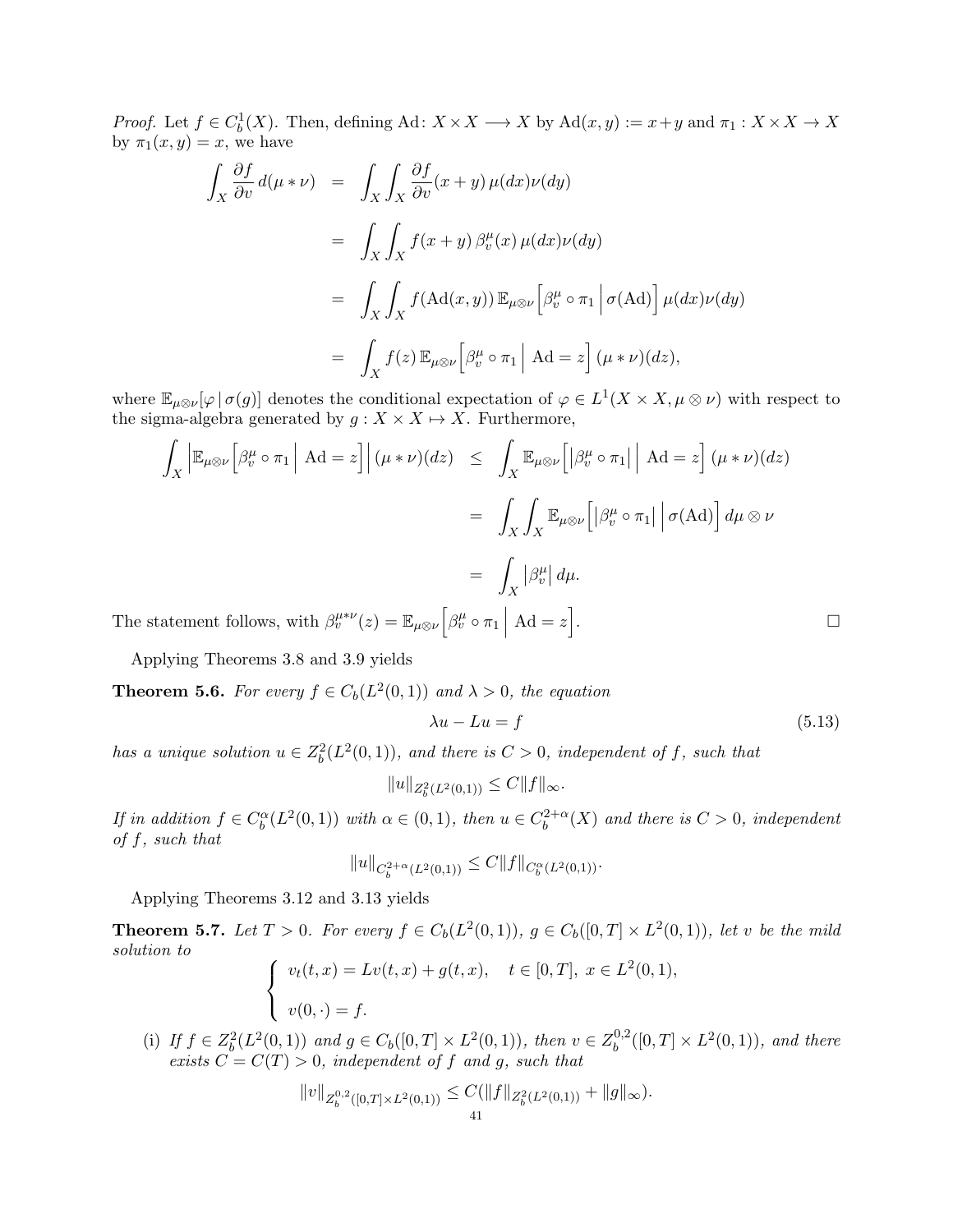(ii) If  $\alpha \in (0,1)$  and  $f \in C_b^{2+\alpha}$  $b^{2+\alpha}(L^2(0,1)), g \in C_b^{0,\alpha}$  $b^{0,\alpha}([0,T] \times L^2(0,1)), \text{ then } v \in C_b^{0,2+\alpha}$  $b^{0,2+\alpha}([0,T]\times$  $L^2(0,1)$ ). There exists  $C = C(T, \alpha) > 0$ , independent of f and g, such that

$$
||v||_{C_b^{0,2+\alpha}([0,T]\times L^2(0,1))} \leq C(||f||_{C_b^{2+2\alpha}(L^2(0,1))} + ||g||_{C_b^{0,\alpha}([0,T]\times L^2(0,1))}).
$$

5.3. The Gross Laplacian and its powers. Here X is a separable Hilbert space and  $Q \in \mathcal{L}(X)$ is a self-adjoint positive operator with finite trace. The semigroup  $P_t$  is defined by (1.1) with  $T_t = I$  for every  $t > 0$ , and  $\mu_t = \mathcal{N}(0, tQ)$  is the centered Gaussian measure in X with covariance tQ. Therefore we have

$$
P_t f(x) = \int_X f(x+y)\mu_t(dy) = \int_X f(x+\sqrt{t}z)\mu(dz), \quad f \in C_b(X), \ t > 0.
$$
 (5.14)

with  $\mu = \mu_1 = \mathcal{N}(0, Q)$ . That  $P_t$  is a semigroup (namely,  $\mu_t \star \mu_s = \mu_{t+s}$  for every  $s, t > 0$ ) is a consequence of standard properties of Gaussian measures, e.g. [5, Prop. 2.2.10]. The operator L defined in (1.3) is a realization of the differential operator

$$
\mathcal{L}u(x) = \frac{1}{2} \text{Tr} (QD^2 u(x)).
$$

See [35], [29, Ch. 3] and the references therein. We choose as  $H_t$  the Cameron-Martin space of  $\mu_t$ . So, Hypothesis 3.1 is satisfied. Moreover we take  $H = H_1 =$  the Cameron-Martin space of  $\mu$ . We have  $H_t = Q^{1/2}(X) = H$  for every  $t > 0$ , with norm depending on t,

$$
||h||_{H_t} = \frac{1}{t^{1/2}} ||h||_H, \quad h \in H, \ t > 0.
$$

Consequently, by (5.1),

$$
\|\beta_{T_th}^{\mu_t}\|_{L^p(X,\mu_t)} \le \frac{c_p}{t^{1/2}} \|h\|_H, \quad h \in H, \ t > 0,
$$
\n(5.15)

and taking  $p = 1$ , Hypothesis 3.2 is satisfied with  $\theta = 1/2$ ,  $\omega = 0$ . Therefore Theorems 3.8 and 3.9 yield that the statement of Theorem 5.4 holds in this case too, and in this case too the space derivatives in the statement are Fréchet derivatives, by  $(5.15)$  and Remark 3.4.

The Schauder part of Theorem 5.4 in the stationary case was already stated in [12, 29]; see also [2] for a related result.

Now let us consider the powers  $(-L)^s$  with  $s \in (0,1)$ . As in the finite dimensional case (see  $(4.5)$ ) we define it as minus the generator of the subordinated semigroup  $S_t$  of  $P_t$  on  $C_b(X)$  with subordinator  $\{\eta_t^{(s)}\}$  $t^{(s)}(r)dr, t > 0$ , where as in Subsection 4.1,  $\eta_t^{(s)}$  $t^{(s)}(r)$ ,  $r > 0$ , is given as the inverse Laplace transform of  $[0, \infty) \ni \lambda \mapsto e^{-t\lambda^s}$ , i.e.

$$
S_t f(x) = \int_0^\infty (P_\sigma f)(x) \eta_t^{(s)}(\sigma) d\sigma = \int_0^\infty \int_X f(x+y) \mathcal{N}(0, \sigma Q)(dy) \eta_t^{(s)}(\sigma) d\sigma = \int_X f(x+y) \nu_t(dy), \ t > 0,
$$

where  $P_t$  is the semigroup in (5.14), and the measures  $\nu_t$  are defined by

$$
\nu_0(B) = \delta_0(B); \quad \nu_t(B) = \int_0^\infty \mathcal{N}(0, \sigma Q)(B) \eta_t^{(s)}(\sigma) d\sigma = \int_0^\infty \mathcal{N}(0, Q)(B/\sigma^{1/2}) \eta_t^{(s)}(\sigma) d\sigma, \quad t > 0, \ B \in \mathcal{B}(X), \tag{5.16}
$$

where  $\mathcal{B}(X)$  denotes the Borel  $\sigma$ -algebra of X. According to the terminology of [6, Ch. 4],  $\nu_t$  is called "mixture of measures".

**Lemma 5.8.**  $t \mapsto \nu_t$  is weakly continuous in  $[0, +\infty)$ . The generator of  $S_t$  is the operator whose resolvent is given by

$$
\frac{\sin(s\pi)}{\pi} \int_0^\infty R(\xi, L) \frac{\xi^s}{\lambda^2 - 2\xi^s \cos(s\pi) + \xi^{2s}} d\xi, \quad \lambda > 0.
$$
 (5.17)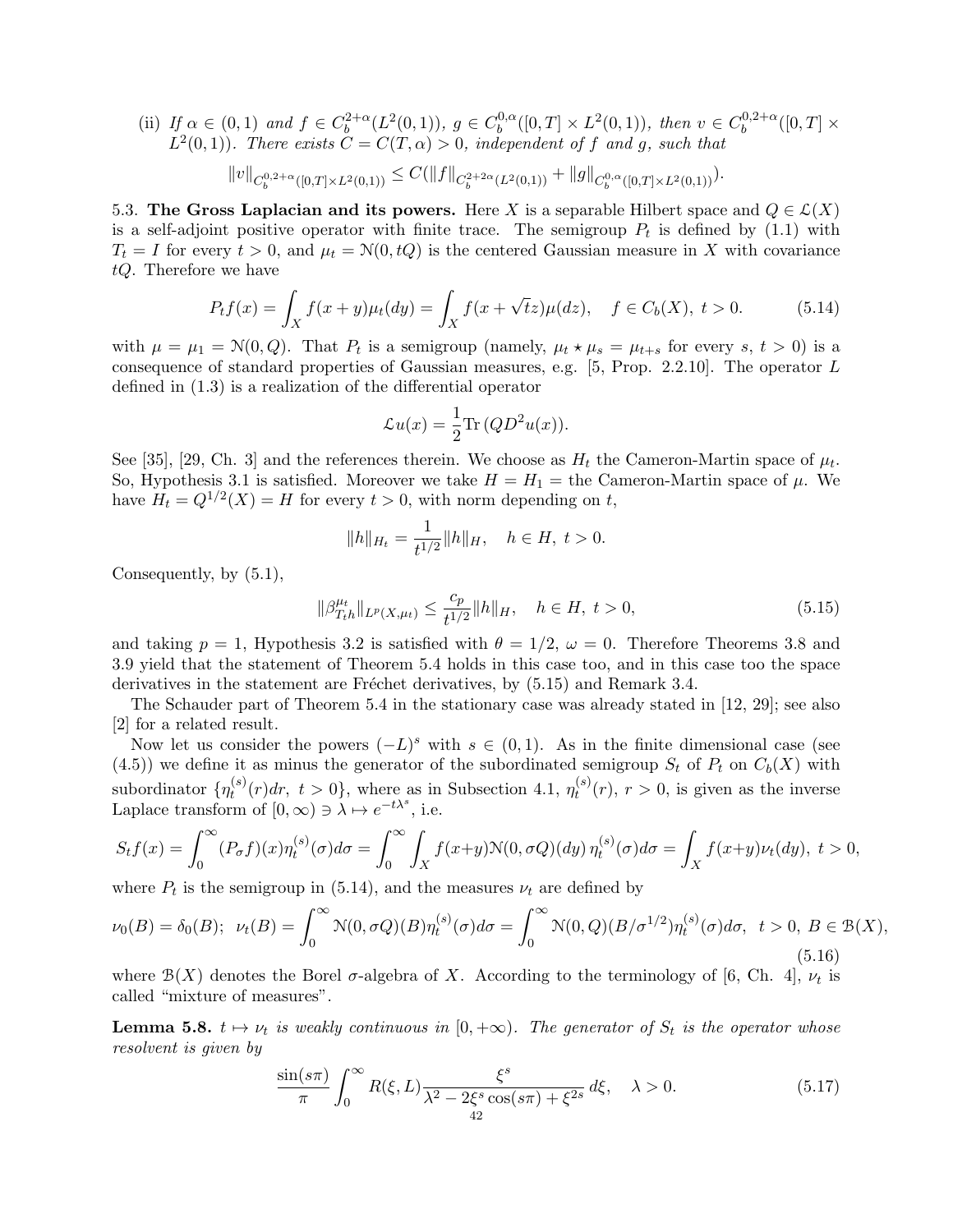*Proof.* Let us check that  $t \mapsto \nu_t$  is weakly continuous. For every  $f \in C_b(X)$  and  $t > 0$  we have

$$
\int_X f(x)\nu_t(dx) = \int_X \int_0^{+\infty} f(x) \mathcal{N}(0, \sigma Q)(dx) \eta_t^{(s)}(\sigma) d\sigma = \int_X \int_0^{+\infty} f(t^{1/2s} \tau^{1/2} z) N_{0,Q}(dz) \eta^{(s)}(\tau) d\tau
$$

For  $t_0 > 0$  the right-hand side goes to  $\int_X f(x) \nu_{t_0}(dx)$  as  $t \to t_0$ , by the Dominated Convergence Theorem. The same holds for  $t_0 = 0$ , recalling that  $\int_0^{+\infty} \eta^{(s)}(\tau) d\tau = 1$ .

Concerning the second assertion, using (4.4) for every  $\lambda > 0$  and  $f \in C_b(X)$  we get

$$
\int_0^\infty e^{-\lambda t} S_t f(x) dt = \int_0^\infty e^{-\lambda t} \int_0^\infty P_\sigma f(x) \frac{t^{-1/s}}{\pi} \int_0^\infty e^{-\sigma t^{-1/s} r - r^s \cos(s\pi)} \sin(r^s \sin(s\pi)) dr d\sigma dt
$$
  
\n
$$
= \frac{1}{\pi} \int_0^\infty d\xi \left( \int_0^\infty e^{-\lambda t - t\xi^s \cos(s\pi)} \sin(t\xi^s \sin(s\pi)) dt \int_0^\infty P_\sigma f(x) e^{-\sigma \xi} d\sigma \right)
$$
  
\n
$$
= \frac{\sin(s\pi)}{\pi} \int_0^\infty R(\xi, L) f(x) \frac{\xi^s}{\lambda^2 - 2\xi^s \cos(s\pi) + \xi^{2s}} d\xi
$$
  
\ne last equality follows from  $\int_0^\infty e^{-at} \sin(bt) dt = b/(b^2 + a^2)$ .

(the last equality follows from  $\int_0^\infty e^{-at} \sin(bt) dt = b/(b^2 + a^2)$ 

We recall that if  $L$  is the infinitesimal generator of a bounded strongly continuous semigroup in a Banach space, formula (5.17) coincides with the Kato representation formula for the resolvent of  $-(-L)^s$  for  $s \in (0,1)$ , which may be taken as a definition of  $-(-L)^s$  ([37]). In our case  $P_t$  is a contraction semigroup in  $C_b(X)$  but it is not strongly continuous, whereas it is strongly continuous in  $BUC(X)$ . Therefore, the operator whose resolvent is given by (5.17) is an extension to  $C_b(X)$ of  $-(-L_0)^s$ , where  $L_0$  is the part of L in  $BUC(X)$ , and it may be called  $-(-L)^s$ , although our case is not covered by the standard theory of powers of (noninvertible) operators.

The following easy lemma will be used here and in the following.

**Lemma 5.9.** Let  $\nu$  be a probability measure in a Banach space X that is Fomin differentiable along some h, and let  $c > 0$ . Then the measure  $\nu_c := \nu \circ (cI)^{-1}$  (namely,  $\nu_c(A) = \nu(A/c)$ ) is Fomin differentiable along h, and

$$
\begin{cases}\n(i) \quad \beta_h^{\nu_c}(y) = \frac{1}{c} \beta_h^{\nu} \left(\frac{y}{c}\right), \quad \nu_c - a.e. \ y \in X; \\
(ii) \quad \|\beta_h^{\nu_c}\|_{L^1(X, \nu_c)} = \frac{1}{c} \|\beta_h^{\nu}\|_{L^1(X, \nu)}.\n\end{cases}
$$
\n(5.18)

*Proof.* For every  $f \in C_b^1(X)$  and  $t > 0$  we have

$$
\int_X \frac{\partial f}{\partial h}(y)\nu_c(dy) = \int_X \frac{\partial f}{\partial h}(cz)\nu(dz) = \int_X \frac{1}{c} \frac{\partial}{\partial h}f(c\cdot)(z)\nu(dz)
$$

$$
= \frac{1}{c} \int_X f(cz)\beta_h^{\nu}(z)\nu(dz) = \frac{1}{c} \int_X f(y)\beta_h^{\nu}\left(\frac{y}{c}\right)\nu_c(dy),
$$

and (5.18)(i) follows. Moreover,

$$
\|\beta_h^{\nu_c}\|_{L^1(X,\nu_c)} = \frac{1}{c} \int_X \left| \beta_h^{\nu} \left( \frac{y}{c} \right) \right| \nu_c(dy) = \frac{1}{c} \int_X |\beta_h^{\nu}(y)| \nu(dy)
$$

which is  $(5.18)(ii)$ .

**Proposition 5.10.** Let  $H = Q^{1/2}(X)$ ,  $T_t = I$  for every  $t > 0$ . The measures  $\nu_t$  defined in (5.16) satisfy Hypothesis 3.2, with  $\omega = 0$  and  $\theta = 1/(2s)$ .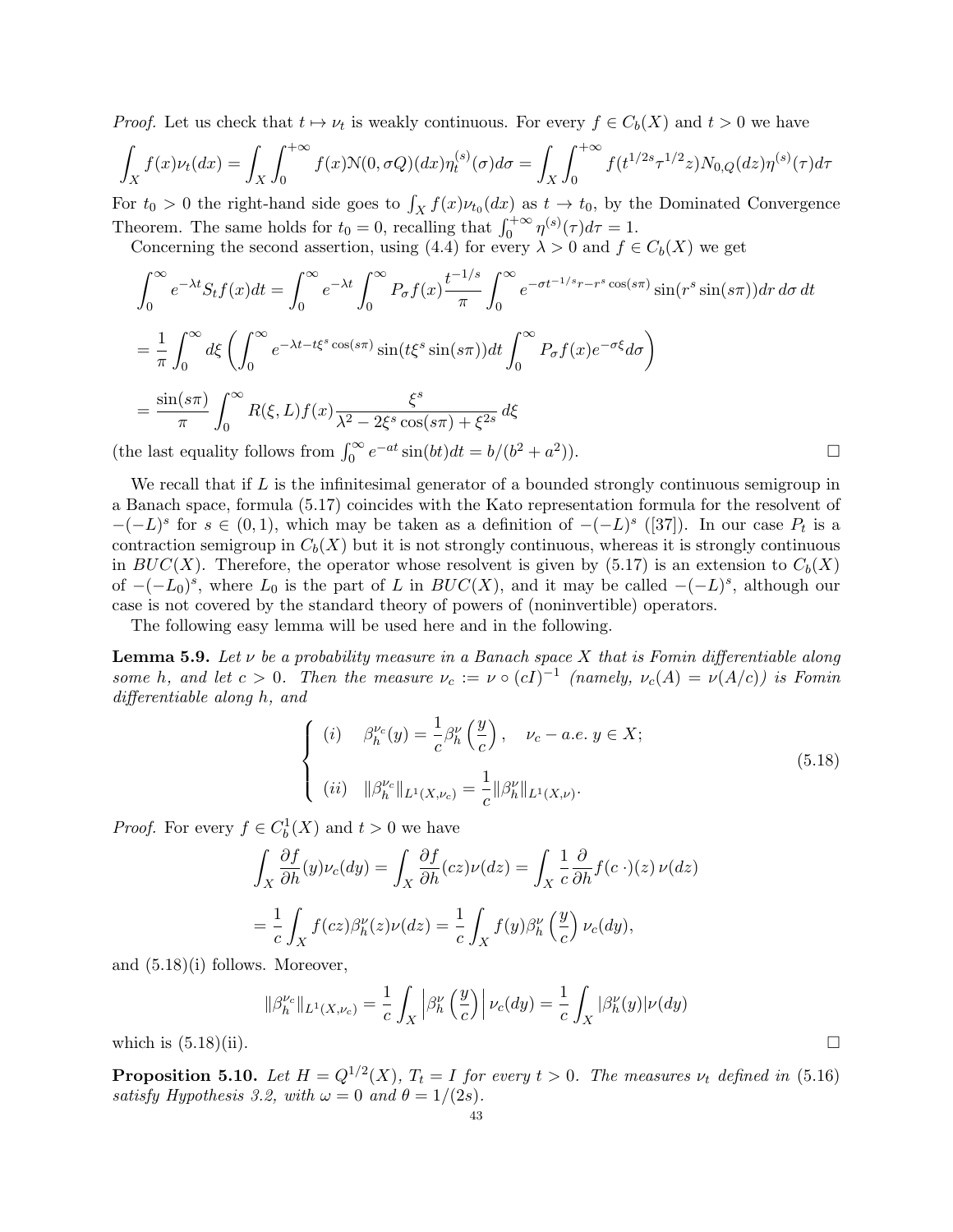*Proof.* We have to check that  $\nu_t$  is Fomin differentiable along every  $h \in H$ , and that there exists  $C > 0$  such that

$$
\|\beta_h^{\nu_t}\|_{L^1(X,\nu_t)} \le \frac{C}{t^{1/(2s)}}, \quad t > 0, \ h \in H. \tag{5.19}
$$

Setting as before  $\mu_t := \mathcal{N}(0, tQ) = \mu \circ (t^{1/2}I)^{-1}$ ,  $\mu := \mathcal{N}(0, Q)$  we get from Lemma 5.9

$$
\beta_h^{\mu t}(y) = \frac{1}{t^{1/2}} \beta_h^{\mu} \left( \frac{y}{t^{1/2}} \right), \quad t > 0, \ h \in H, \ y \in X.
$$

Consequently, we get

$$
\int_X \frac{\partial f}{\partial h}(y)\nu_t(dy) = \int_X \frac{\partial f}{\partial h}(y) \int_0^\infty \mathcal{N}(0,\sigma Q)(dy)\eta_t^{(s)}(\sigma)d\sigma = \int_0^\infty \int_X \frac{\partial f}{\partial h}(y)\mathcal{N}(0,\sigma Q)(dy)\eta_t^{(s)}(\sigma)d\sigma
$$
\n
$$
= \int_0^\infty \int_X f(y)\frac{1}{\sigma^{1/2}}\beta_h^\mu\left(\frac{y}{\sigma^{1/2}}\right)\mu_\sigma(dy)\eta_t^{(s)}(\sigma)d\sigma = \int_X f(y)\gamma_t(dy)
$$
\nwhere the measures  $\gamma_t$  are defined by

where the measures  $\gamma_t$  are defined by

$$
\gamma_t(A) := \int_0^\infty \frac{1}{\sigma^{1/2}} \left( \int_A \beta_h^\mu \left( \frac{y}{\sigma^{1/2}} \right) \mu_\sigma(dy) \right) \eta_t^{(s)}(\sigma) d\sigma,
$$
  

$$
= \int_0^\infty \frac{1}{\sigma^{1/2}} \left( \int_{A/\sigma^{1/2}} \beta_h^\mu(z) \mu(dz) \right) \eta_t^{(s)}(\sigma) d\sigma, \quad A \in \mathcal{B}(X).
$$

Now we prove that each  $\gamma_t$  is absolutely continuous with respect to  $\nu_t$ . This will be done showing that the positive and negative parts of  $\gamma_t$  are respectively given by

$$
\gamma_t^+(A) = \int_0^\infty \frac{1}{\sigma^{1/2}} \left( \int_{A/\sigma^{1/2}} (\beta_h^\mu)^+(z) \mu(dz) \right) \eta_t^{(s)}(\sigma) d\sigma, \quad A \in \mathcal{B}(X), \tag{5.20}
$$

$$
\gamma_t^-(A) = \int_0^\infty \frac{1}{\sigma^{1/2}} \left( \int_{A/\sigma^{1/2}} (\beta_h^\mu)^-(z) \mu(dz) \right) \eta_t^{(s)}(\sigma) d\sigma, \quad A \in \mathcal{B}(X). \tag{5.21}
$$

Such representations yield that both  $\gamma_t^+$  and  $\gamma_t^-$  are absolutely continuous with respect to  $\nu_t$ , because for every  $\nu_t$ -negligible A we have by definition  $\int_0^\infty \mu(A/\sigma^{1/2}) \eta_t^{(s)}$  $t_t^{(s)}(\sigma)d\sigma=0$ , and since  $\eta_t^{(s)}$  $t^{(s)}(\sigma) > 0$ for every  $\sigma > 0$  we get  $\mu(A/\sigma^{1/2}) = 0$  for a.e.  $\sigma > 0$  and therefore  $\gamma_t^+(A) = \gamma_t^-(A) = 0$ .

By [5, Sect. 2.10] there exists a  $\mu$ -version  $f_0$  of  $\beta_h^{\mu}$  which is linear on a full measure subspace of X. We set

$$
X^+:=\{x\in X:\; f_0(x)\geq 0\},\quad X^-:=\{x\in X:\; f_0(x)<0\},
$$

and we check that  $X = X^+ \cup X^-$  is a Hahn decomposition of  $(X, \gamma_t)$ , namely  $X^+ \cap X^- = \emptyset$  (which is obvious) and

$$
\gamma_t(A \cap X^+) \ge 0, \ \gamma_t(A \cap X^-) \le 0, \quad A \in \mathcal{B}(X).
$$

Indeed, for every  $A \in \mathcal{B}(X)$  we have

$$
\gamma_t(A \cap X^+) = \int_0^\infty \frac{1}{\sigma^{1/2}} \left( \int_{(A \cap X^+)/\sigma^{1/2}} (\beta_h^{\mu})^+(z) \mu(dz) \right) \eta_t^{(s)}(\sigma) d\sigma
$$

$$
= \int_0^\infty \frac{1}{\sigma^{1/2}} \left( \int_{(A \cap X^+)/\sigma^{1/2}} f_0(z) \mu(dz) \right) \eta_t^{(s)}(\sigma) d\sigma.
$$

Since  $f_0$  is linear on a  $\mu$ -full measure subspace, then for every  $\sigma > 0$  the sets  $X^+/\sigma^{1/2}$  and  $X^+$ may differ only by a  $\mu$ -negligible set. Therefore,  $f_0(z) \geq 0$  for  $\mu$ -a.e.  $z \in X^+/\sigma^{1/2}$ , so that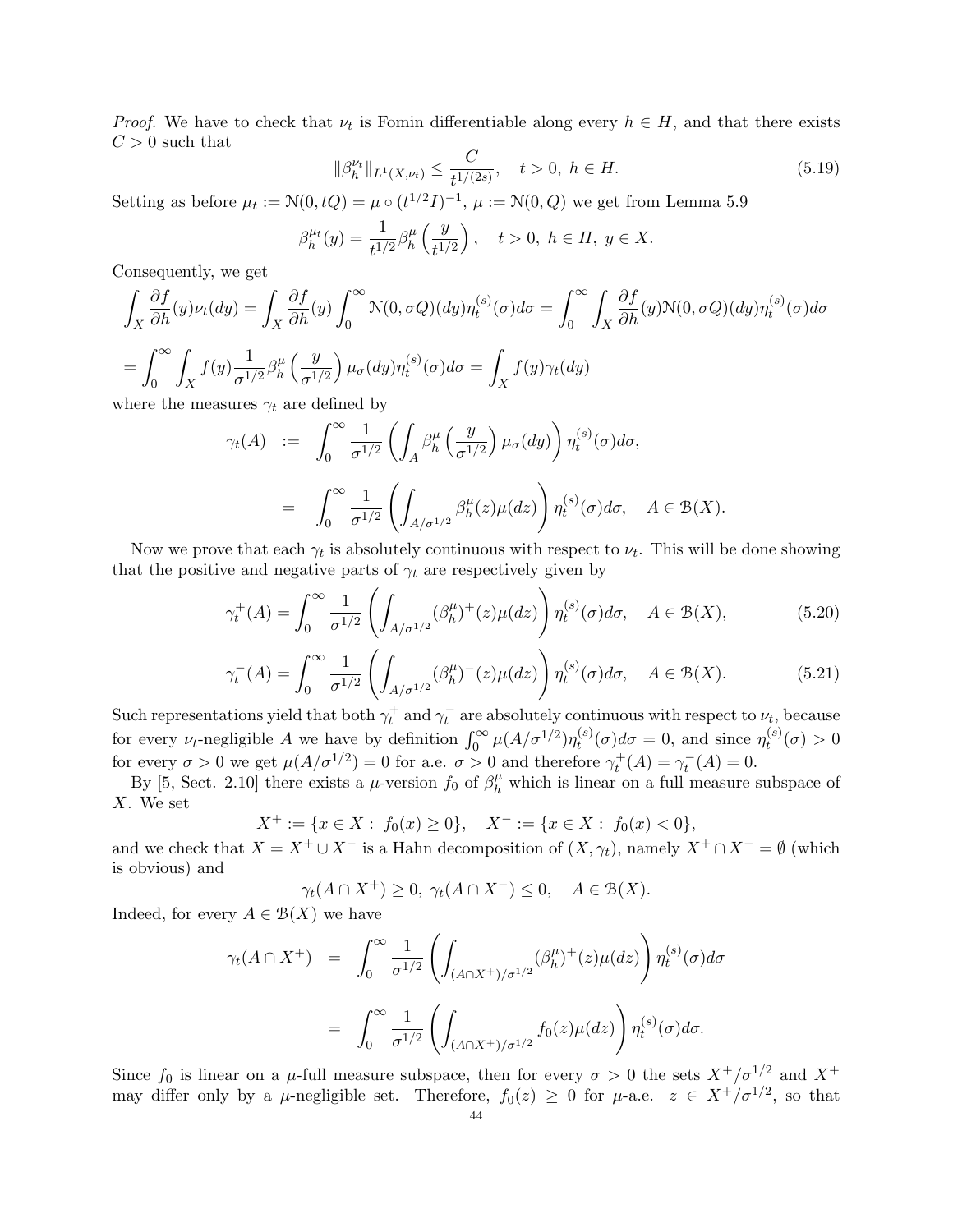$\int_{(A\cap X^+)/\sigma^{1/2}} f_0(z) \mu(dz) \geq 0$  and therefore  $\gamma_t(A\cap X^+) \geq 0$ . The same argument yields  $\gamma_t(A\cap X^-) \leq$ 0, and (5.20), (5.21) follow.

Therefore,  $\gamma_t$  is absolutely continuous with respect to  $\nu_t$  and its density is the Fomin derivative  $\beta_h^{\nu_t}$  of  $\nu_t$  along h. Let us estimate its  $L^1(X, \nu_t)$  norm. We have

$$
\|\beta^{\nu_t}_h\|_{L^1(X,\nu_t)} = \sup\left\{\frac{1}{\|f\|_{\infty}}\int_X f(y)\beta^{\nu_t}_h(y)\nu_t(dy),\ f\in L^{\infty}(X,\nu_t)\setminus\{0\}\right\},\
$$

and for every  $f \in L^{\infty}(X, \nu_t)$  we have

$$
\int_X f(y)\beta_h^{\nu_t}(y)\nu_t(dy) = \int_X f(y)\gamma_t(dy) = \int_X f(y)\int_0^\infty \frac{1}{\sigma^{1/2}}\beta_h^\mu\left(\frac{y}{\sigma^{1/2}}\right)\mu_\sigma(dy)\eta_t^{(s)}(\sigma)d\sigma
$$
\n
$$
= \int_0^\infty \left(\frac{1}{\sigma^{1/2}}\int_X f(\sigma^{1/2}x)\beta_h^\mu(x)\mu(dx)\right)\eta_t^{(s)}(\sigma)d\sigma
$$
\n
$$
\leq \int_0^\infty \frac{1}{\sigma^{1/2}}\|f\|_\infty\|\beta_h^\mu\|_{L^1(X,\mu)}\eta_t^{(s)}(\sigma)d\sigma \leq \|f\|_\infty\|h\|_H\int_0^\infty \frac{1}{\sigma^{1/2}}\eta_t^{(s)}(\sigma)d\sigma,
$$

where

$$
\int_0^\infty \frac{1}{\sigma^{1/2}} \eta_t^{(s)}(\sigma) d\sigma = \int_0^\infty \frac{1}{\sigma^{1/2}} \eta^{(s)}\left(\frac{\sigma}{t^{1/s}}\right) d\sigma = \frac{1}{t^{1/2s}} \int_0^\infty \frac{\eta^{(s)}(\tau)}{\tau^{1/2}} d\tau.
$$
\n9) follows with  $C = \int_0^\infty \eta(\tau) \tau^{-1/2} d\tau$ .

Therefore,  $(5.19)$  $\int_0^\infty \eta(\tau)\tau$ 

Thanks to Lemma 5.8 and Proposition 5.10 we can apply Theorems 3.8 and 3.9, that give **Theorem 5.11.** Let  $f \in C_b(X)$  and  $\lambda > 0$ ,  $s \in (0,1) \setminus \{1/2\}$ . Then the equation

$$
\lambda u + (-L)^s u = f \tag{5.22}
$$

has a unique solution  $u \in C_H^{2s}(X)$ , and there is  $C > 0$ , independent of f, such that

 $||u||_{C_H^{2s}(X)} \leq C||f||_{\infty}.$ 

If  $s = 1/2$ , equation (5.22) has a unique solution in  $Z_H^1(X)$ , and there is  $C > 0$ , independent of f, such that

$$
||u||_{Z^1_H(X)} \leq C||f||_{\infty}.
$$

If in addition  $f \in C_H^{\alpha}(X)$  with  $\alpha \in (0,1)$  and  $\alpha + 2s \notin \{1,2\}$ , then  $u \in C_H^{\alpha+2s}(X)$  and there is  $C > 0$ , independent of f, such that

$$
||u||_{C^{\alpha+2s}_H(X)} \leq C||f||_{C^{\alpha}_H(X)}.
$$

If  $\alpha + 2s = k \in \{1,2\}$ , then  $u \in Z_H^k(X)$  and there is  $C > 0$ , independent of f, such that

$$
||u||_{Z_H^k(X)} \leq C||f||_{C_H^{\alpha}(X)}
$$

Applying Theorems 3.12 and 3.13 we obtain

**Theorem 5.12.** Let  $s \in (0,1)$ ,  $\alpha \in [0,1)$  be such that  $\alpha + 2s \notin \{1,2\}$ , and let  $f \in C_H^{\alpha+2s}(X)$ ,  $g \in C_H^{0,\alpha}([0,T] \times X)$  <sup>(2)</sup>. The mild solution to

$$
\begin{cases}\nv_t(t,x) + (-L)^s v(t,\cdot)(x) + g(t,x), & 0 \le t \le T, \ x \in X, \\
v(0,x) = f(x), & x \in X,\n\end{cases}
$$
\n(5.23)

.

 $(2)$ For  $\alpha = 0$  we mean  $C_H^{0,0}([0,T] \times X) = C_b([0,T] \times X)$ .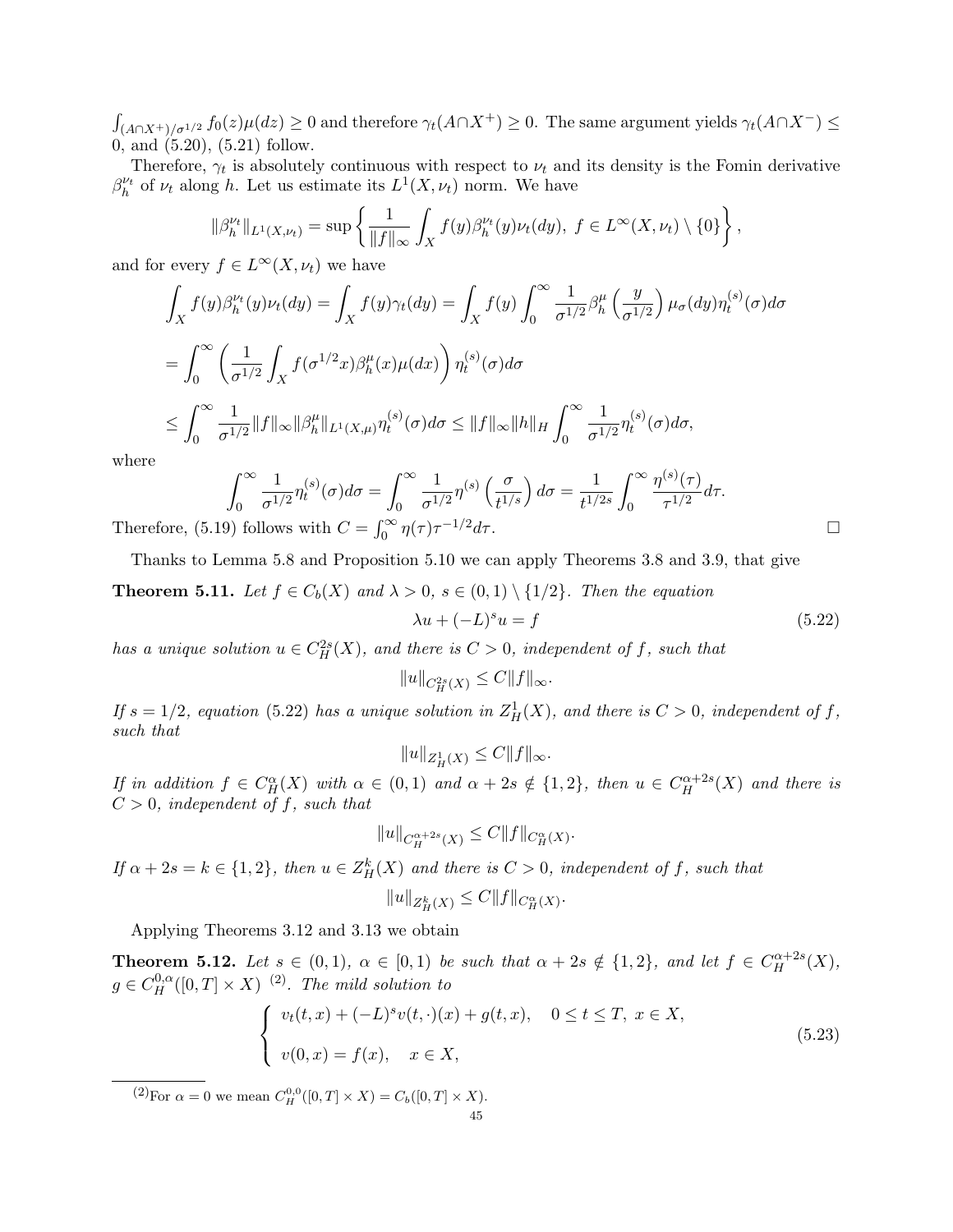belongs to  $C_H^{0,\alpha+2s}([0,T]\times X)$ , and there is  $C>0$ , independent of f and g, such that

$$
||v||_{C_H^{0,\alpha+2s}([0,T]\times X)} \leq C(||f||_{C_H^{\alpha+2s}(X)} + ||g||_{C_H^{0,\alpha}([0,T]\times X)}).
$$

Let  $s \in (0,1)$ ,  $\alpha \in [0,1)$  be such that  $\alpha + 2s =: k \in \{1,2\}$ . Then for every  $f \in Z_H^k(X)$ ,  $g \in C_H^{0,\alpha}([0,T] \times X)$  the mild solution to (5.23) belongs to  $Z_H^{0,k}([0,T] \times X)$ , and there is  $C > 0$ , independent of f, such that

$$
||v||_{Z_{H}^{0,k}(X)} \leq C(||f||_{Z_{H}^{k}(X)} + ||g||_{C_{H}^{0,\alpha}([0,T]\times X)}).
$$

5.4. Non-Gaussian classical Ornstein-Uhlenbeck semigroups. In this section, as announced earlier, we come back to (5.7), more precisely to its non-Gaussian analogue considered in [33, Sect. 7, for which the semigroup  $P_t$  is given by

$$
P_t f(x) = \int_X f(e^{-t}x + (1 - e^{-pt})^{1/p}y)\mu(dy), \quad t > 0, \ f \in C_b(X), \ x \in X,
$$
 (5.24)

where  $\mu$  is a suitable Borel probability measure in a Hilbert space X.  $P_t$  may be written in the form (1.1), with  $T_t = e^{-t}I$  and

$$
\mu_t = \mu \circ [(1 - e^{-pt})^{1/p} I]^{-1}, \quad t > 0.
$$
\n(5.25)

If  $\mu$  is a centered Gaussian measure and  $p=2$ ,  $P_t$  is the classical Ornstein-Uhlenbeck semigroup considered before in (5.7). For  $P_t$  to be a semigroup,  $\mu$  cannot be any Borel measure: indeed, we need that condition (1.2) is satisfied. It is satisfied provided

$$
\hat{\mu}(a) = e^{-\lambda(a)/p}, \quad a \in X^*,
$$

and  $\lambda: X^* \mapsto \mathbb{C}$  is a negative definite function, which is Sazonov continuous, and such that

$$
\lambda(ta) = t^p \lambda(a), \quad a \in X^*, \ t > 0.
$$

The weak continuity of  $t \mapsto \mu_t$  follows immediately from the equality  $\int_X f(y) \mu_t(dy) = \int_X f((1$  $e^{-pt}$ <sup>1/p</sup>y) $\mu(dy)$ , for every  $f \in C_b(X)$  and  $t \geq 0$ .

We fix now a Banach space  $H \subset X$  such that  $\mu$  is Fomin differentiable along every  $h \in H$ . (H may be the whole space  $D(\mu)$  of all  $h \in X$  such that  $\mu$  is Fomin differentiable along h, or a smaller space continuously embedded in  $D(\mu)$ ). In the case where X is e.g. a separable real Hilbert space, an easy example for such a probability measure  $\mu$  with  $D(\mu) \supset Q^{\frac{1}{2}}(X)$  is the measure  $\nu_t$  defined in (5.16) with  $t=\frac{1}{n}$  $rac{1}{p}$  and  $s = \frac{p}{2}$  $\frac{p}{2}$  (recall that  $\nu_t$  in (5.16) also depends on *s*); in this case it is easy to check that  $\lambda(a) = \langle Qa, a \rangle^{p/2}/2$  and it is convenient to take  $H = Q^{\frac{1}{2}}(X)$ .

Going back to the general case,  $T_t = e^{-t}I$  maps obviously H into itself. Moreover, by Lemma 5.9  $\mu_t$  is Fomin differentiable along every  $h \in H$  and we have  $\|\beta_h^{\mu_t}\|$  $\|h^{\mu_t}\|_{L^1(X,\mu_t)} = (1 - e^{-pt})^{-1/p} \|\beta^\mu_h\|$  $_{h}^{\mu}$ || $_{L^{1}(X,\mu)}$ . Therefore, for every  $t > 0$  and  $h \in D(\mu)$  we have

$$
\|\beta_{T_th}^{\mu}\|_{L^1(X,\mu_t)} = \frac{e^{-t}}{(1 - e^{-pt})^{1/p}} \|\beta_h^{\mu}\|_{L^1(X,\mu)} = \frac{e^{-t}}{(1 - e^{-pt})^{1/p}} \|h\|_{D(\mu)} \leq C \frac{e^{-t}}{t^{1/p}} \|h\|_{D(\mu)},
$$

with  $C = \sup_{t>0} t^{1/p} (1 - e^{-pt})^{-1/p}$ . Since H is continuously embedded in  $D(\mu)$ , Hypothesis 3.2 is satisfied with  $\omega = -1$ ,  $\theta = 1/p$  and our approach applies. Hence Theorems 3.8 and 3.9 hold for the generator L of the semigroup in (5.24), with  $\theta = 1/p$ , as well as Theorems 3.12 and 3.13.

Acknowledgements This work was supported by DFG through CRC 1283, and by MIUR through the research project PRIN 2015233N54. The authors are grateful to Jan Van Neerven for discussions about nonsymmetric Ornstein-Uhlenbeck semigroups.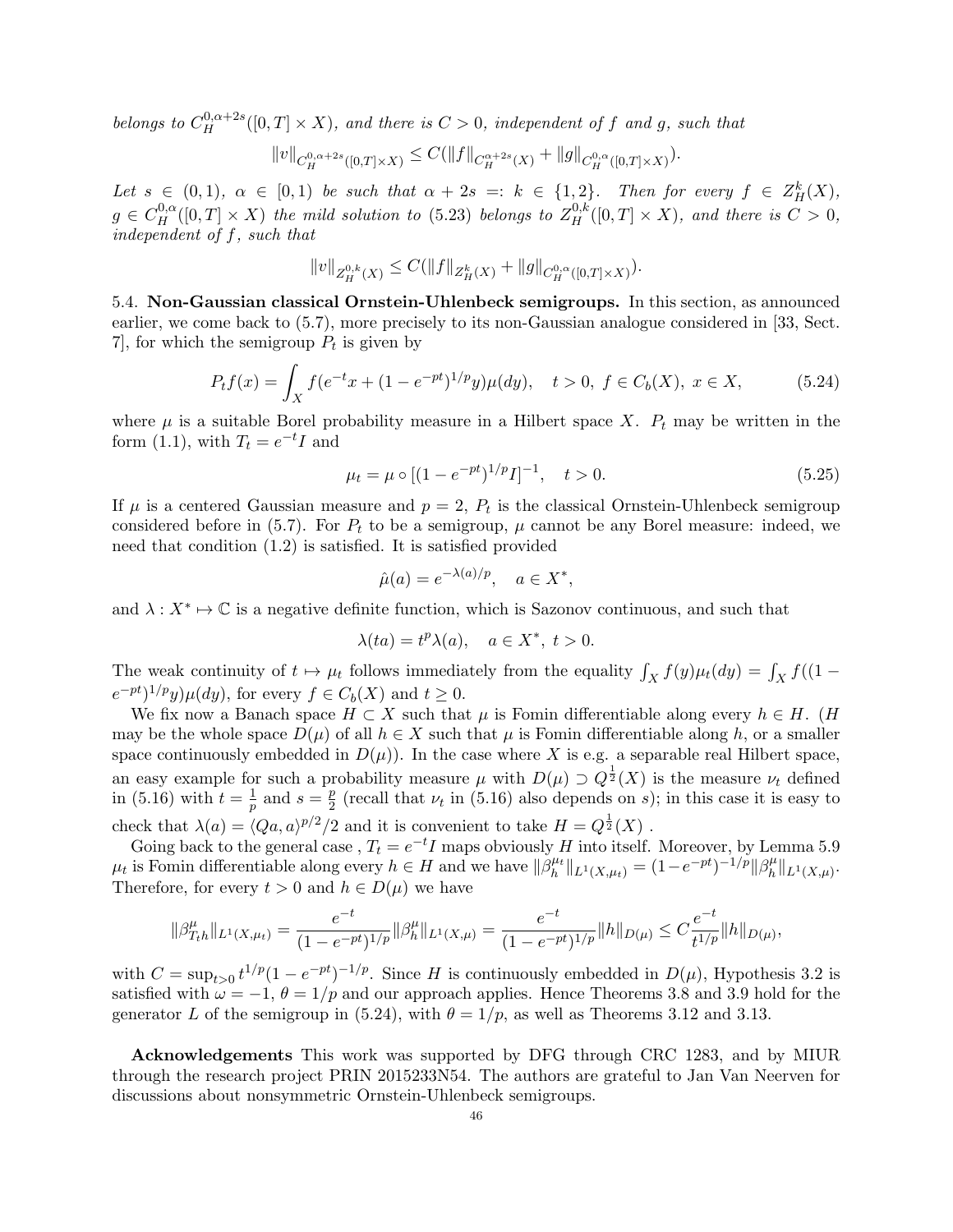#### **REFERENCES**

- [1] S. ALBEVERIO, B. RÜDIGER, Stochastic integrals and the Lévy-Ito decomposition theorem on separable Banach spaces, Stoch. Anal. Appl. 23 (2005), no. 2, 217-253.
- [2] S.A. ATHREYA, R.F. BASS, E.A. PERKINS, Hölder norm estimates for elliptic operators on finite and infinite dimensional spaces, Trans. Amer. Math. Soc. **357** (2005), 5001-5029.
- [3] P. Alphonse, J. Bernier, Smoothing properties of fractional Ornstein-Uhlenbeck semigroups and null controllability, Bull. Sci. Math. 165 (2020), 102914.
- [4] A.T. Bernadino, A simple natural approach to the uniform boundedness principle for multilinear mappings, Proyecciones Journal of Mathematics, Vol. 28, no. 3 (2009), 203-207.
- [5] V.I. Bogachev, Gaussian Measures, American Mathematical Society, Providence, RI, 1998.
- [6] V.I. BOGACHEV, Differentiable Measures and the Malliavin Calculus, American Mathematical Society, Providence, RI, 2010.
- [7] V.I. BOGACHEV, N.V. KRYLOV, M. RÖCKNER, S.V. SHAPOSHNIKOV, Fokker-Planck-Kolmogorov equations, American Mathematical Society, Providence, RI, 2015.
- [8] V.I. BOGACHEV, G. DA PRATO, M. RÖCKNER, S.V. SHAPOSHNIKOV, An analytic approach to infinitedimensional continuity and Fokker-Planck-Kolmogorov equations, Ann. Sc. Norm. Super. Pisa Cl. Sci. (5) 14 (2015), no. 3, 983-1023.
- [9] V.I. BOGACHEV, M. RÖCKNER, B. SCHMULAND, *Generalized Mehler semigroups and applications*, Prob. Th. Rel. Fields 105 (1996), 193-225.
- [10] Z. Brze´zniak, J. van Neerven, Stochastic convolution in separable Banach spaces and the stochastic linear Cauchy problem, Studia Math.  $143$  (2000), 43-74.
- [11] P. Cannarsa, G. Da Prato, Schauder estimates for Kolmogorov equations in Hilbert spaces, Progress in elliptic and parabolic partial differential equations (Capri, 1994), 100-111, Pitman Res. Notes Math. Ser., 350, Longman, Harlow, 1996.
- [12] P. CANNARSA, G. DA PRATO, Infinite-dimensional elliptic equations with Hölder-continuous coefficients, Adv. Differential Equations 1 (1996), 425-452.
- [13] G. CAPPA, Maximal  $L^2$  regularity for Ornstein-Uhlenbeck equation in convex sets of Banach spaces, J. Differential Equations 260 (2016), 8051-8071.
- [14] G. Cappa, S. Ferrari, Maximal Sobolev regularity for solutions of elliptic equations in infinite dimensional Banach spaces endowed with a weighted Gaussian measure, J. Differential Equations 261 (2016), 7099-7131.
- [15] G. Cappa, S. Ferrari, Maximal Sobolev regularity for solutions of elliptic equations in Banach spaces endowed with a weighted Gaussian measure: the convex subset case, J. Math. Anal. Appl. 458 (2018), 300-331.
- [16] S. Cerrai, Second Order PDEs in Finite and Infinite Dimension. A probabilistic approach, Lecture Notes in Mathematics, 1762. Springer-Verlag, Berlin, 2001.
- [17] S. Cerrai, G. Da Prato, Schauder estimates for elliptic equations in Banach spaces associated with stochastic reaction-diffusion equations, Journal of Evolution Equations  $12$  (2012), 83-98.
- [18] S. CERRAI, A. LUNARDI, Schauder theorems for Ornstein-Uhlenbeck equations in infinite dimension, J. Differential Equations 267 (2019), 7462-7482.
- [19] P.-E. CHAUDRU DE RAYNAL, S.MENOZZI, E.PRIOLA, Schauder estimates for drifted fractional operators in the supercritical case, J. Funct. Anal. 278 (2020), no. 8, 108425.
- [20] A. Chojnowska–Michalik, On processes of Ornstein–Uhlenbeck type in Hilbert space, Stochastics 21 (1987), no. 3, 251-286.
- [21] A. CHOJNOWSKA–MICHALIK, B. GOLDYS, *Generalized Ornstein-Uhlenbeck semigroups: Littlewood-Paley-Stein* inequalities and the P. A. Meyer equivalence of norms, J. Funct. Anal. 182 (2001), 243-279.
- [22] A. CHOJNOWSKA–MICHALIK, B. GOLDYS, Symmetric Ornstein-Uhlenbeck semigroups and their generators, Probab. Theory Related Fields 124 (2002), 459-486.
- [23] G. DA PRATO, Kolmogorov equations for stochastic PDEs, Birkhäuser Verlag, Basel, 2004.
- [24] G. DA PRATO, Optimal regularity results in spaces of Hölder continuous functions for some infinite dimensional Ornstein-Uhlenbeck semigroup, Rend. Lincei Mat. Appl. 21 (2010), 1-17.
- [25] G. DA PRATO, A. LUNARDI, On the Ornstein-Uhlenbeck operator in spaces of continuous functions, J. Funct. Anal. 131 (1995), 94-114.
- [26] G. DA PRATO, A. LUNARDI, Sobolev regularity for a class of second order elliptic PDE's in infinite dimension, Ann. Probab. 42(2014), 2113-2160.
- [27] G. DA PRATO, A. LUNARDI, Maximal  $L^2$  regularity for Dirichlet problems in Hilbert spaces, J. Math. Pures Appl. (9) 99 (2013), 741-765.
- [28] G. DA PRATO, A. LUNARDI, Maximal Sobolev regularity in Neumann problems for gradient systems in infinite dimensional domains, Ann. Inst. Henri Poincaré, Probab. Stat. 51 (2015), 1102-1123.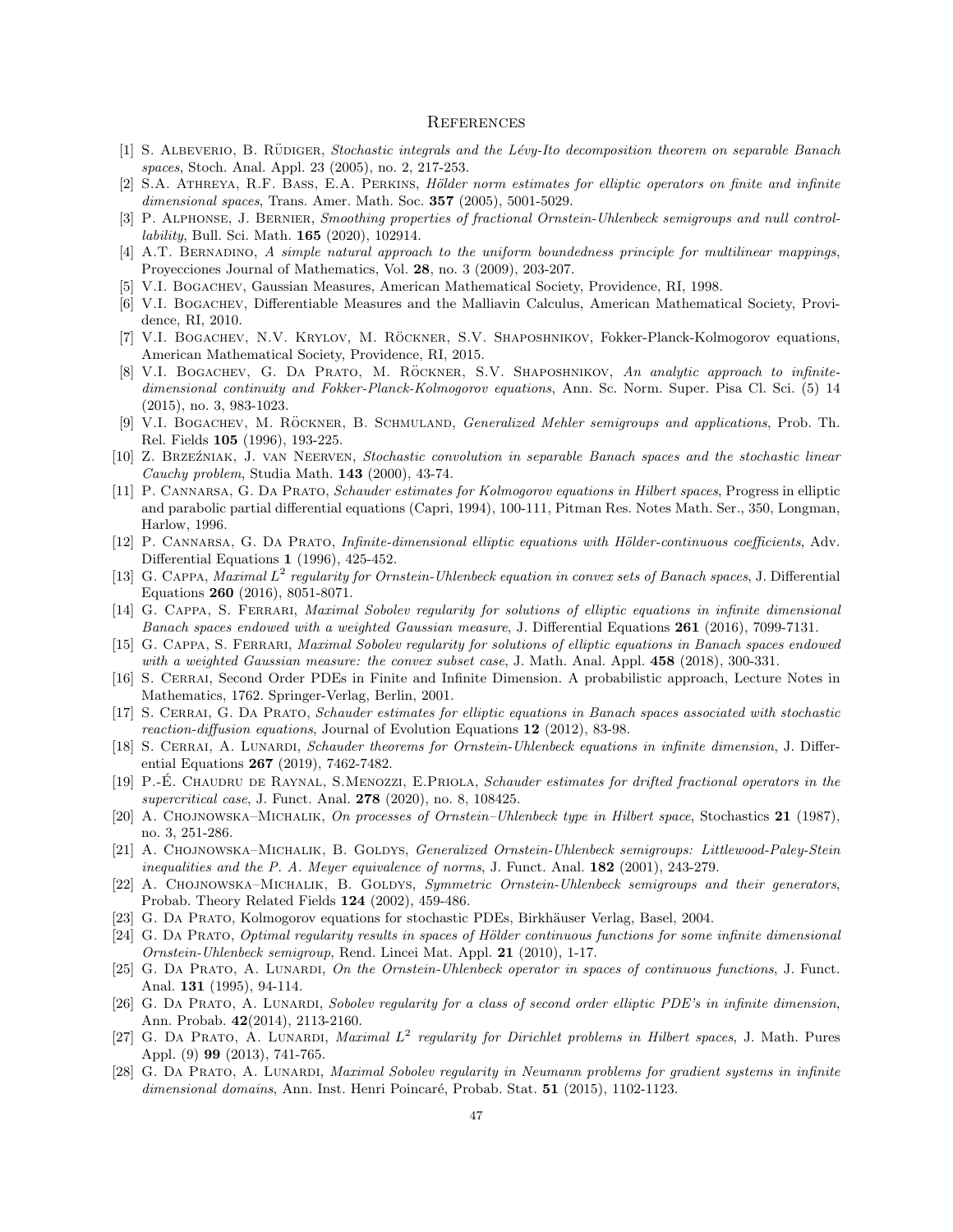- [29] G. Da Prato, J. Zabczyk, Second Order Partial Differential Equations in Hilbert spaces, Cambridge Univ. Press, Cambridge, 2002.
- [30] D. A. Dawson, Z. Li, Skew convolution semigroups and affine Markov processes, Ann. Probab. 34 (2006), no. 3, 1103-1142.
- [31] D. A. DAWSON, Z. LI, B. SCHMULAND, W. SUN, *Generalized Mehler semigroups and catalytic branching processes* with immigration, Potential Anal.  $21$  (2004), no. 1, 75-97.
- [32] H. Dong, D. Kim, Schauder estimates for a class of non-local elliptic equations, Discrete Contin. Dyn. Syst. 33 (2013), no. 6, 2319-2347.
- [33] M. FUHRMAN, M. RÖCKNER, *Generalized Mehler semigroups: the non-Gaussian case*, Potential Anal. 12 (2000), 1-47.
- [34] B. GOLDYS, J. VAN NEERVEN, Transition semigroups of Banach space valued Ornstein-Uhlenbeck processes, Acta Appl. Math. 76 (2003), 283330. Revised version ArXiv 0606785v1.
- L. Gross, Potential theory on Hilbert space, J. Funct. Anal. 1 (1967), 123-181.
- [36] L. HUANG, S.MENOZZI, E.PRIOLA,  $L^p$  estimates for degenerate non-local Kolmogorov operators, J. Math. Pures Appl. 121 (2019), 162-215.
- [37] T. KATO, Note on Fractional Powers of Linear Operators, Proc. Japan Acad. 36 (1960), 94-96.
- [38] S.N. Kruzhkov, A. Castro, M. Lopes: Mayoraciones de Schauder y teorema de existencia de las soluciones del problema de Cauchy para ecuaciones parabolicas lineales y no lineales, (I) Ciencias Matemáticas 1 (1980), 55-76; (II) Ciencias Matemáticas **3** (1982), 37-56.
- [39] F. Kühn, Schauder estimates for equations associated with Lévy generators, Int. Equations Operator Theory 91 (2019), no. 2, Art. 10.
- [40] P. LESCOT, M. RÖCKNER, Generators of Mehler type semigroups as pseudo-differential operators, Infin. Dimens. Anal. Quantum Probab. Relat. Top. 5 (2002), 297-315.
- [41] P. LESCOT, M. RÖCKNER, Perturbations of generalized Mehler semigroups and applications to stochastic heat equations with Levy noise and singular drift, Potential Anal.  $20$  (2004), 317-344.
- [42] Z. Li, Measure-valued branching Markov processes, Probability and its Applications (New York). Springer, Heidelberg, 2011.
- [43] W. Linde, Probability in Banach spaces-stable and infinitely divisible distributions, A Wiley-Interscience Publication. John Wiley & Sons, Ltd., Chichester, 1986.
- [44] A. LUNARDI, Schauder estimates for a class of parabolic operators with unbounded coefficients in  $\mathbb{R}^n$ , Ann. Scuola Norm. Sup. Pisa (4) 24 (1997), 133-164.
- [45] A. LUNARDI, Interpolation Theory. Third edition, Lecture Notes. Scuola Normale Superiore di Pisa (New Series). 16. Edizioni della Normale, Pisa, 2018.
- [46] J. MAAS, J. VAN NEERVEN, On the domain of nonsymmetric Ornstein-Uhlenbeck operators in Banach spaces. Infin. Dimens. Anal. Quantum Probab. Relat. Top. 11 (2008), 603-626.
- [47] P.-A. Meyer, Transformations de Riesz pour les lois gaussiennes, Seminar on probability, XVIII, Lecture Notes in Math. 1059, Springer, Berlin, 1984, 179-193.
- [48] S.-X. OUYANG, M. RÖCKNER, Time inhomogeneous generalized Mehler semigroups and skew convolution equations, Forum Math. 28 (2016), no. 2, 339-376.
- [49] S.-X. OUYANG, M. RÖCKNER, F.-Y. WANG, Harnack inequalities and applications for Ornstein–Uhlenbeck semigroups with jump, Potential Anal.  $36$  (2012), no. 2, 301-315.
- [50] E.PRIOLA, Pathwise uniqueness for singular SDEs driven by stable processes, Osaka J. Math. 49 (2012), 421-447.
- [51] M. RÖCKNER, F.-Y. WANG, Harnack and functional inequalities for generalized Mehler semigroups, J. Funct. Anal. 203 (2003), 237-261.
- [52] I. SANDBERG, *Multilinear maps and uniform boundedness*, IEEE Trans. Circuits and Systems 32, 332-336.
- [53] K. SATO, Lévy processes and infinitely divisible distributions, Cambridge Studies in Advanced Mathematics, 68. Cambridge University Press, Cambridge, 2013.
- [54] B. SCHMULAND, W. SUN, On the equation  $\mu_{t+s} = \mu_s * T_s \mu_t$ , Statist. Probab. Lett. 52 (2001), 183-188.
- [55] L. SILVESTRE, Regularity of the obstacle problem for a fractional power of the Laplace operator, Comm. Pure Appl. Math. 60 (2007), 67-112.
- [56] P.R. Stinga, User's guide to fractional Laplacian and the method of semigroups, in: Handbook of fractional calculus with applications, Vol. 2, 235-265, De Gruyter, Berlin, 2019.
- [57] H. Triebel Interpolation Theory, Function Spaces, Differential Operators, North-Holland, Amsterdam, 1978.
- [58] N.N. Vakhania, V.I, Tarieladze, S.A. Chobanyan, Probability distributions on Banach spaces, Mathematics and its Applications (Soviet Series) 14, D. Reidel Publishing Co., Dordrecht, 1987.
- [59] J. Van Neerven, Nonsymmetric Ornstein-Uhlenbeck semigroups in Banach spaces, J. Funct. Anal. 155 (1998), 495-535.